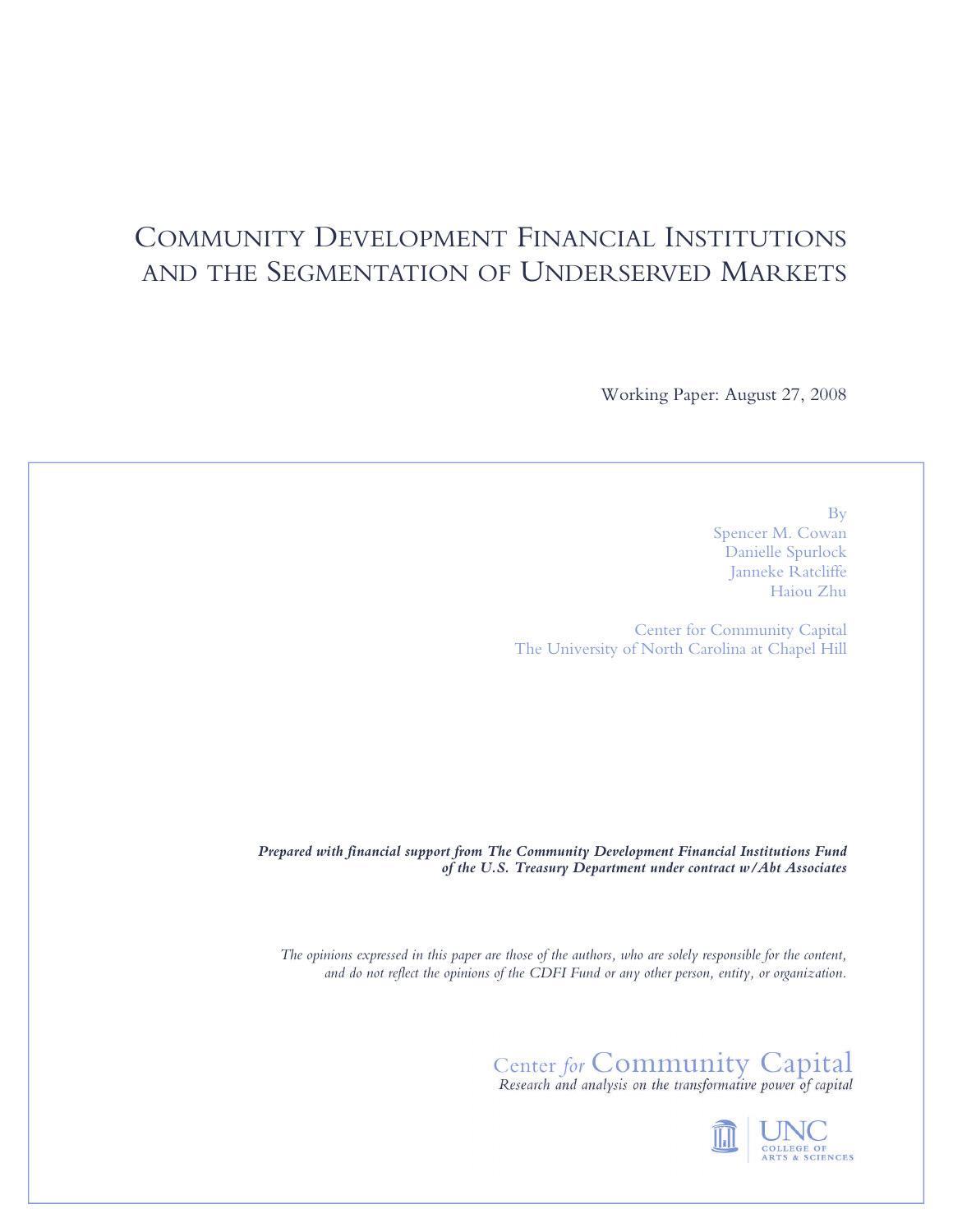# **Abstract**

This research is a preliminary examination of whether certain attributes of Community Development Financial Institutions (CDFIs) are correlated with greater success in serving racial and/or ethnic minority populations. The first question is whether minority-owned CDFIs are achieving higher levels of service among minority communities. The second issue is whether two factors are affecting CDFIs that have been successful in serving those communities. The factors are: 1) whether the CDFI specifically targets its services to members of the community; and 2) whether understanding the cultural norms of the community contributes to the success.

Limitations in the data limit the extent to which one can generalize from the results. Minorityowned CDFIs in the sample are providing higher levels of service to historically underserved minorities, measured by the percent of transactions. Measured by the mean loan amount, however, all of the CDFIs in the sample are providing larger loans to whites. That suggests that ownership may affect performance in attracting minority customers, but it may not affect the amount of the loan for which the customer is qualified. The key informant interviews offer some tentative explanations for the percent of transactions, in that all of their CDFIs were located in target-rich environments. Analysis of the location of the borrowers confirmed that minorityowned CDFIs are more likely to lend in census tracts with large minority populations. However, they are not more likely to lend in areas that meet the CDFI definition of a lower-income census tract. The key informants also suggest that familiarity with the cultural norms of potential customers is important. The informants noted that familiarity breeds a higher level of comfort among potential customers, allows the marketing approach to resonate with the customer, and creates a level of trust that might not otherwise exist.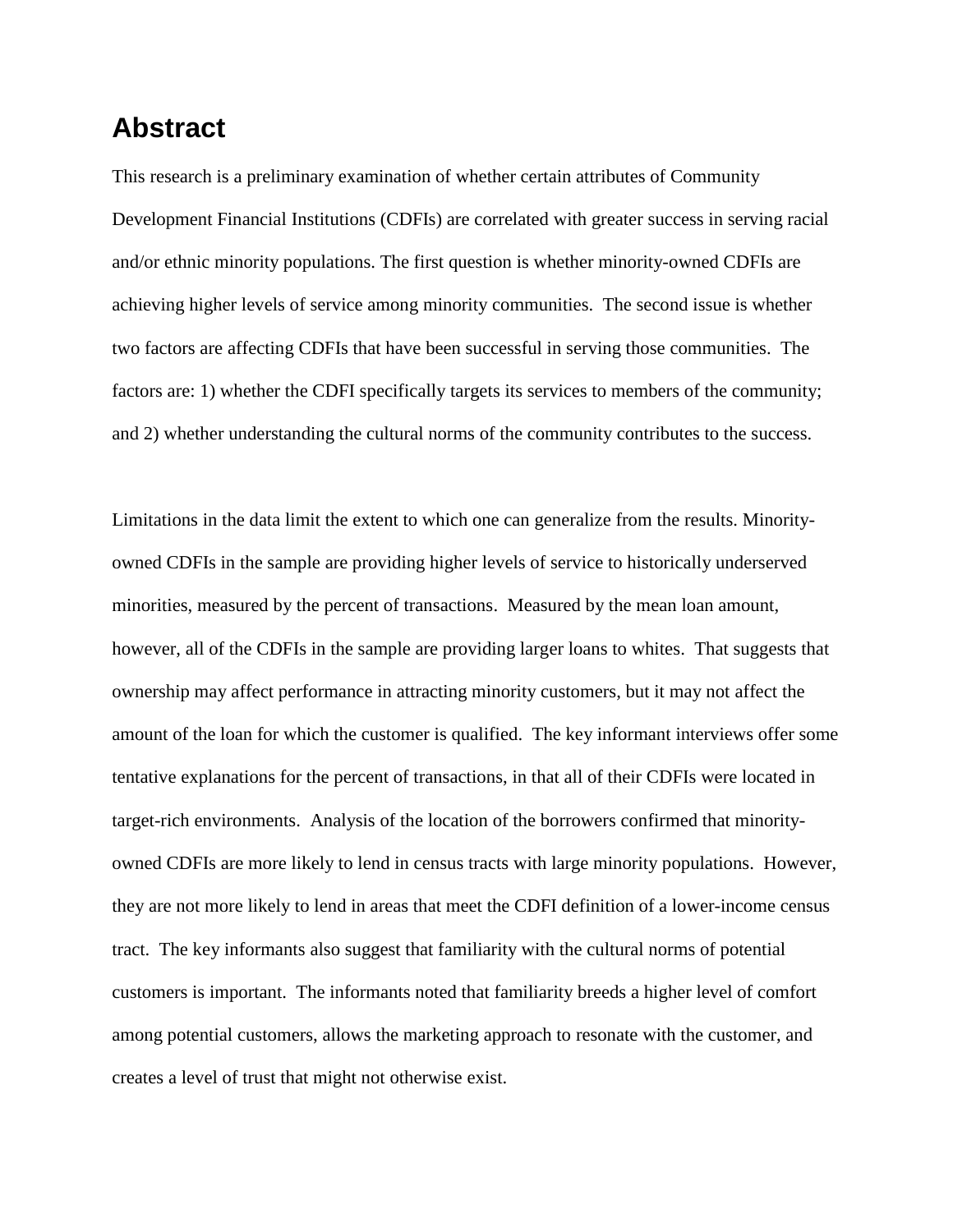## **Policy Issue and Importance**

As part of an effort to reinforce the impact of the 1977 Community Reinvestment Act (CRA), community revitalization efforts were bolstered with the creation of the CDFI Fund<sup>1</sup> in 1994. Based on the belief that individuals in our society should be equipped with easy access to financial services, credit, and capital to enable them to meet their own financial needs and climb up the economic ladder, the creation of the CDFI Fund was intended to promote economic revitalization and community development by reaching underserved niche markets. Community Development Financial Institutions (CDFIs) have become a crucial source of investment and mortgage finance in many communities that historically have been underserved, for reasons that include redlining and market failures in which private, individual institutions lack incentives to lend to community development ventures (Pinsky 2001).

The idea of credit targeted to underserved communities was not new, having been conceived decades earlier with the first generation of CDFI-like institutions, such as the Minority Enterprise Small Business Investment Companies launched in the early 1970s. Some suggest that the first African-American community development credit union communities in the 1930s were the beginning of the community finance field. Others suggest an even earlier origin in the minorityowned banks serving the low-income areas, dating a century back (Bates 2000; Benjamin, Rubin, and Zielenbach 2004; Isbister 1994). Still others consider the housing economic development activities of Community Development Corporations (CDCs) in the 1960s to be the inception of the industry (Rubin 2001). The common element, regardless of when and how the concept

<sup>1</sup> The Fund was officially established under the Reigle Community Development and Regulatory Improvement Act of 1994.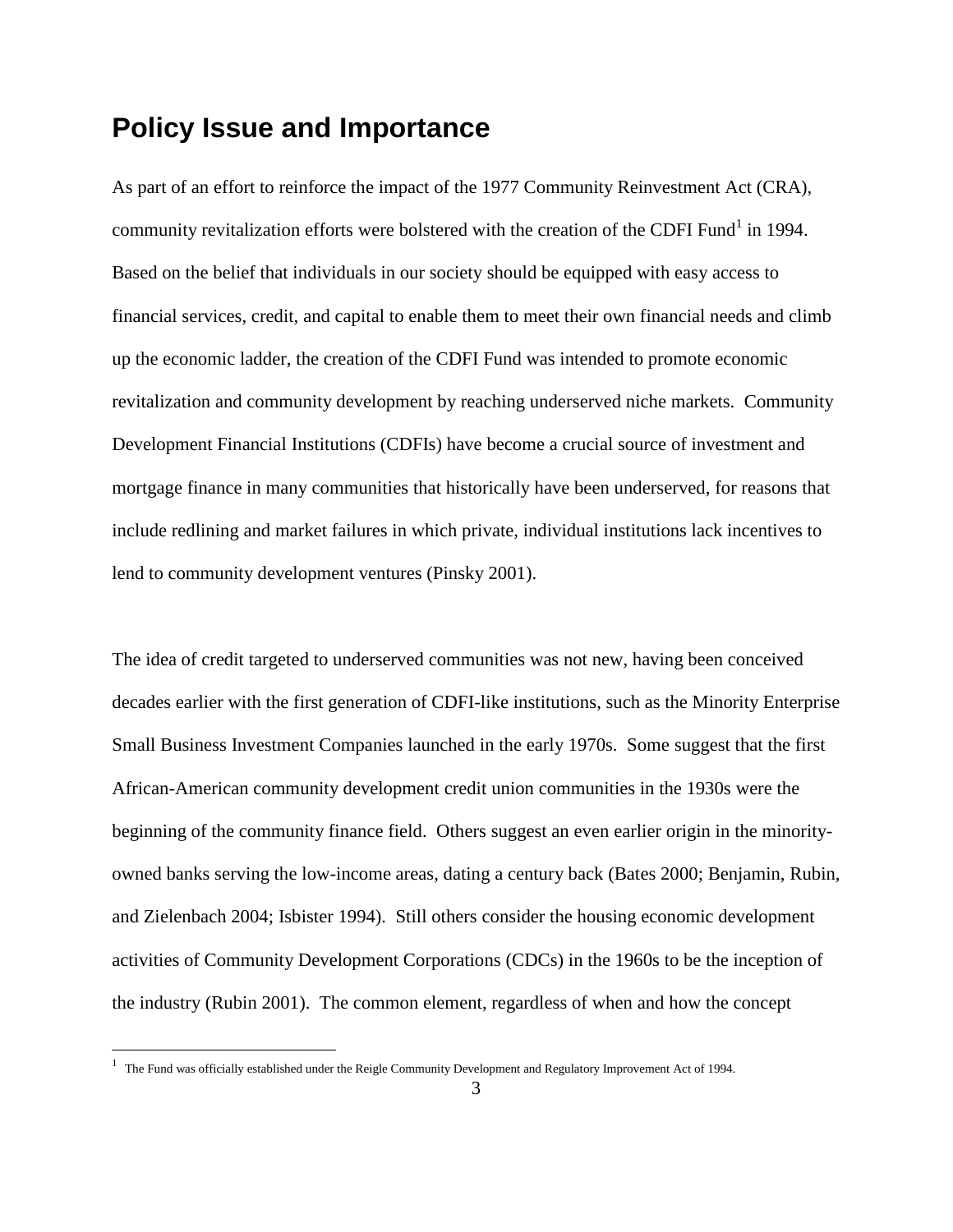originated, is providing financial services in underserved communities to enable people to improve their lives.

Since the establishment of the CDFI Fund in 1994, the CDFI industry has grown to include 800 to 1,000 CDFIs with more than \$20 billion in total assets, including 50 institutions with more than \$100 million in assets (CDFI Data Project 2005). The industry has made notable strides toward the vision stated by the CDFI Fund: "an America in which all people have access to affordable credit, capital and financial services" (CDFI Fund website).

The capital being put to work by the CDFI industry, however, is modest compared to the amount the market needs. Ten percent of U.S.households are unbanked and another 12 percent are underbanked (Financial Literacy & Education Commission 2006). Research reveals that minorities, immigrants, and low-income individuals are significantly less likely to be banked (Stegman and Faris 2001). There are more payday and check-cashing outlets than there are McDonald's, Burger Kings, and Target, Sears, JC Penney, and Wal-Mart stores combined (Karger 2005). A combination of historical redlining by mainstream mortgage lenders and reverse redlining by subprime and predatory lenders is threatening to set back asset-building opportunities for many minority and low-income households and communities (Schloemer et al. 2006). The rate of homeownership among African-Americans, for example, declined from 49.1 percent in 2004 to 47.9 percent in 2006 (U.S. Census Bureau, Housing Vacancy Survey, Annual Statistics: 2006, Table 20), and is likely to decline further as the full impact of the subprime lending crisis is felt. Small businesses, particularly those owned by minorities and women and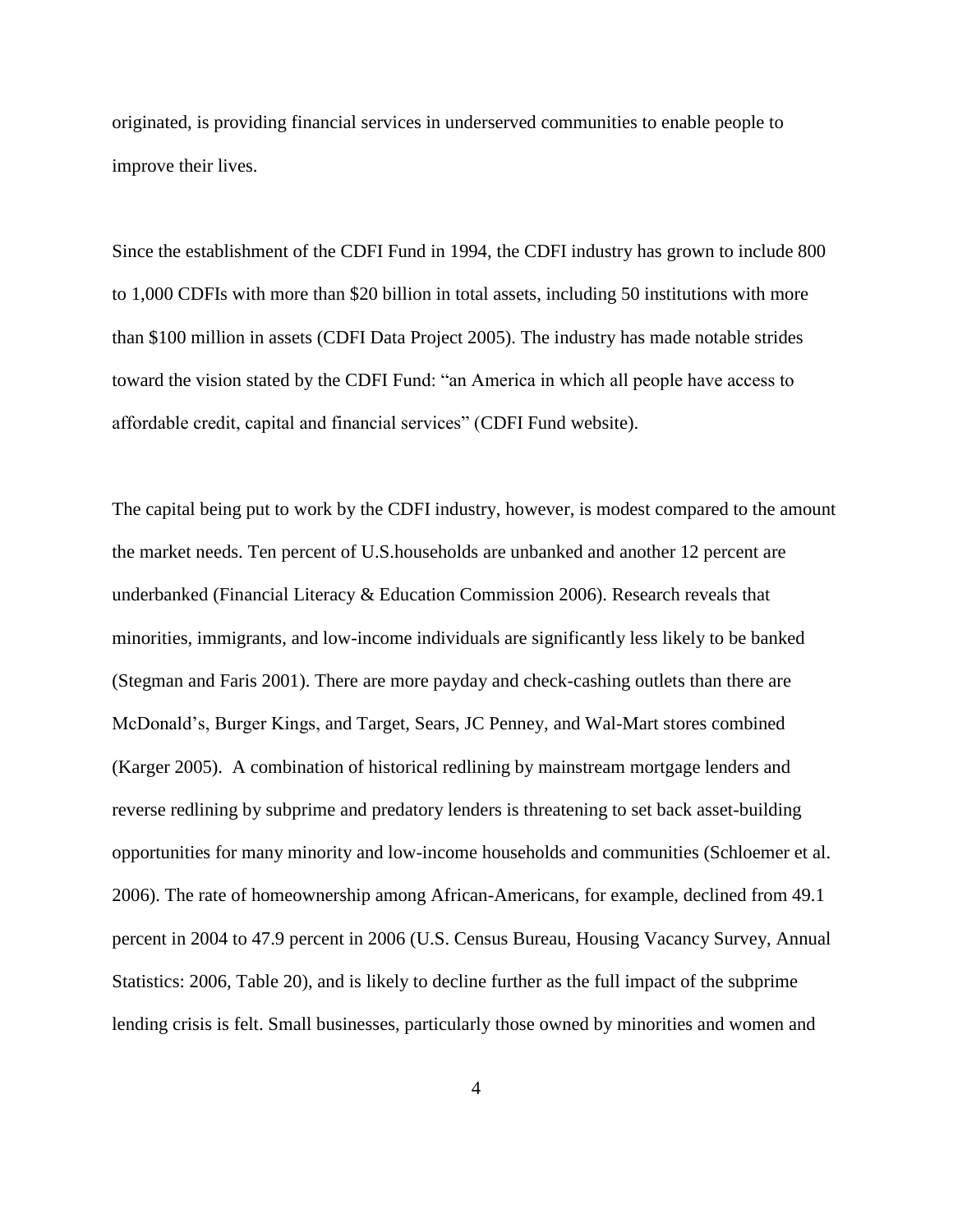those operating in rural, inner-city, or other historically disadvantaged areas, continue to face obstacles in obtaining affordable financing throughout the business life cycle (Robb and Fairlie 2006). Entrepreneurs are now turning more and more to hard-to-manage credit card debt to fund their businesses (Dale 2007). Substantial gaps remain in the delivery of mainstream financial services, as Benjamin, Rubin and Zielenbach (2004) point out: "... low-income communities and individuals have always had limited access to financial services, affordable credit and investment capital." (p. 177). CDFIs work to fill those gaps, although they have nowhere near the capacity they would need. Even large CDFIs are the size of a single *branch* of some banks.

Given the disparity between the level of need and the resources that CDFIs have to address those needs, careful targeting of those scarce resources is necessary to maximize the positive impacts for the community. Published research on the CDFI industry, however, has not tended to focus on whether CDFIs are actually accomplishing the mission of providing access to financial services in minority communities. This omission may reflect the fact that the industry is relatively young, rapidly evolving, and in the early stages of compiling and making use of standardized data. While much of the research has been for the purpose of knowledge-sharing and policy development within the industry, the exploratory studies on the impact of CDFIs and recent analysis of CDFI data are most relevant to this research.

Generally, CDFIs work to close gaps by delivering capital in new forms and/or to new markets, although no "one-size-fits-all" model has emerged. The environment of flexibility and adaptation lends itself to innovation, but at the same time makes it difficult to generalize about best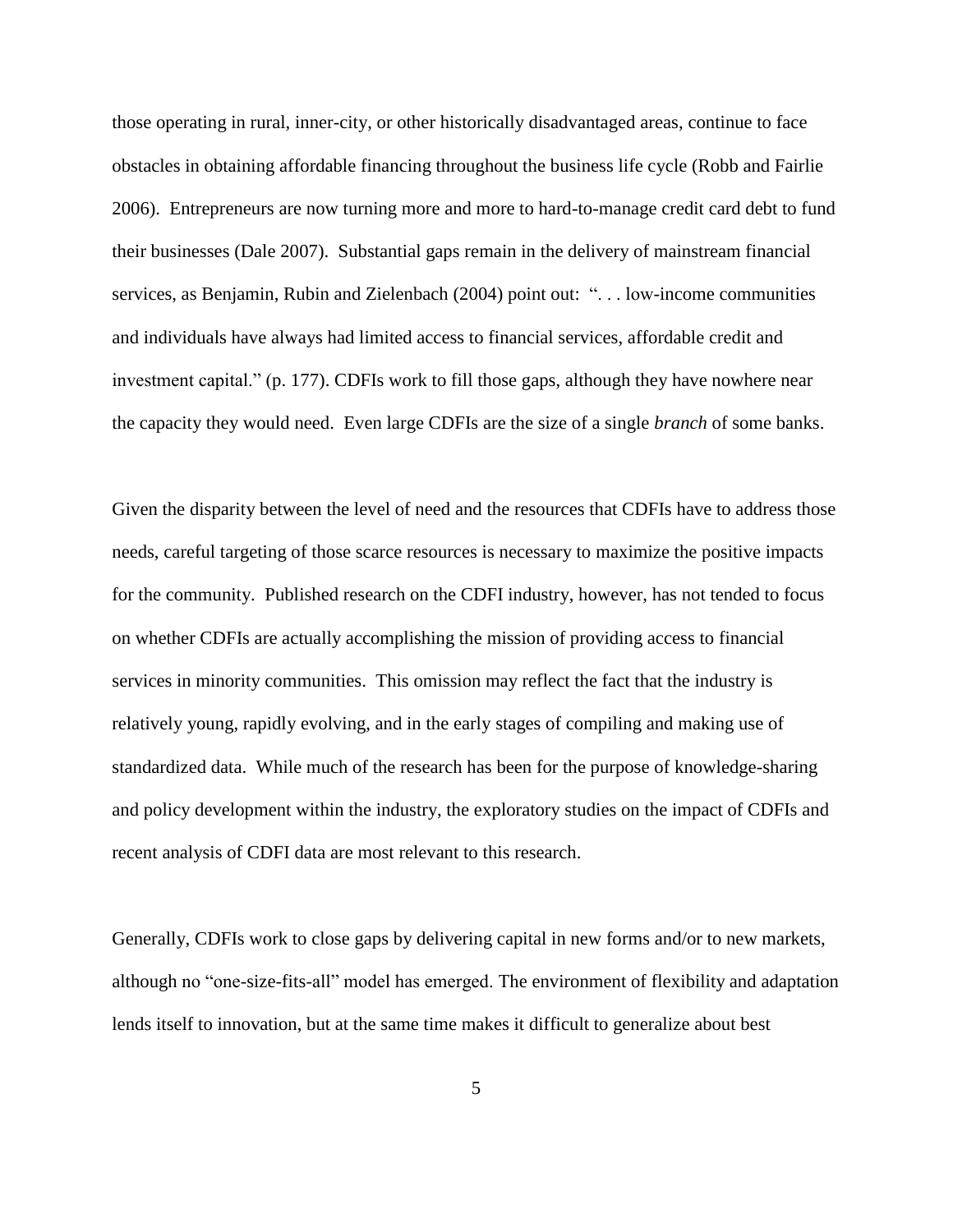practices and community impacts. Instead, case studies have been a common tool for describing the work of CDFIs. For example, researchers at the Center for Community Capitalism have conducted case studies on the Latino Community Credit Union's consumer loan portfolio and on several First Accounts awardees as part of research into banking the un- and underbanked. Building on work by Caskey and Hollister (2001), Dickstein (2006) has contributed substantially to the debate about how and what to measure. Even without defining the appropriate metric for assessing the impact a CDFI might have, she makes a case for the value of good outcome measurements based on the organization's theory of change.

Describing CDFI activities and outcomes is more challenging when examining multiple CDFIs rather than a single institution. Benjamin, Rubin and Zielenbach (2004) blame the diversity of CDFI types for making it hard to generalize about the role of CDFIs. Depository CDFIs, such as credit unions, provide consumer loan and banking services to low-income individuals and neighborhoods, while mortgages are often lead products of loan funds (Rubin 2006). Looking forward, Immergluck (2006) provides several creative suggestions for demonstrating the effect of CDFI activity by using product-line-based typology and distinguishing among three key strategies CDFIs might use. These three strategies are variously people-based (e.g.: micro loan programs), place-based (e.g.: real estate lending in target areas), and/or a hybrid―place-basedpeople strategies (e.g.: neighborhood targeted home improvement loans). Immergluck's review of available data sources highlights the challenges faced, particularly without transaction-level data, in measuring CDFI impact using even quasi-experimental methods, but he predicts "a small but fairly steady stream of innovative research" and "improvements in data, especially small area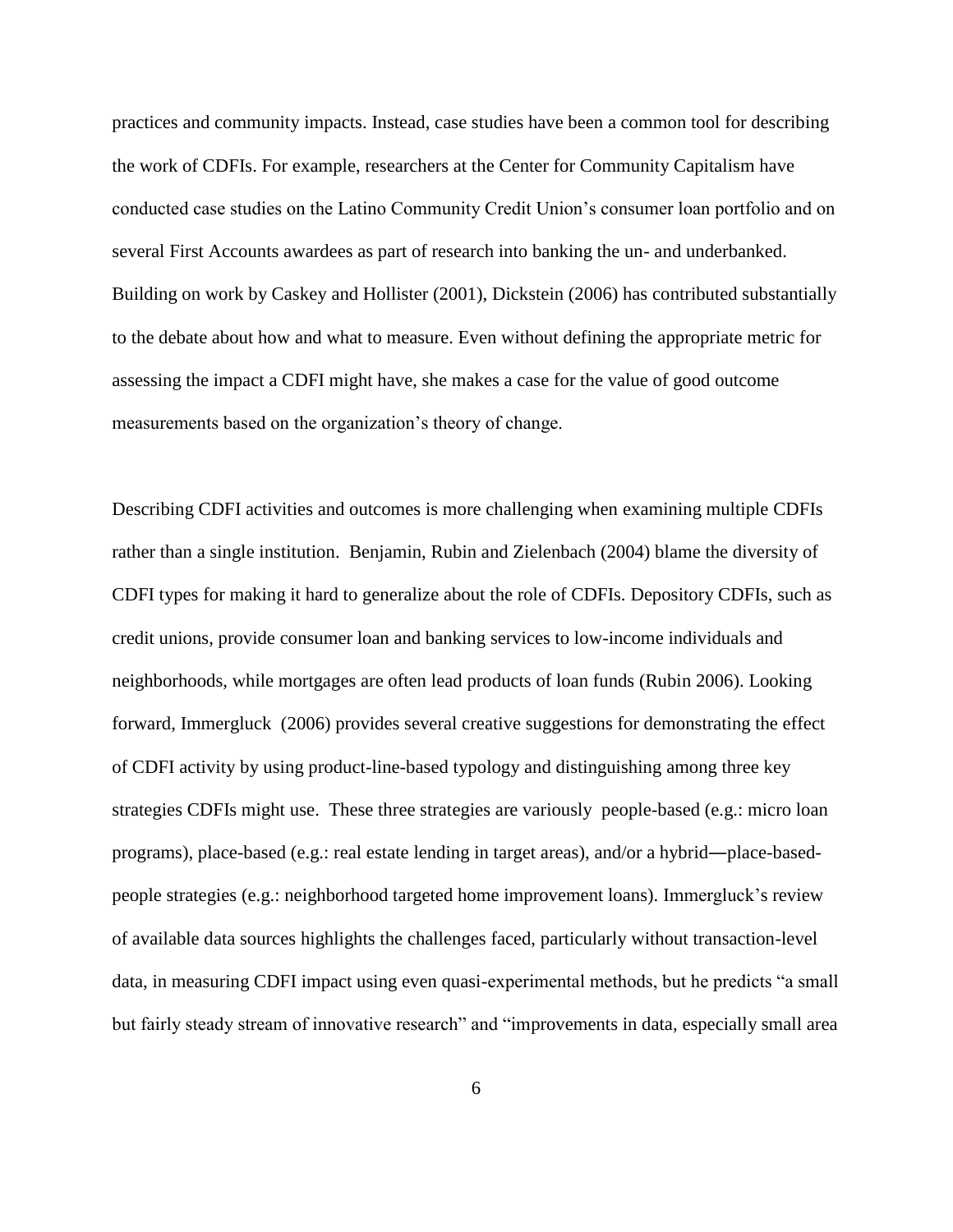$data$ <sup> $\prime$ </sup> (p. 31). In this regard, he inspires researchers to seek additional ways to make as much use as possible out of the available information.

In fact, the data are becoming available. Since 2001, the Common Data Project (CDP) has reported on data collected annually from around 500 CDFIs via the trade associations representing various subsectors of the CDFI field. Until recently, this was the key source of data on the industry. As Rubin (2006) points out, participation is voluntary and the data is mostly descriptive, and, as Immergluck indicates (2006), it is not disaggregated. Because of its voluntary and industry-based nature, "any attempt to expand the variables ... must be weighted against its potential to discourage individual CDFIs from participating in the survey"  $(p. 30)^2$ The CDFI Fund launched its own data collection protocol in 2004, the Community Investment Impact System (CIIS). Though the universe of mandatory participants is limited to awardees, reporting is required for three years. Already, CDP and CIIS data have enabled analysts to draw important conclusions about the institutions. In 2004, the CDFI Fund was able to show the strong correlation between age, assets, revenue, and stronger financial performance using data on 223 CDFIs (Greer 2006).

Both of these datasets continue to provide valuable insights. From the Fabiani and Greer (2007) and the CDFI Data Project (2003, 2004, 2005) studies, we know that CDFI banks, credit unions, and loan funds differ with respect to size, age, ownership, type of organization, and other characteristics. For example, the average age for a loan fund reporting to CIIS is just under 10

<sup>2</sup> As it is, Coastal Enterprises Inc. estimates that it spends more than 600 hours each year on external reporting requirements (Dickstein 2006).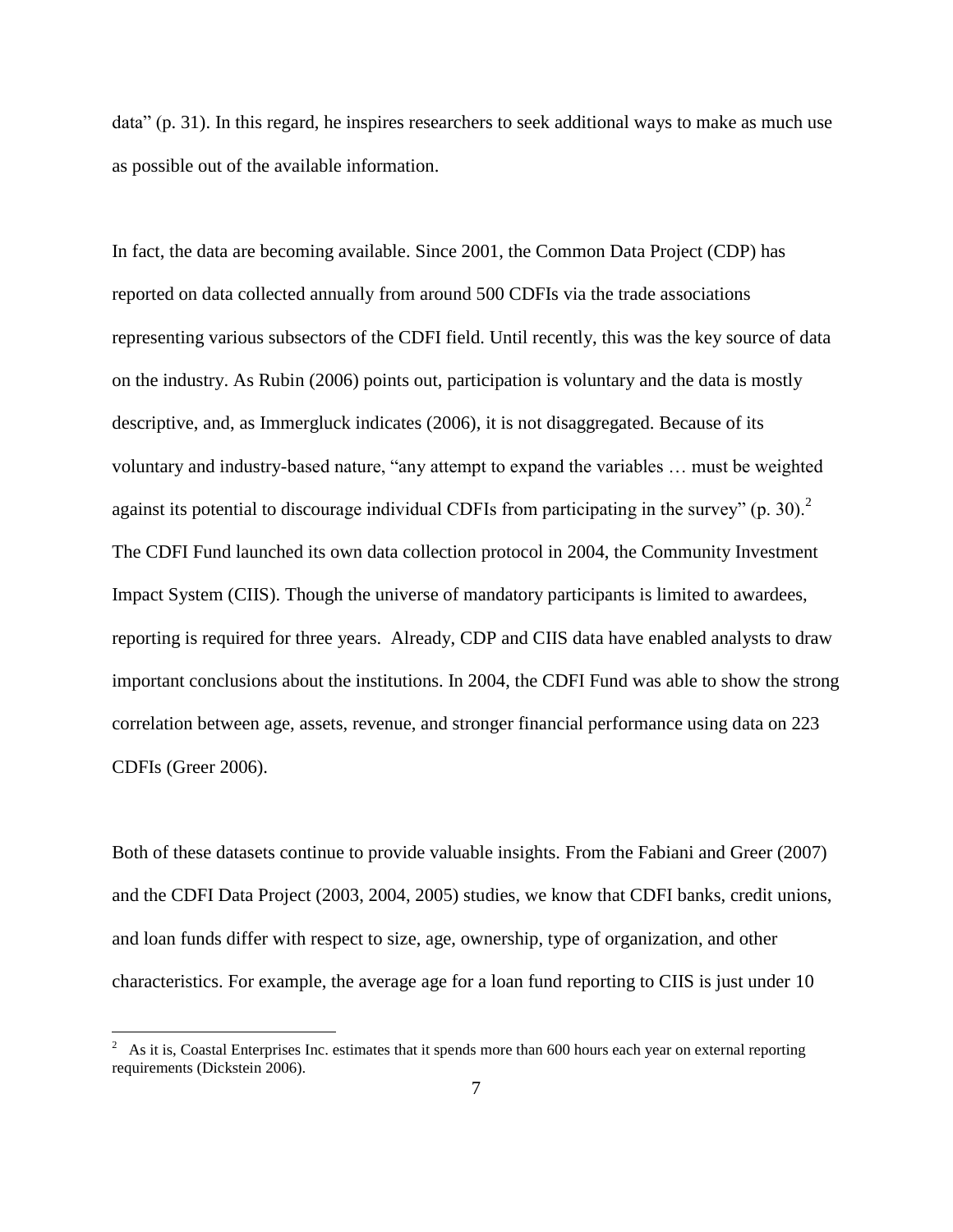years; for a CDCU, nearly 30 years. Younger CDFIs are more likely to be minority-owned and controlled. We know that different CDFI types serve different communities and offer different services within those communities. For example, CDP respondents report that 69 percent of their clients, on average, are low-income and 58 percent are minority, but that credit unions had the highest proportion of low-income and/or minority clients (2005). The profile of rural CDFIs differs from that of urban CDFIs. We also know that they access capital from different sources, with banks being the predominant investor in loan funds, but less significant in CDCUs.

The data analysis has shown significant differences among CDFIs, and those differences affect how the organizations operate. What prior studies have not shown is whether those differences affect the ability of a CDFI to reach different segments of the overall target market that CDFIs serve. There are no studies showing the correlation between a CDFI's attributes and its ability to reach a particular targeted segment of the market. The Center for Community Capitalism's study of the Latino Community Credit Union suggests that it has been relatively successful in penetrating the Latino immigrant market in North Carolina. Only with additional research, such as that attempted here, can we determine whether other CDFIs have enjoyed similar success with other segments of the market, and, if so, what contributes to their success.

This research is a preliminary examination of the characteristics of CDFIs to determine whether certain attributes of the organization are correlated with greater success in serving racial and/or ethnic minority populations historically underserved by mainstream financial institutions (MFIs). This project consists of an analytical component and a set of key informant interviews, as two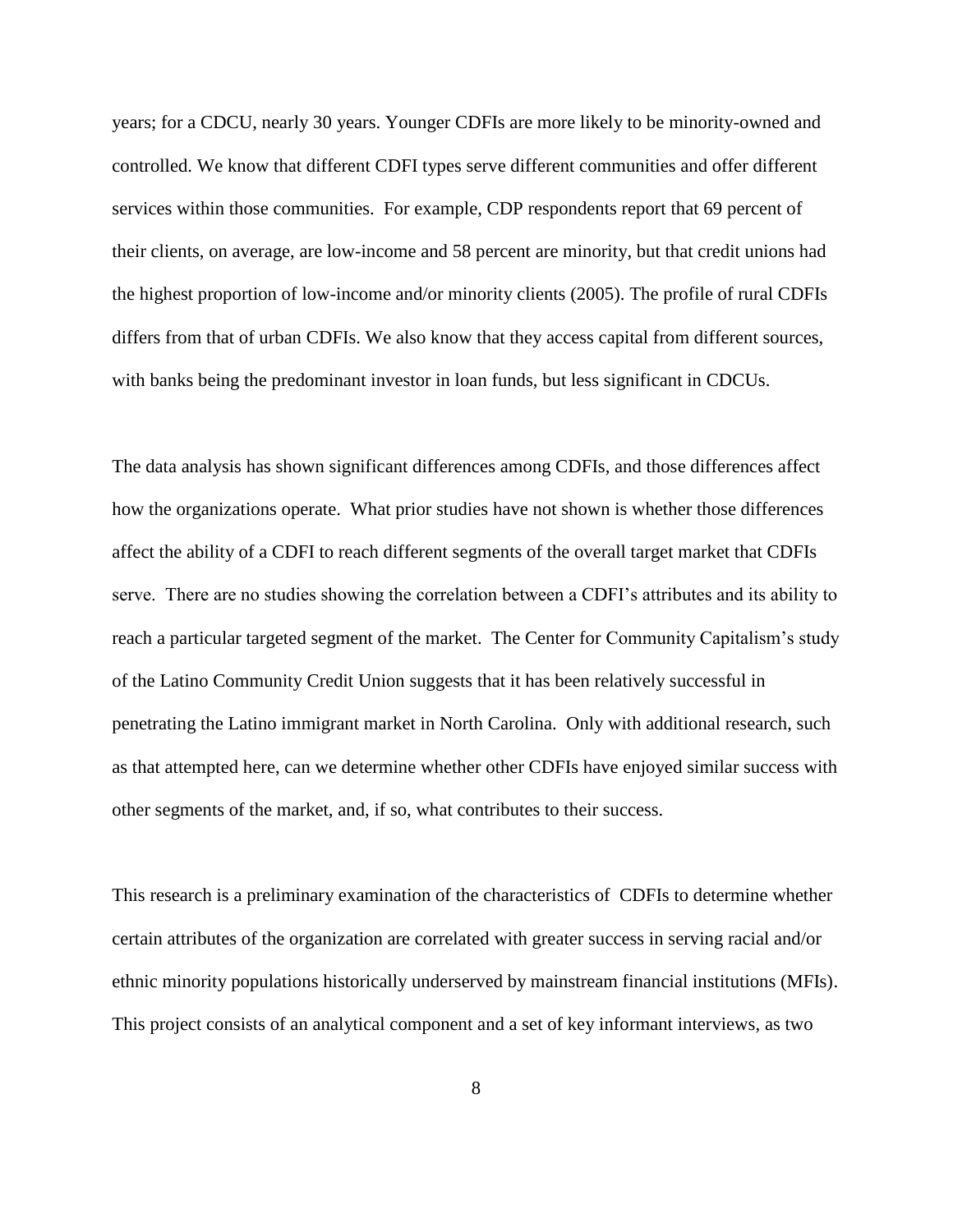alternative and complementary ways to address the research question. This research takes a measure of the extent to which different types of CDFIs are reaching minority racial and ethnic groups, primarily using CIIS data (see methodology section for further discussion), by examining the attributes of those CDFIs that are most successful in reaching those segments of underserved markets. The question is whether CDFIs that are minority-controlled are more able to reach minority segments of the market as defined by the racial and ethnic characteristics of borrowers.

Additional quantitative analysis of the characteristics of the census tracts in which the loans were made complements the initial results of both the quantitative analysis of the relationship between minority ownership and the racial/ethnic characteristics of the individual borrowers; and the qualitative analysis of the key informant interviews. Many economic development finance efforts employ geographic targeting to improve economic opportunities at the community-level and/or as an indirect way to reach individual members of a targeted group. For example, the CRA set out largely to remedy racial discrimination in the provision of credit and financial services; but it seeks to do so by focusing on low- and moderate-income geographies, and lowand moderate-income individuals, within the broader assessment areas of each institution. "The significant correlation between race and income, and between race of homeowner and racial composition and income of neighborhood, gives CRA leverage to overcome barriers to credit faced by minority households" (Barr 2005, p. 120). Thus, efforts to allocate capital to certain minority households and individuals may rely on the demographic characteristics of census tracts as a proxy.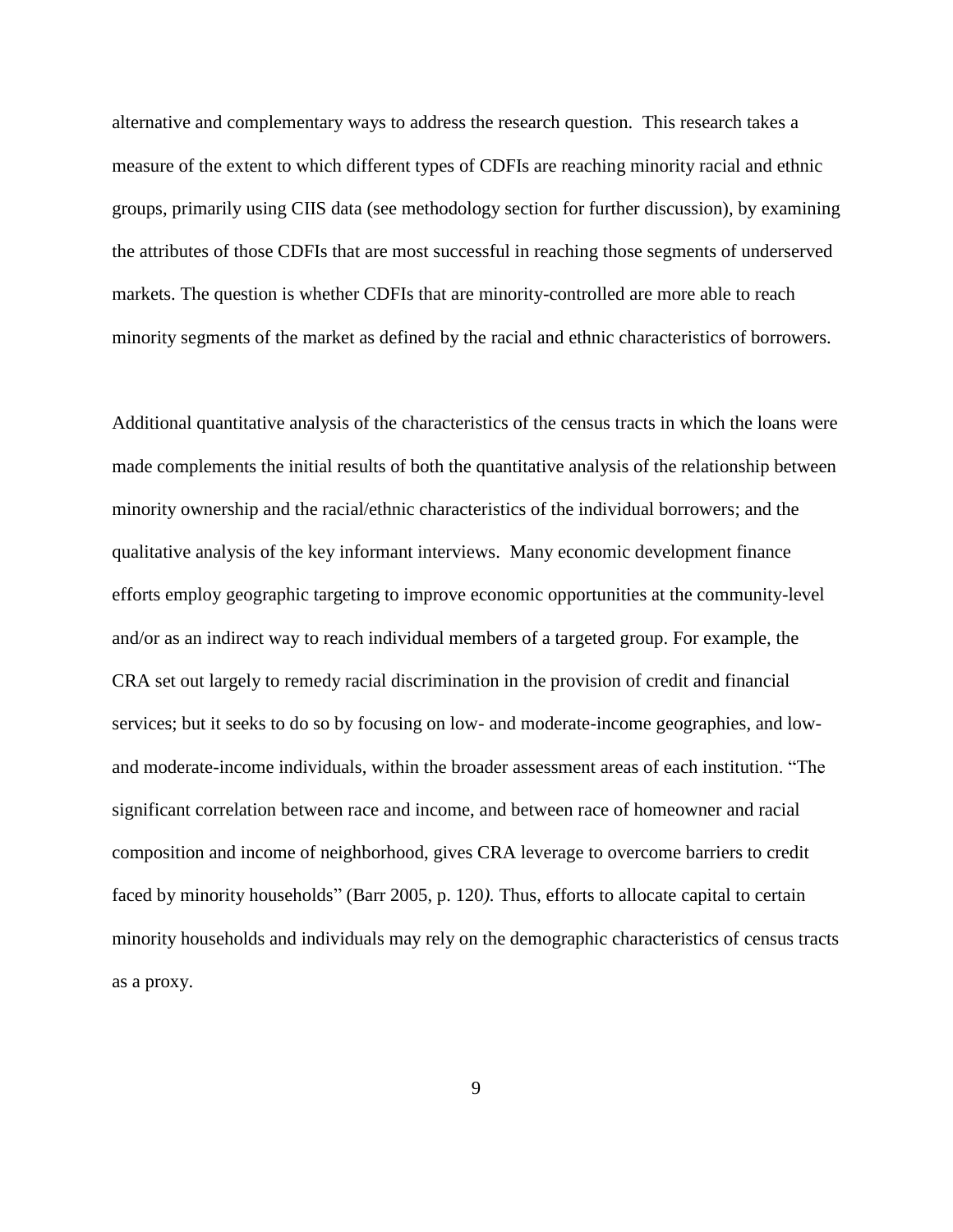The geographic orientation of services is consistent with the basic nature of CDFIs as locally grown and community-focused organizations. As Ratliff and Moy (2004) point out, "Initial successes of the CDFI industry in addressing the capital needs of particular low- and moderateincome communities derive from the typically small, autonomous nature and narrow geographic focus of its institutions" (p.3). Moreover, CDFIs cannot legally discriminate based on either race or ethnicity, and so using a geographically defined service area with a high percentage of minority residents could be a way to increase the probability that the products and services the CDFI provides will reach minority individuals and households.

## **Research Questions**

This research examines two issues. The first issue is whether CDFIs that are minority-owned are achieving higher levels of service among historically underserved minority communities. That issue is the focus of the two pieces of quantitative analysis of the CIIS dataset undertaken for this study. The second issue is whether two factors that may help minority-owned CDFIs achieve higher levels of market penetration in historically underserved communities are affecting CDFIs that have been particularly successful in reaching into those communities. The two factors are: 1) whether the CDFI specifically targets its services to members of the community; and 2) whether understanding the cultural norms of the community contributes to the CDFI's success in providing services to members of the community. Those issues are addressed through the key informant interviews.

## **Research Design**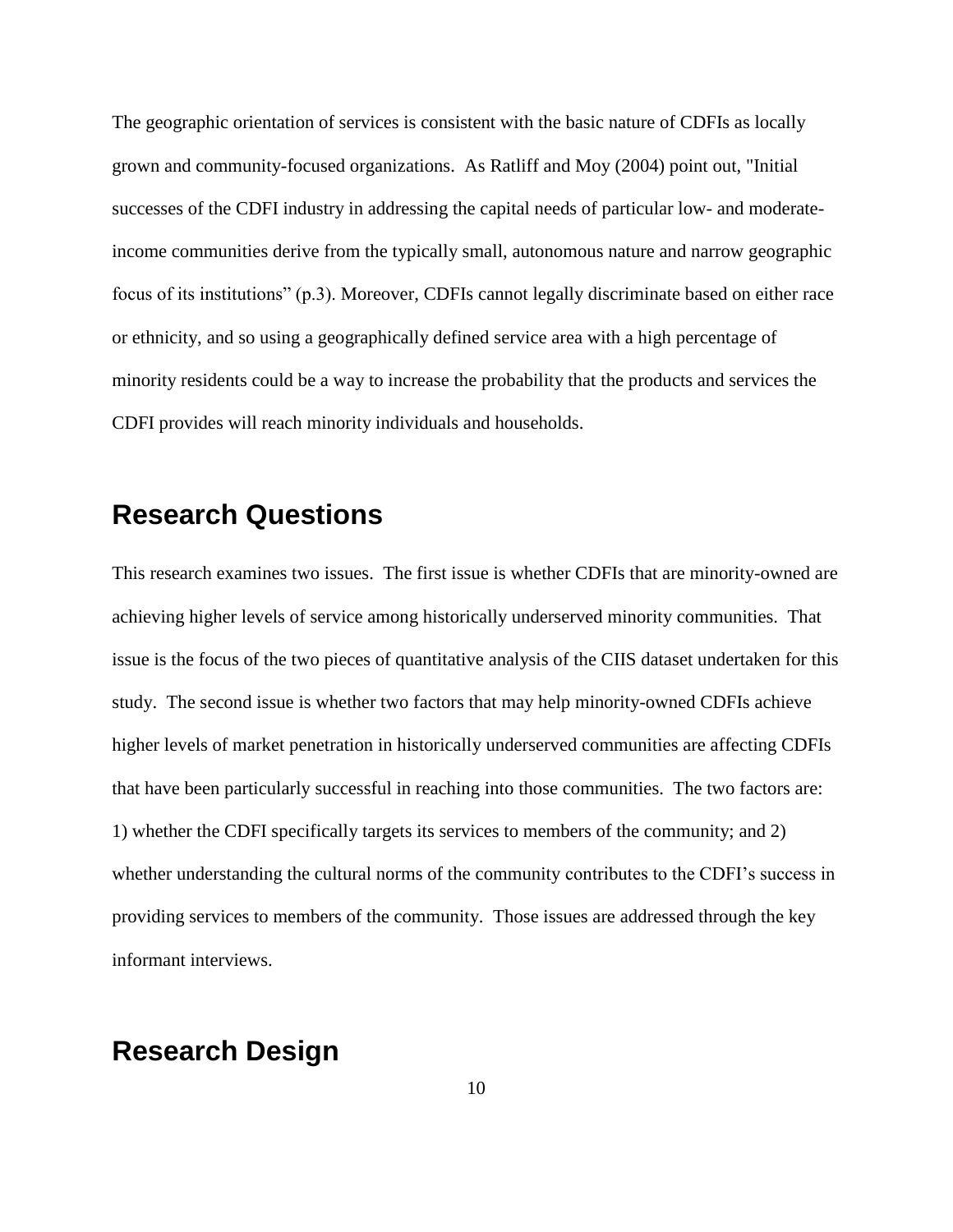We used a mixed-method research design combining quantitative data analysis with key informant interviews. We used the interviews to supplement the results of our quantitative data analysis, to identify potential causative links suggested by the quantitative data analysis, and to suggest additional quantitative analyses.

### **Samples Used for Quantitative Analysis**

Prior studies demonstrated that common measures of performance, such as the type and value of loans made or the value of assets under management, vary among CDFIs with different characteristics. For example, older CDFIs tend to be larger and have more funding sources than younger CDFIs, while younger CDFIs are more apt to be minority-owned. Therefore, an assessment of the performance of CDFIs should control for the characteristics of the organization to ensure that the comparison is made with respect to other CDFIs that share common attributes.

Benjamin, Rubin and Zielenbach (2004) discuss the different types of CDFIs (banks, credit unions, loan funds and venture capital funds), and the different purposes of financing provided (single-family mortgages, multi-family housing finance, and business lending and equity provision). Bershadker et al. (2007) further categorize CDFIs by additional attributes, age and asset size, as well as whether or not the institution is minority- or women-controlled.

To control for factors that studies have shown affect performance, we planned on using data from the CIIS datasets to stratify the initial sample of all reporting CDFIs. After excluding outliers with respect to size and the organization's extent of lending activity, as was done with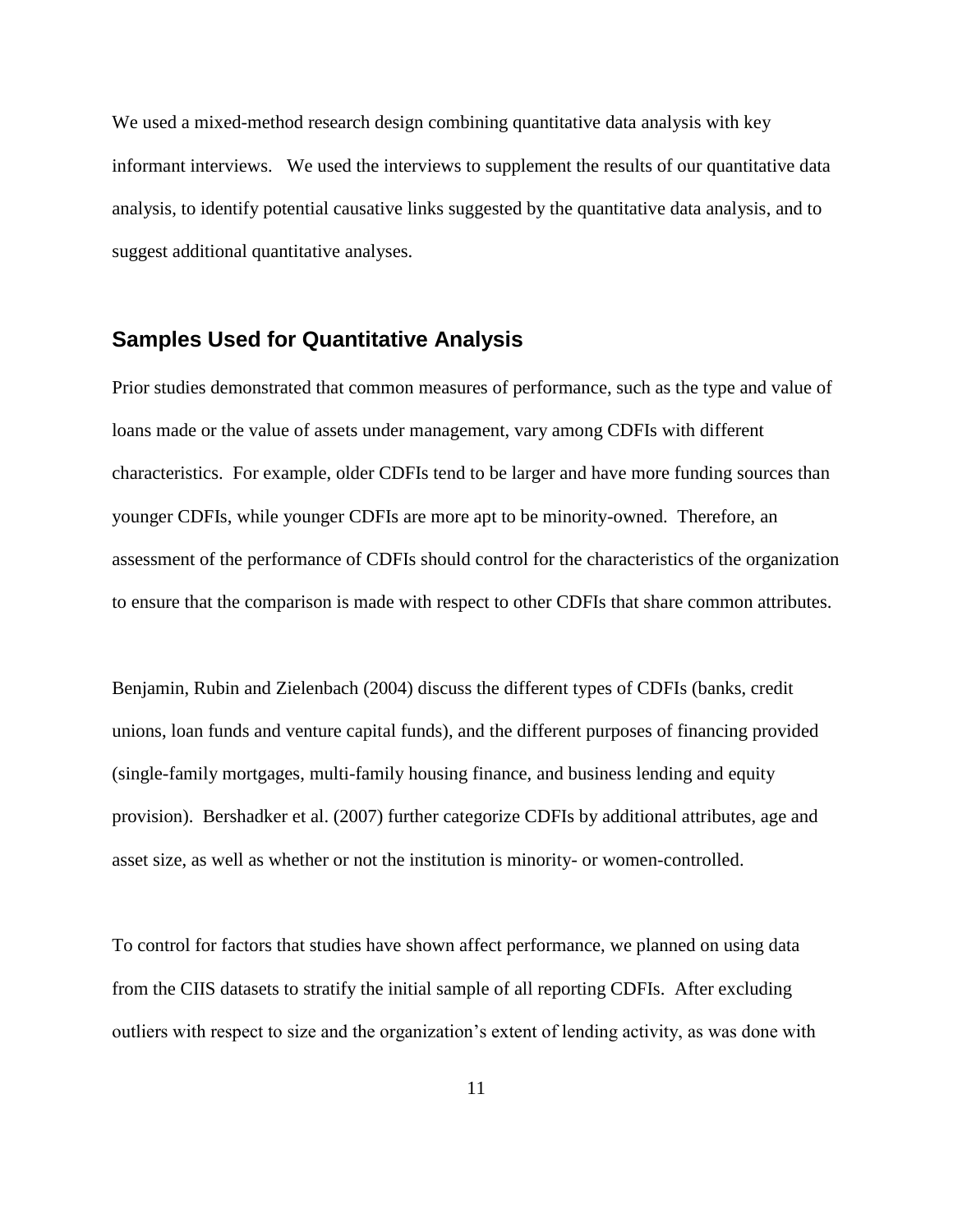the CDFI Fund (2007) report, we anticipated a sample size of over 200 (based on the size of the reporting cohort in 2003, and assuming that the number of CDFIs reporting for CIIS has remained relatively stable over time). The actual sample size proved to be much smaller due to missing data on the race and/or ethnicity of the borrower in over 83 percent of transactions in the Transaction Level Report (TLR) dataset.

Our analysis required joining the Institution Level Report (ILR) dataset, which contains the data about whether the organization is minority-owned, with the TLR dataset, which contains the data about the race and/or ethnicity of the borrower. The ILR dataset included reports from 336 organizations for the period from 2003 to 2005. The TLR dataset includes 118 CDFIs reporting in at least one year between 2004 and 2006. The overlap between the two datasets is 96 organizations, with 78,845 transactions reported.

Of those 96, we excluded 18 CDFIs that reported average assets more than two standard deviations from the mean level of assets for the remaining organizations. Two CDFIs, neither minority-owned, reported assets above the range, while 16 CDFIs, five minority-owned, had assets of under \$3 million and were below the range for inclusion. Ten other CDFIs were excluded because they reported fewer than 30 transactions over the three-year reporting period, indicating that the organization had an insignificant level of activity. That left 74 CDFIs in the sample, with 76,084 transactions, or 96.5 percent of the total number of transactions in the dataset.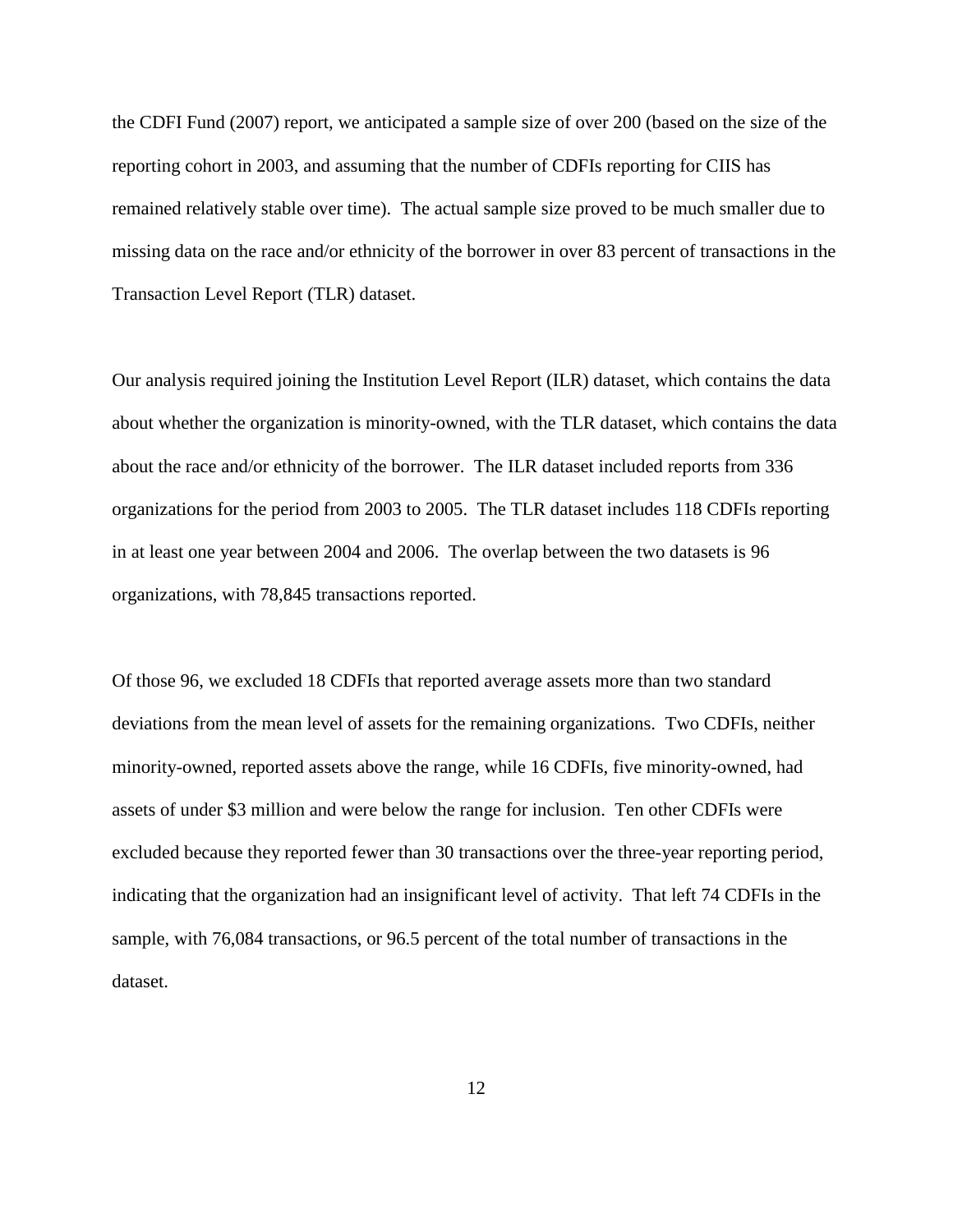The next step was to exclude transactions for which the participating CDFI had not reported the characteristics of the population that were of primary interest, race or ethnicity. Excluding transactions for which the race was omitted or not specified left 24 CDFIs and 12,538 transactions for analysis. Excluding transactions for which the ethnicity, i.e. Hispanic or Not Hispanic, was omitted or not specified left 23 CDFIs and 12,566 transactions for analysis.<sup>3</sup>

We simplified the quantitative component of the research design because there were so few CDFIs in the dataset after excluding transactions missing key data, and because the final sample of transactions represented such a small percentage of the original data. We collapsed the data on race and ethnicity into one analysis.<sup>4</sup>

For the analysis of the borrower characteristics of our sample of 24 CDFIs, we categorized the CDFIs by ownership, whether minority-owned or non-minority-owned. We also initially categorized the CDFIs by three categories of age of the organization: 1) less than 10 years old; 2) between 10 and 20 years old; and 3) more than 20 years old. We also initially categorized the CDFIs by three size categories, as measured in assets: 1) less than \$10 million; 2) \$10 million to \$20 million; and 3) more than \$20 million. For this analysis, we did not categorize by the type of organization, whether a depository institution (Credit Union or Bank) or investor institution (Loan Fund or Venture Fund), because only one of the institutions was a depository institution.

 $3$  If we had not excluded the 18 outliers, and if they had reported race and ethnicity on all transactions, we would have had, at most, 15,299 transactions with race reported and 15,327 with ethnicity. In either case, data would have been missing on 80 percent of the transactions. Even among the 24 or 23 CDFIs that did report on the race and/or Hispanic ethnicity of the borrower, there were some transactions for which those data were missing.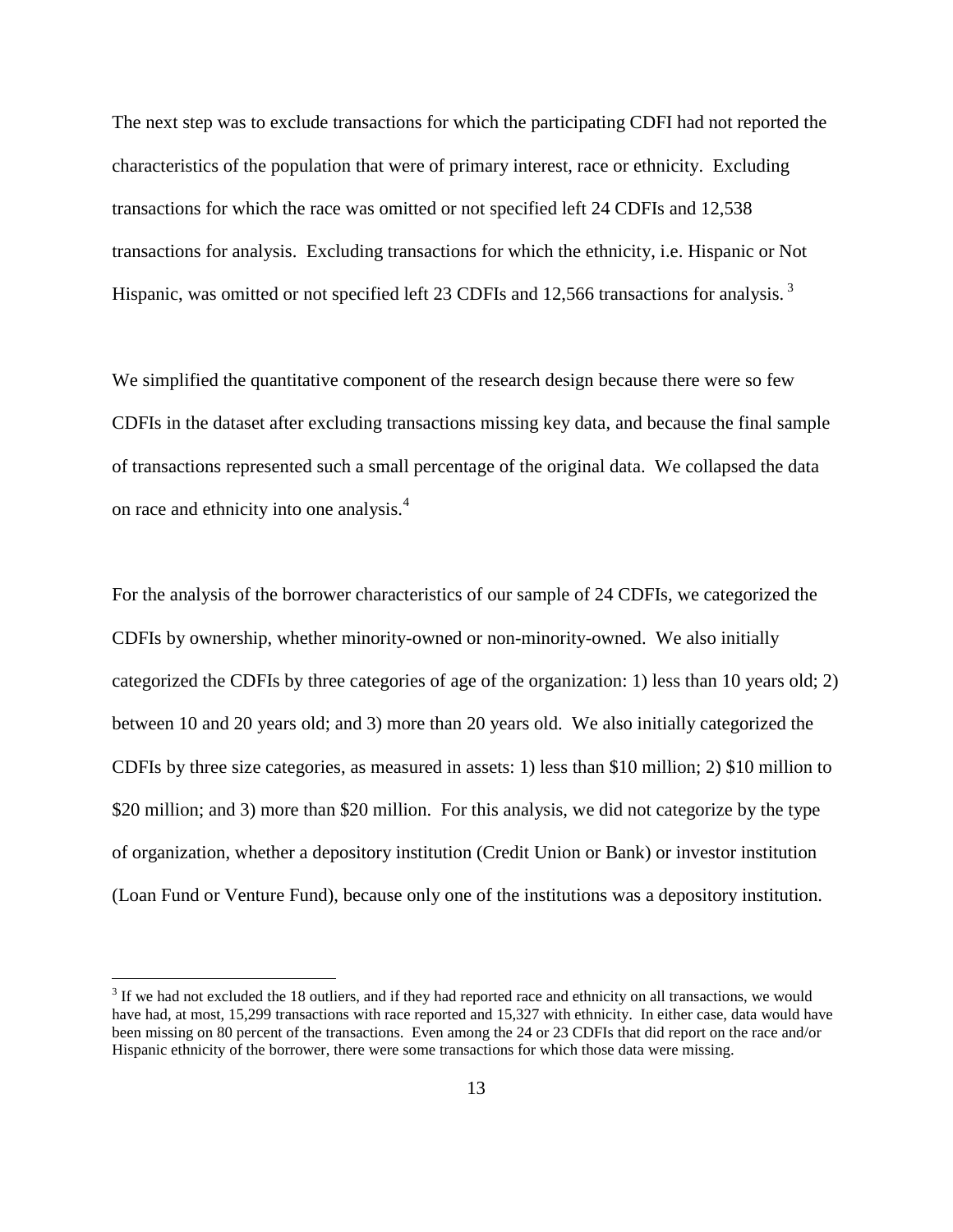Table 1 shows how the CDFIs in the sample compare with CDFIs in the ILR dataset (336 organizations), and with CDFIs in the merged TLR and ILR datasets (96 organizations).

**Table 1 – Selected Characteristics of CDFIs in ILR, Combined ILR and TLR, and Sample Datasets**

|                                   | Minority-Owned    |                  | Age of the Organization      |                    |                              | Size of the Organization  |                              |                       |
|-----------------------------------|-------------------|------------------|------------------------------|--------------------|------------------------------|---------------------------|------------------------------|-----------------------|
|                                   | N <sub>o</sub>    | Yes              | < 10<br>years                | $10 - 20$<br>years | $20+$<br>years               | $<$ \$10<br>million       | $$10 - 20$<br>million        | $$20+$<br>million     |
|                                   | 243<br>$(72.8\%)$ |                  | 75<br>(31.5%)                | 81<br>$(34.0\%)$   | 82<br>$(34.5\%)$             | 161<br>$(66.3\%)$         | 35<br>$(14.4\%)$             | 47<br>$(19.3\%)$      |
| <b>ILR CDFIs</b>                  |                   | 91<br>$(27.2\%)$ | 37<br>$(40.7\%)$             | 26<br>$(28.6\%)$   | 28<br>$(30.8\%)$             | 68<br>(74.7%)             | 12<br>$(13.2\%)$             | 11<br>$(12.1\%)$      |
| Combined<br>TLR and<br><b>ILR</b> | 73<br>$(76.0\%)$  |                  | 21<br>$(28.8\%)$             | 28<br>$(38.4\%)$   | 24<br>$(32.9\%)$             | 37<br>$(50.7\%)$          | 11<br>$(15.1\%)$             | 25<br>$(34.2\%)$      |
|                                   |                   | 23<br>$(24.0\%)$ | 9<br>$(39.1\%)$              | 8<br>$(34.8\%)$    | 6<br>$(26.1\%)$              | 13<br>$(56.5\%)$          | 8<br>$(34.8\%)$              | 2<br>$(8.7\%)$        |
| Sample for<br>Analysis            | 18<br>$(75.0\%)$  |                  | 3<br>$(16.7\%)$              | 8<br>$(44.4\%)$    | 7<br>$(38.9\%)$              | $\mathbf Q$<br>$(50.0\%)$ | $\overline{4}$<br>$(22.2\%)$ | 5<br>$(27.8\%)$       |
|                                   |                   | 6<br>$(25.0\%)$  | $\overline{3}$<br>$(50.0\%)$ | $(16.7\%)$         | $\overline{2}$<br>$(33.3\%)$ | 3<br>$(50.0\%)$           | 3<br>$(50.0\%)$              | $\Omega$<br>$(0.0\%)$ |

\* Some CDFIs in the ILR dataset had missing data, and so the numbers reporting age and/or asset size do not sum to the full total of 336 organizations.

Because there were no minority-owned CDFIs with more than \$20 million in assets left in the sample, we further simplified the analysis based on asset size to include only two categories, assets under \$10 million and over \$10 million. After looking at the sample data on the number of transactions reported, we noted that the three minority-owned CDFIs that were less than 10 years old reported the race of the borrower on only 329 of the 12,538 total transactions. Given

<sup>&</sup>lt;sup>4</sup> This does mix categories of race and ethnicity, but considering the overlap in the data remaining for analysis and the relative consistency of the reporting of Hispanics as Other for purposes of listing race in the data, we felt that combining the two would simplify the analysis and not obscure crucial distinctions.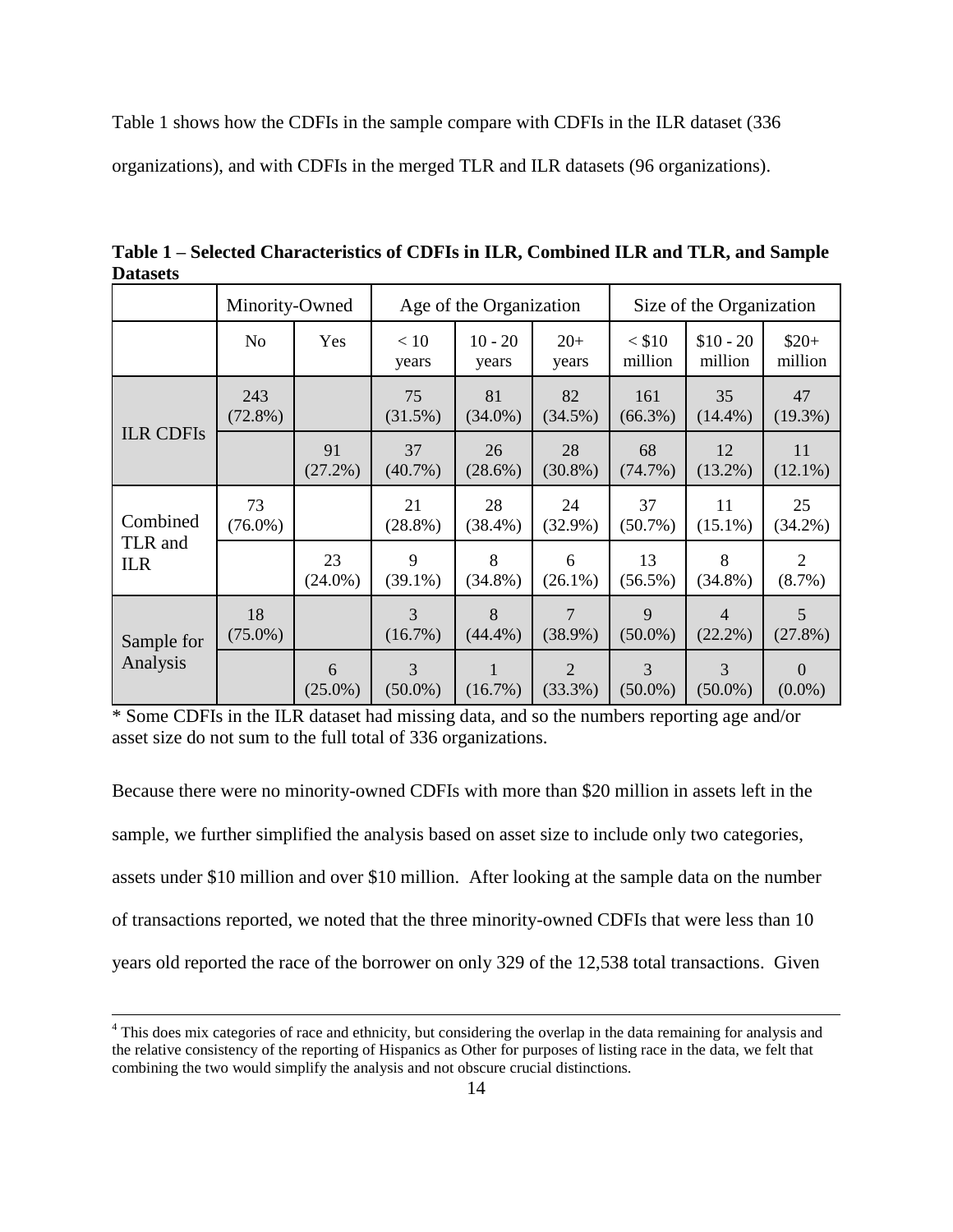the small number of transactions reported by that group and the fact that there was only one minority-owned CDFI between 10 and 20 years old, we decided to collapse the analysis by age into two categories as well, CDFIs under 20 years old and those over 20 years old.

We then analyzed the performance, based on the number of transactions reported, of the CDFIs in the different categories for each of the characteristics of interest (race and ethnicity), first for ownership alone, then for ownership and age, then for ownership and size. We also analyzed performance, based on the mean value of loans made to each group, for the ownership categories.

In addition to the quantitative analysis of the relationship between minority ownership of CDFIs and the race and ethnicity of borrowers for the 24 CDFIs in our sample, we analyzed reported transactions based on the characteristics of census tracts in which the loans were made rather than borrowers. This additional analysis addresses two questions. The first question is to what extent does a characteristic of the CDFI, such as its size or whether it is minority-owned, affect the *percentage of its transactions* that are high-minority or lower-income census tracts? For this question, the unit of analysis is the institution. The second question is to what extent do characteristics of the CDFI affect the *probability that any loan* it makes will be in high-minority or lower-income census tracts? For this question, the unit of analysis is the transaction.

We used the census tract as the area for analysis because the CIIS dataset has less missing data for the census tract in which the loan was made than for the racial and/or ethnic characteristics of the borrower. This gave us a larger dataset to work with. There were 118 institutions and 92,889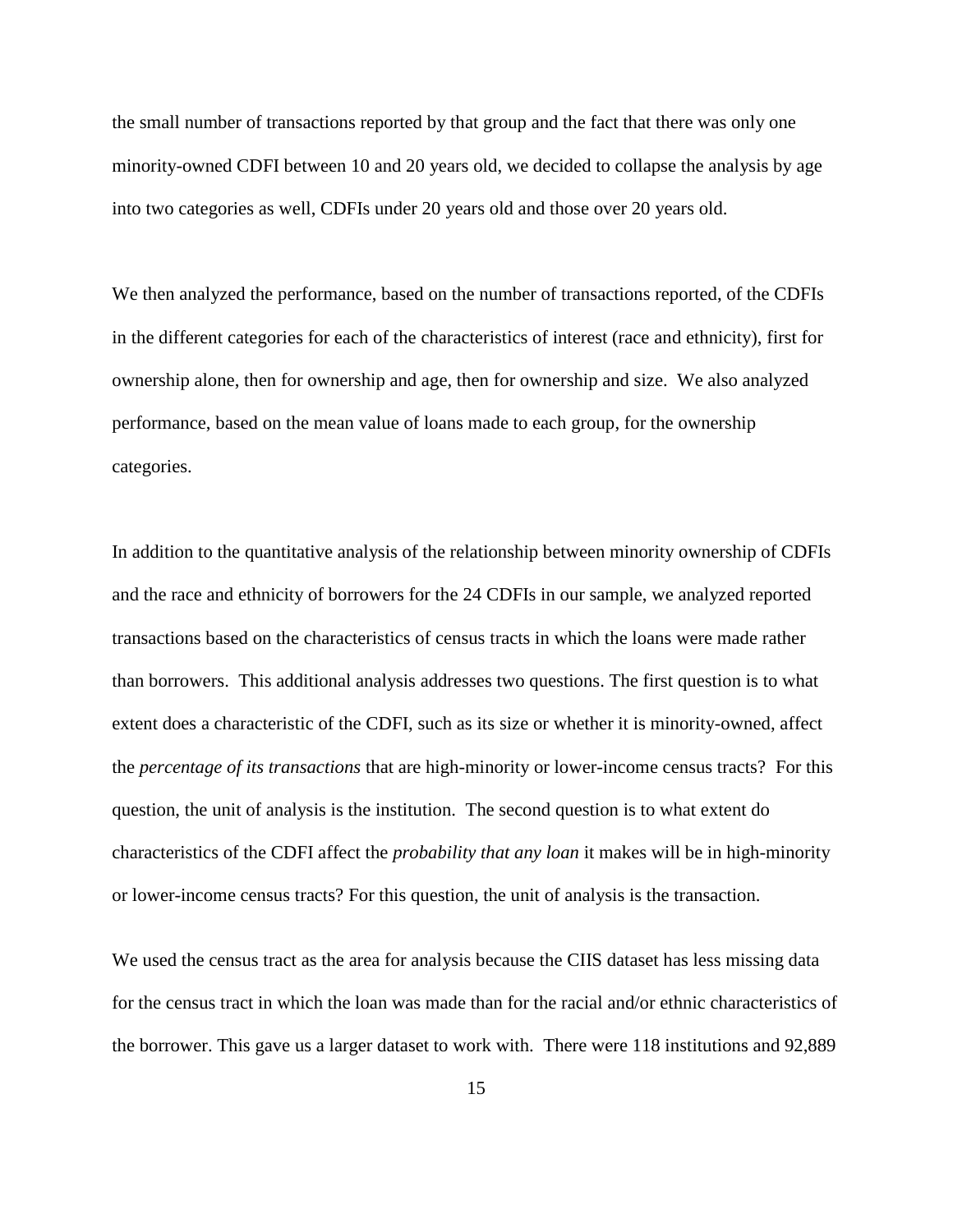observations in the transaction dataset, 336 institutions in the institution dataset, and the overlap between the two was 96 organizations with 78,845 transactions. Tract data was provided on 48,033 transactions.

For analysis of the extent to which the characteristics of the organization affect the percentage of loans in different types of census tracts, we excluded data from 25 CDFIs that reported the tract information on less than two-thirds of their transactions. That left 46,391 transactions by 71 CDFIs. For the probability analysis, we excluded three outliers―CDFIs reporting census tract data for more than 4,000 transactions each―and 10 CDFIs that did not report any tract data. That left 32,905 transactions by 83 CDFIs.

Because of the larger number of observations in the two datasets, we were able to do crosstabulations and use multivariate regression analysis to determine the relationship between the characteristics of CDFIs and the census tracts in which loans are made.

We used three different specifications for the dependent variable. The first is "very-lowincome," which is defined as census tracts with median income less than 60 percent of area median income.<sup>5</sup> The second is "low-income," which is defined as census tracts with median

<sup>&</sup>lt;sup>5</sup> The CDFI Fund defines low-income as at or below 80 percent of area median income and very-low-income as at or below 60 percent of area median income (CDFI Fund, 2008).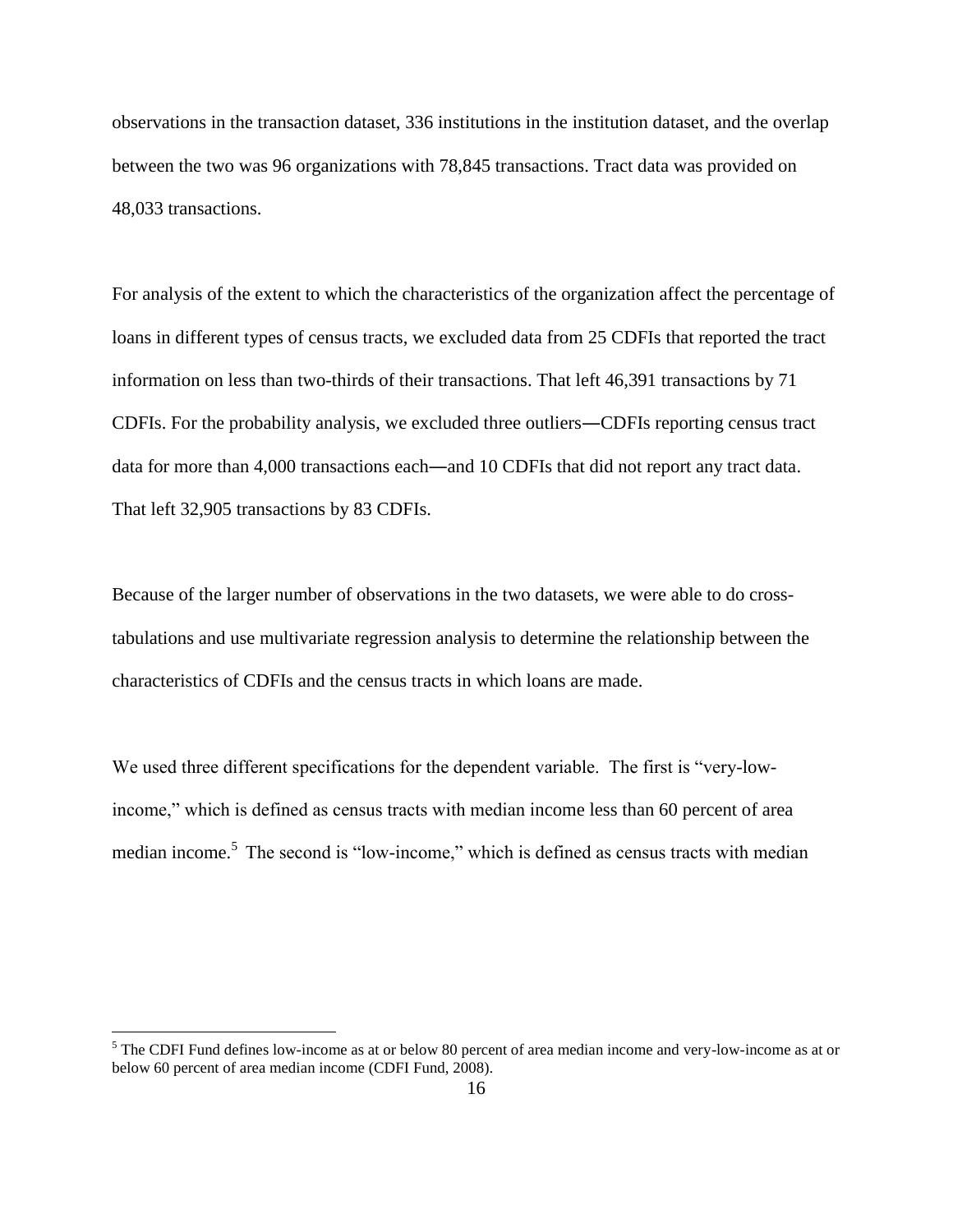income less than 80 percent of area median income. The third is "high-minority," which is defined as census tracts with less than 50 percent white, non-Hispanic population.<sup>6</sup> In the institutional-level analysis, 25 institutions were deleted because they reported tract information on less than two-thirds of their transactions, leaving 71 institutions in that sample. In the transaction-level analysis, we deleted all transactions without census tract (which removed those 10 organizations without any tract data at all), and we deleted all transactions from three large institutions as outliers. Thus the sample used for the institution-level analysis includes 83 institutions and 32,905 transactions.

In the institution-level analysis, for each institution in the dataset, we calculated the share of its transactions that fell in each type of target tract as a continuous variable. The greater number of CDFIs in the dataset enabled us include both the race and gender as ownership categories. Twenty-one of the 71 CDFIs were minority-owned, and 20 of the 71 were women-owned.

Of the 32,905 transactions in the transaction-level analysis, 30 percent of the transactions fell in very-low-income tracts, about 53 percent in low-income tracts, and 45 percent in high-minority tracts. Of the 83 CDFIs in the transaction-level analysis sample, 17 institutions (20 percent) are minority-owned and 22 (27 percent) are women-owned.

 $6$  Fifty percent is chosen as a cut off point for high-minority, because there is a 50 percent probability that a customer from that track is minority. We choose the cut off point after comparing the minority quartile distribution of all census tracts in the nation (available upon request).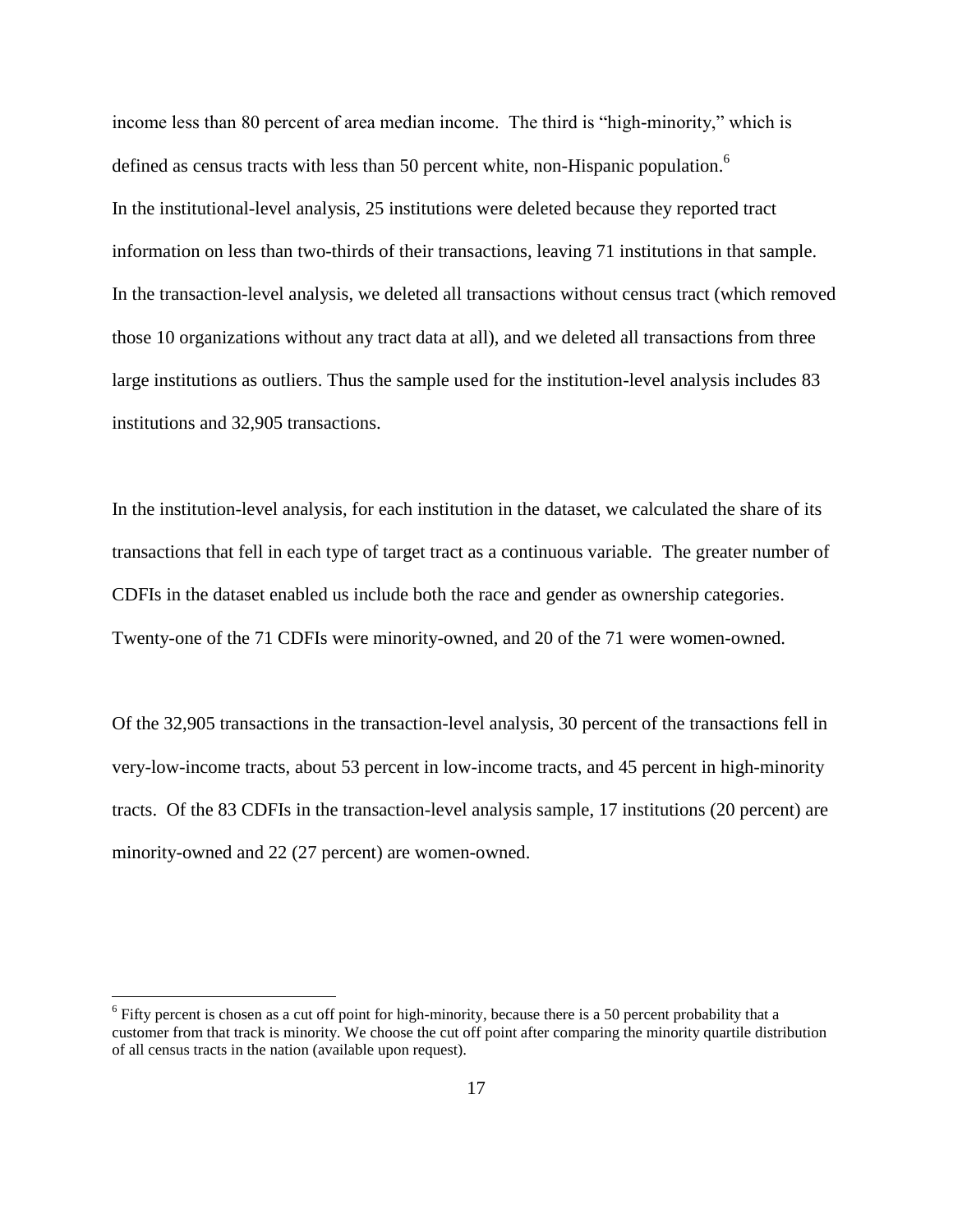We were able to use more independent variables for our tract-level analysis than for the analysis based on only 24 CDFIs because of the larger datasets. For the institution-level analysis of the sample of 71 CDFIs, we included more-detailed categories for ownership, the type of CDFI, and the size of the CDFIs. For the transaction-level analysis of the sample of 83 CDFIs, we also added categories for the loan purpose and year of origination.

Of the 71 CDFIs in the institution-level analysis, 63 were loan funds, 7 were credit unions or banks, and 1 was a Community Development Venture Capital Fund (CDVC). Of the 83 CDFIs in the transaction-level analysis, 75 were loan funds, 6 were credit unions, and 2 were CDVCs. Fabiani and Greer (2007) showed that CDFI performance varies by the type of institution, and so we included the differentiation for these analyses, but combined the CDVC Fund with the loan funds.<sup>7</sup> Thus, as with the analysis of the 24 CDFIs, loan funds dominate the dataset.

As in the analysis based on 24 CDFIs, we considered it important to control for the impact of CDFI size on performance. Age and asset size were highly correlated among the institutions in both of the larger datasets, consistent with Greer (2006), who finds that, on average, CDFIs increase in asset size as they mature. Therefore, we combined both features in a single set of dummy variables. "Big" CDFIs are those with assets over \$20 million; "Moderate Growth" CDFIs are those started between 1990 and 1999 and with between \$10 and \$20 million in assets. ―Startup‖ CDFIs are those with less than \$10 million in assets and which started doing business after 1999. "Other" CDFIs are those started before 1990 with assets under \$20 million and those

 $<sup>7</sup>$  In the initial analysis of twenty-four CDFIs, there was only one loan fund, and this did not allow us to distinguish</sup> between types of CDFI.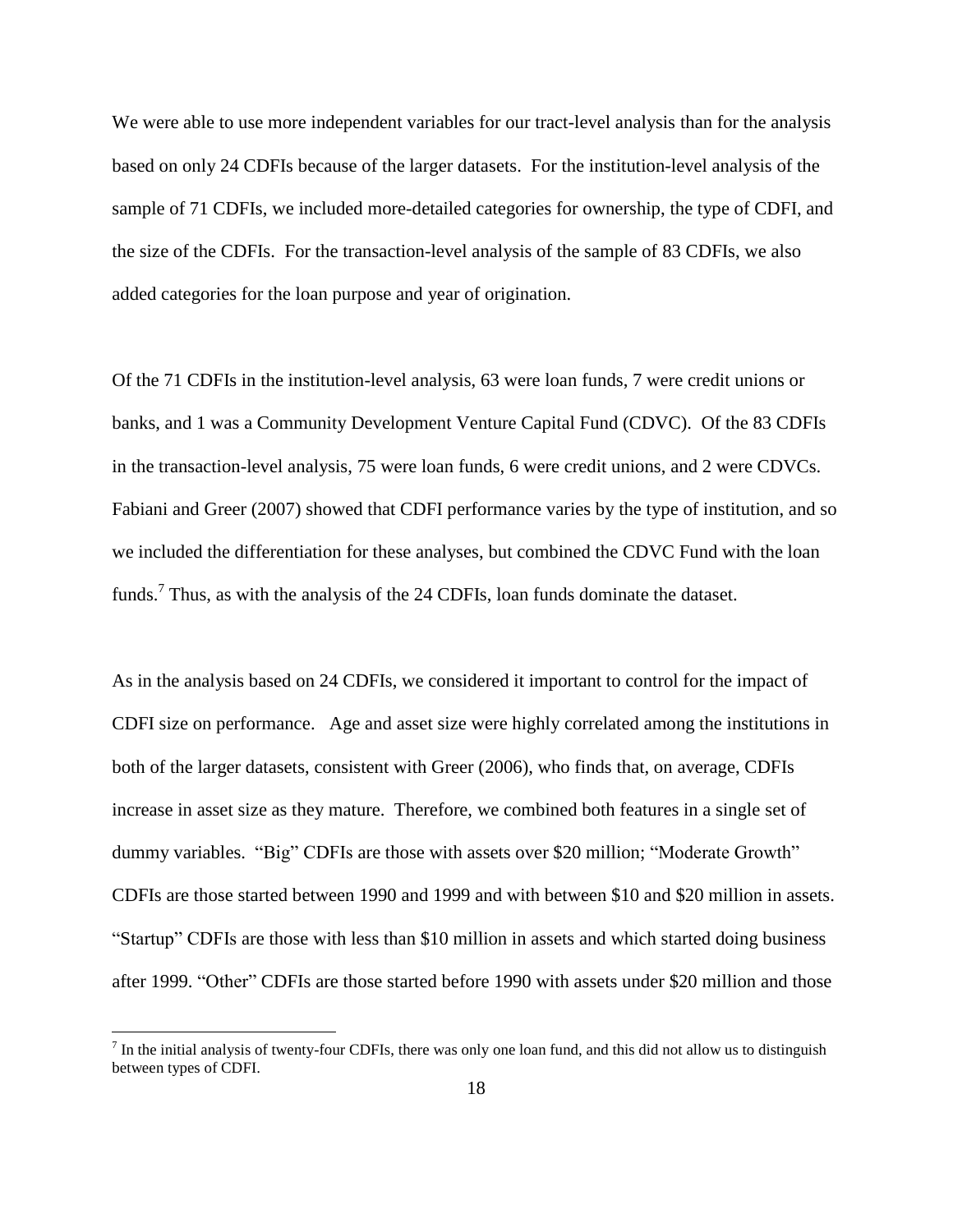started before 2000 with assets under \$10 million, and they make up the largest group. Among the 71 CDFIs in the institution-level analysis sample, 23 were Big, 10 were Moderate Growth, 8 were Startup, and 30 were Other. Among the 83 CDFIs in the transaction-level analysis sample, 22 were Big, 10 were Moderate Growth, 7 were Startup, and the 44 were Other.

Loan purpose was defined as one of six categories: 1) business loans (including business fixed and working capital loans); 2) housing loans (including home improvement and home purchase loans); 3) micro loans; 4) real estate development loans (including commercial and housing development); 5) consumer loans; and 6) other loans. For purposes of the regression analysis, consumer and other loans are combined, leaving five categories. We found that the loan purpose was so highly correlated with loan amount that we omitted loan amount as a variable.

For the age of loan, we used three periods: 1) loans closed before 2000; 2) loans closed between 2000 and 2002; and 3) loans closed in 2003 or later.

### **Qualitative Data from Key Informant Interviews**

Because the key informant interviews were to be with personnel from CDFIs that had been unusually successful at serving minority and/or ethnic communities, we chose informants from among the 24 CDFIs for which we had data on the racial and ethnic characteristics or borrowers. To determine whether a CDFI had been successful in lending to racial or ethnic minorities, we calculated the percentage of loans that each organization made to either a racial minority or a Hispanic borrower for each of the three reporting years. Of the 24, only 9 reported having more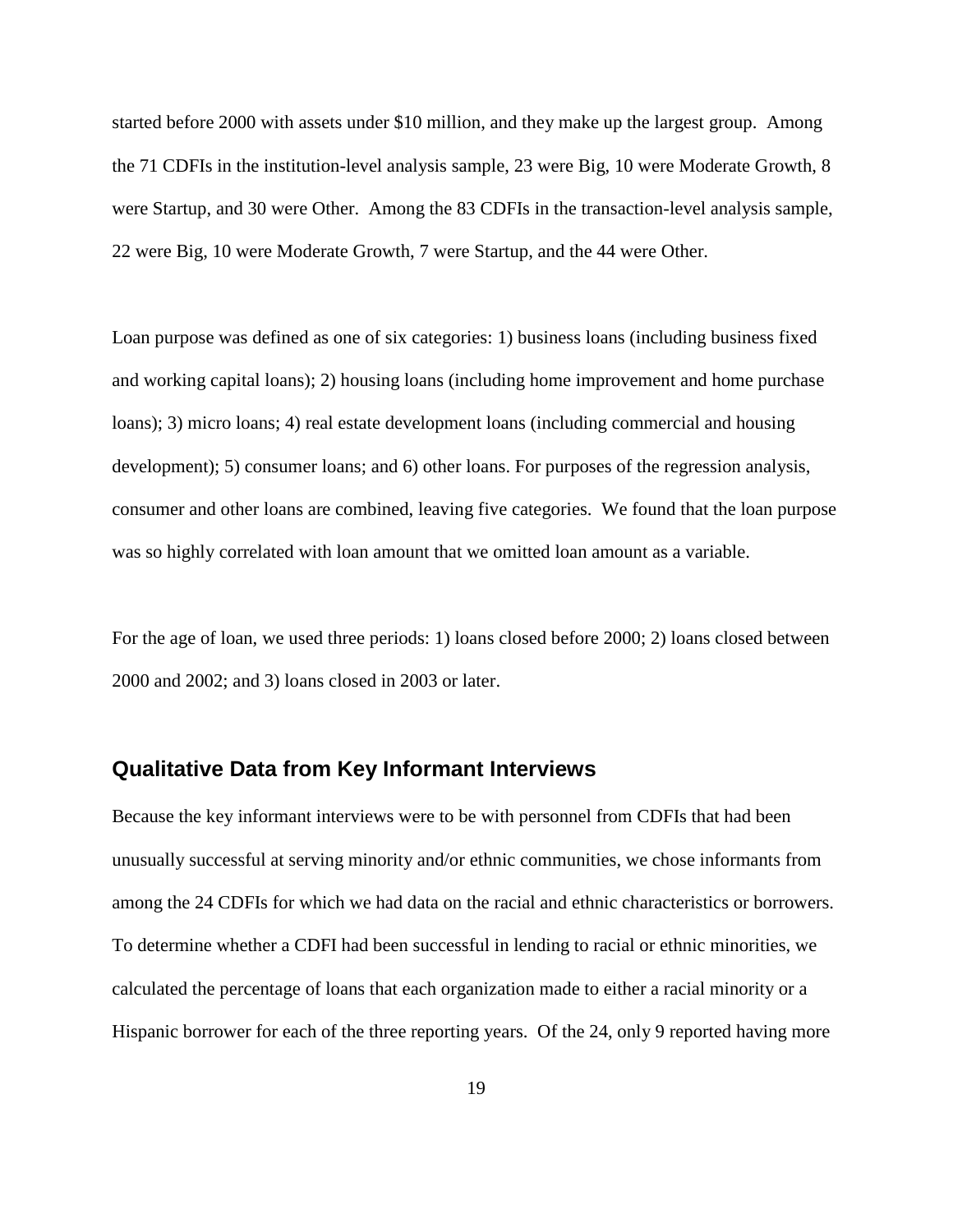than 60 percent of their transactions with either racial minorities or Hispanic borrowers. We selected three CDFIs from the list, choosing for geographic diversity, with one CDFI from the Northeast, one from the South, and one from the Southwest, and to ensure that at least one of the CDFIs served a predominantly black community and at least one a Hispanic community.

Once we narrowed the list of CDFIs we wanted to study in more detail, we ranked the organizations for selection. We then contacted the top-ranked CDFIs to determine their willingness to participate. Our first choice from the Southeast declined to participate, and so we replaced it with a CDFI from the Mid-Atlantic region. Our first choice in the Southwest initially agreed to participate. After one telephone interview, however, we were informed that we would not be able to interview any other staff members within the time available. Therefore, we contacted the second-choice organization in the Southwest and conducted an additional interview. As a result, we interviewed multiple informants at two CDFIs, one in the Northeast and one in the Mid-Atlantic region, and a single informant at two other CDFIs in the Southwest. At the CDFIs at which we were able to interview more than a single person, we tried to talk with people both from upper management and those who interacted directly with the customers, in order to get different perspectives on the issues.

We asked the key informants about the organization's mission, how it defined its target customer base, how much emphasis it placed on achieving high levels of service with its target customers, and how it viewed the importance of the short- and long-term sustainability of the organization in financial terms. To gauge the reliability of the observations, we also asked about the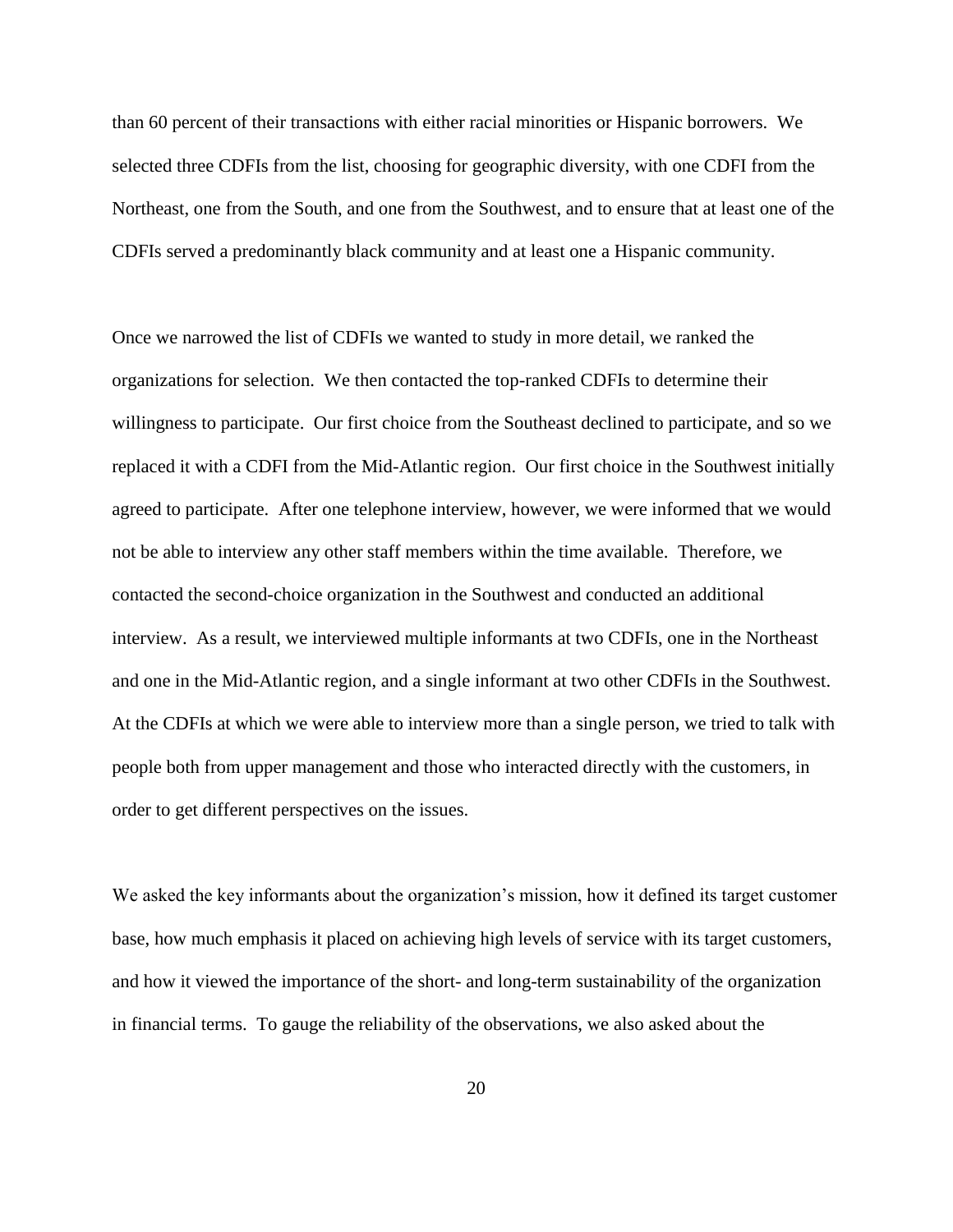informant's background, length of employment with the CDFI and/or related businesses, and responsibilities within the organization.

# **Data Analysis: Number of Loans to Minorities and Number of Transactions**

The data allowed us to divide the sample by race of borrower into American Indian (952 transactions), Asian (333 transactions), black (3,777 transactions), Hawaiian (3 transactions), Other (2,941 transactions), Pacific Islander (5 transactions), and white (4,527 transactions). For analysis, we used three categories, Black, White, and Other Minority. We did not analyze separately for American Indian because, of the 952 transactions, 874 from are from one minority-owned CDFI (91.8 percent of transactions), constituting 100 percent of that CDFI's transactions.

Minority-owned CDFIs constituted 25 percent of the CDFIs in this sample (6 of 24), but they engaged in 37 percent of all transactions. The minority-owned CDFIs had a lower percentage of transactions with black customers than the CDFIs that were not minority-owned, as shown in Table 2. At the same time, minority-owned CDFIs were more than twice as likely to engage in transactions with Other race borrowers, and less than half as likely to engage in transactions with white borrowers. While the missing data and small sample mean that the results are not generalizable, the data do suggest that minority-owned CDFIs in the sample are achieving higher levels of service among minority communities, although not necessarily in black communities.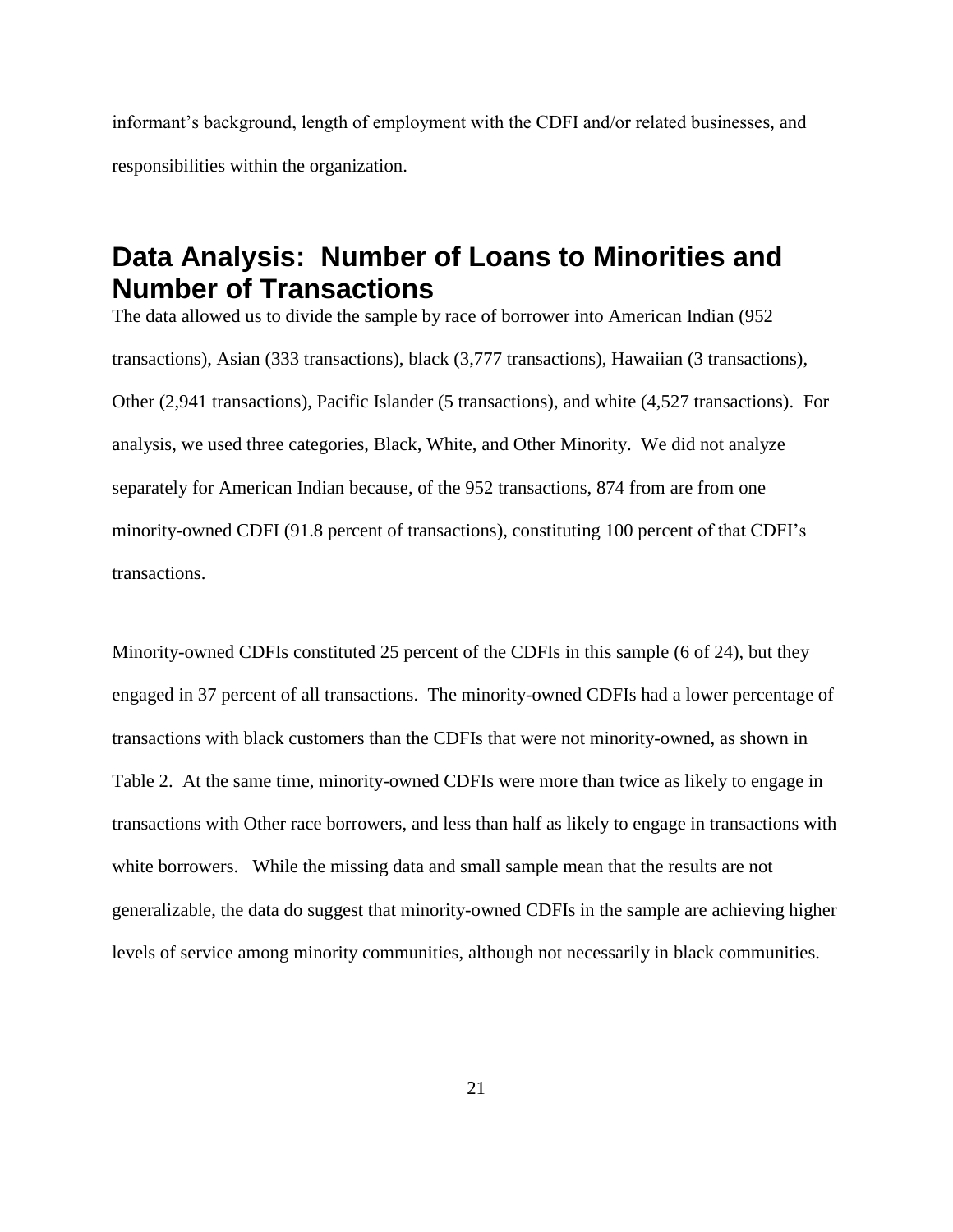|                         | Race of Customer                                 |       |       |        |  |  |  |
|-------------------------|--------------------------------------------------|-------|-------|--------|--|--|--|
|                         | <b>Other Minorities</b><br>White<br><b>Black</b> |       |       |        |  |  |  |
| Minority-owned (6)      | 1,248                                            | 923   | 2,414 | 4,585  |  |  |  |
| % of customers who are: | 27.2%                                            | 20.1% | 52.6% | 36.6%  |  |  |  |
| Not Minority-owned (18) | 2,529                                            | 3,604 | 1,820 | 7,953  |  |  |  |
| % of customers who are: | 31.8%                                            | 45.3% | 22.9% | 63.4%  |  |  |  |
| Total                   | 3,777                                            | 4,527 | 4,234 | 12,538 |  |  |  |
| % of customers who are: | 30.1%                                            | 36.1% | 33.8% | 100.0% |  |  |  |

**Table 2 – Number of Transactions by Race of Customer and Ownership of the CDFI**

 $\chi^2$  = 1294, 2df, p < 0.001, significant at the 0.000 level

Of the 4,234 transactions reported with race of borrower as Other, 2,941 also had the ethnicity of the borrower in the data. Of those 2,941 transactions, 1,999 (68 percent of transactions) were from two CDFIs, and those transactions were also reported as being with a Hispanic customer. It is thus clear that many Hispanic customers identify themselves, or are identified by the CDFI, as ―Other‖ for purposes of reporting race. To the extent that also holds true for the ownership as reported in the ILR, then a CDFI with Hispanic owners would appear in the analysis as a minority-owned CDFI. One of the two CDFIs with the large number of Other and Hispanic transactions was included in the analysis as minority-owned, the other was included as not minority-owned.

Separating the CDFIs in the sample by size, as measured by the average assets over the reporting period, shows some differences between CDFIs in the sample that are larger (assets over \$10 million) and those that are smaller (assets under \$10 million). The larger minority-owned CDFIs had 74 percent of their transactions with minority customers: 32 percent with blacks and 43 percent with Other minorities. The larger CDFIs that were not minority-owned had 52 percent of their transactions with minority customers: 38 percent with blacks and 14 percent with Other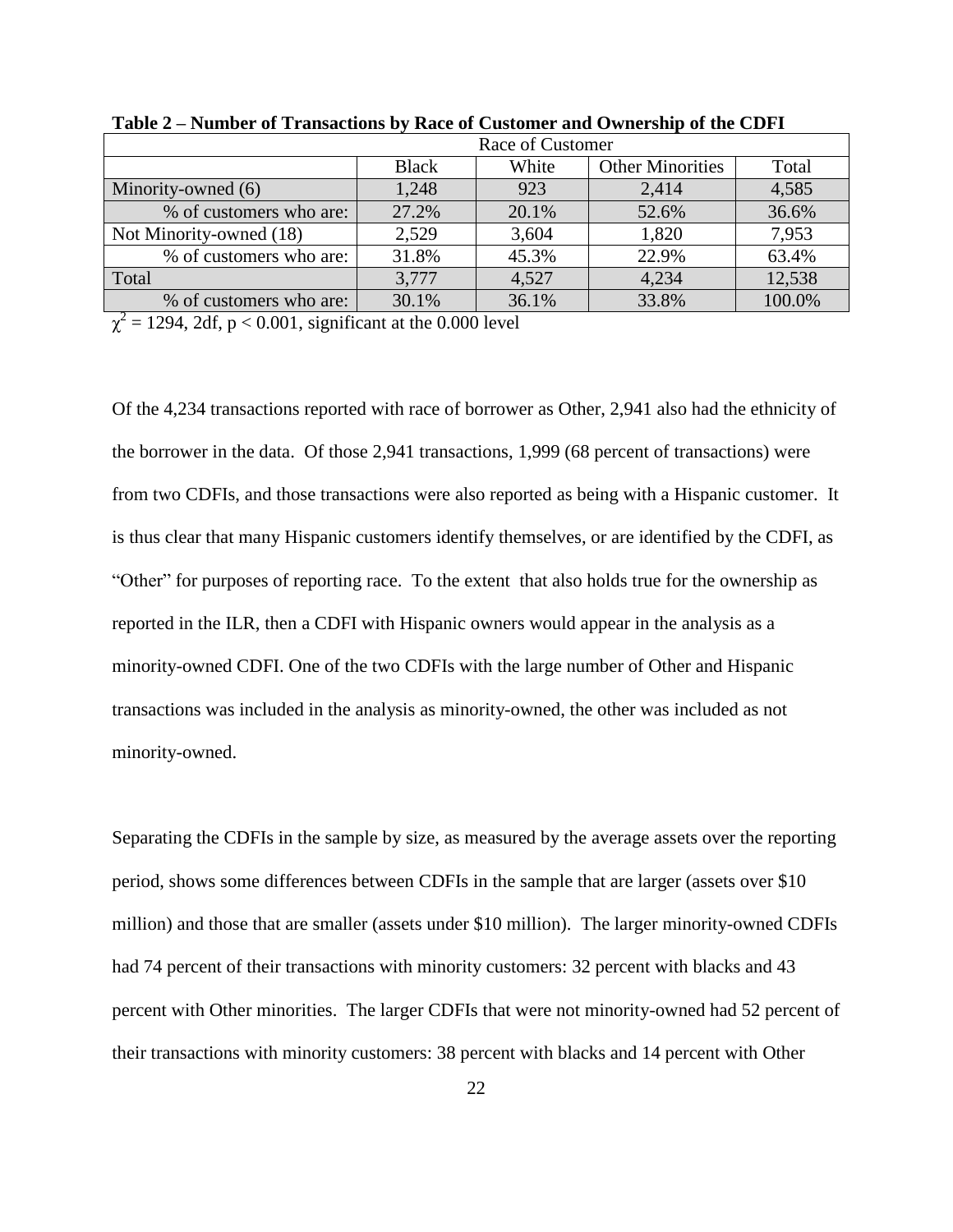minorities. That means that the larger CDFIs that were not minority-owned were almost twice as likely to have engaged in a transaction with a white as the CDFIs that were minority-owned.

The differences in the racial characteristics of borrowers between the smaller CDFIs that were minority-owned and those that were not are even more pronounced. The smaller minorityowned CDFIs in the sample had 97 percent of their transactions with minorities: 12 percent with blacks and 85 percent with Other minorities. The smaller CDFIs that were not minority-owned had 60 percent of their transactions with minorities: 21 percent with blacks and 40 percent with Other minorities. Smaller CDFIs that were not minority-owned were more than 15 times as likely to have engaged in a transaction with a white as those that were minority-owned.

These results suggest that the smaller minority-owned CDFIs in the sample may be more focused on serving a Hispanic population, while the larger minority-owned CDFIs are more evenly balanced in the minority communities they serve. The CDFIs that were not minority-owned, regardless of size, were much more likely to be doing business with whites than the minorityowned CDFIs. The difference, however, was much more pronounced among the smaller CDFIs because of the extremely small percentage of transactions the minority-owned CDFIs had with whites. The results, however, are not generalizable to all CDFIs because of the data issues discussed earlier.

Separating the CDFIs in the sample by the age of the organization, more than 20 years old versus less than 20 years old, also shows differences between the groups. The older minority-owned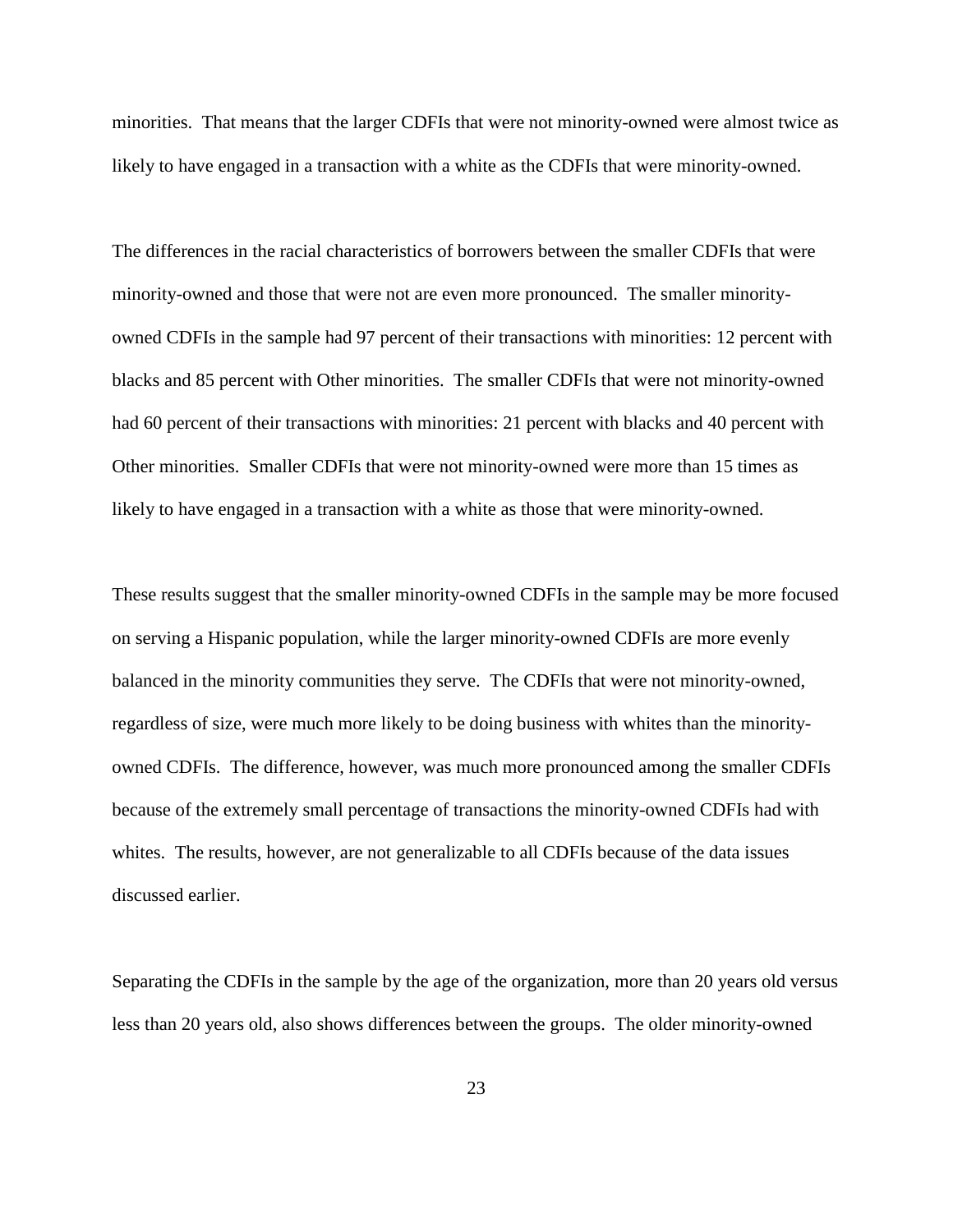CDFIs in the sample had 87 percent of their transactions with minorities: 32 percent with blacks and 55 percent with Other minorities. The older CDFIs that were not minority-owned had only 22 percent of their transactions with minorities: 3 percent with blacks and 19 percent with Other minorities. The older CDFIs that were not minority-owned were over six times as likely to have engaged in a transaction with a white as those that were minority-owned.

Unlike their older counterparts, the younger CDFIs in the sample, those under 20 years old, showed much less difference between their tendencies to engage in transactions with whites based on the type of ownership. The younger CDFIs that were minority-owned had 75 percent of their transactions with minorities―24 percent with blacks and 51 percent with Other minorities―while the younger CDFIs that were not minority-owned had 72 percent of their transactions with minorities: 47 percent with blacks and 25 percent with Other minorities. The younger CDFIs that were not minority-owned were only 13 percent more likely to engage in a transaction with a white than the smaller minority-owned CDFIs.

The data for the older CDFIs in the sample suggest, at first glance, an historic pattern of segregation, with those controlled by minorities serving minority communities and those controlled by whites serving white communities. That suggestion must be taken with utmost caution, however, for two reasons. First, the very small sample of only two CDFIs that were minority-owned and seven CDFIs that were not minority-owned is clearly insufficient to draw any generalizable conclusion. Second, the pattern does not reveal causation. The ownership of those CDFIs may simply have come to reflect the composition of the community it serves over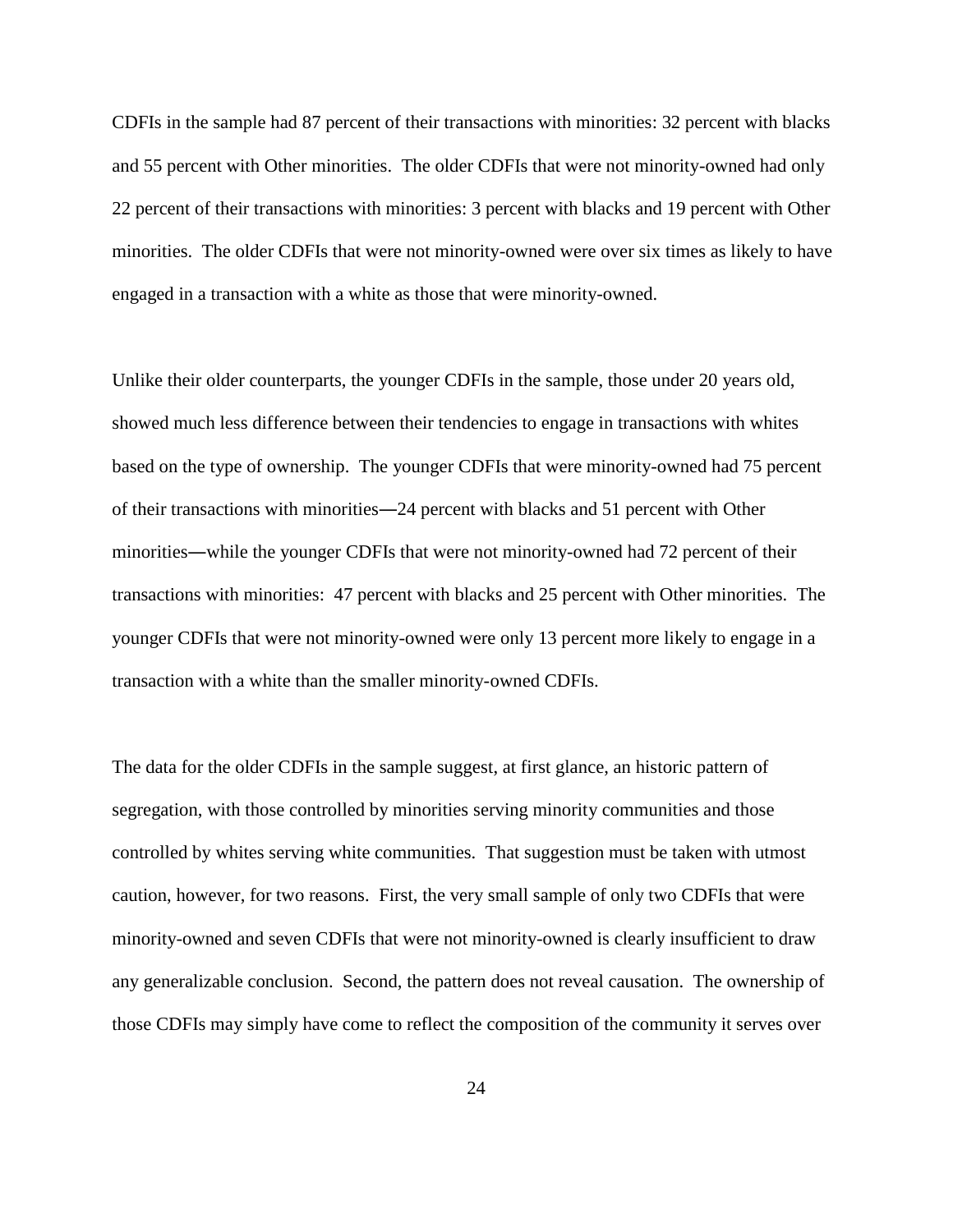time, which would account for the data every bit as much as any suggestion of the ownership targeting services to a specific group that resembles itself.

#### **Amount of Loan**

In addition to analyzing the performance of CDFIs based on the number of transactions with minority and non-minority borrowers, we also looked at the value of loans made by the different CDFIs to the different racial and ethnic groups. The results are shown in Table 3.

**Table 3 – Mean Amount of Loan by Race of Customer and Ownership of the CDFI**

|                     | Race of Customer |          |                       |          |  |  |  |
|---------------------|------------------|----------|-----------------------|----------|--|--|--|
|                     | <b>Black</b>     | White    | <b>Other Minority</b> | Total    |  |  |  |
| Minority-owned      |                  |          |                       |          |  |  |  |
| Number of loans     | 1,248            | 923      | 2,414                 | 4,585    |  |  |  |
| Mean amount of loan | \$15,491         | \$24,062 | \$11,770              | \$15,257 |  |  |  |
| Not Minority-owned  |                  |          |                       |          |  |  |  |
| Number of loans     | 2,529            | 3,604    | 1,820                 | 7,953    |  |  |  |
| Mean amount of loan | \$23,321         | \$45,103 | \$29,373              | \$34,577 |  |  |  |

One obvious difference between the minority-owned CDFIs in the sample and the CDFIs that are not minority-owned is in the mean amount of the loans they make. The minority-owned CDFIs lend only 44 percent as much, on average, as the CDFIs that are not minority-owned lend. The minority-owned CDFIs' mean loan to blacks was 66 percent, to whites 53 percent, and to Other minorities 40 percent of the respective mean amounts for the CDFIs that were not minorityowned. This result is not entirely surprising, given that the minority-owned CDFIs are generally smaller than the ones that are not minority-owned. As Table 1 showed, none of the minority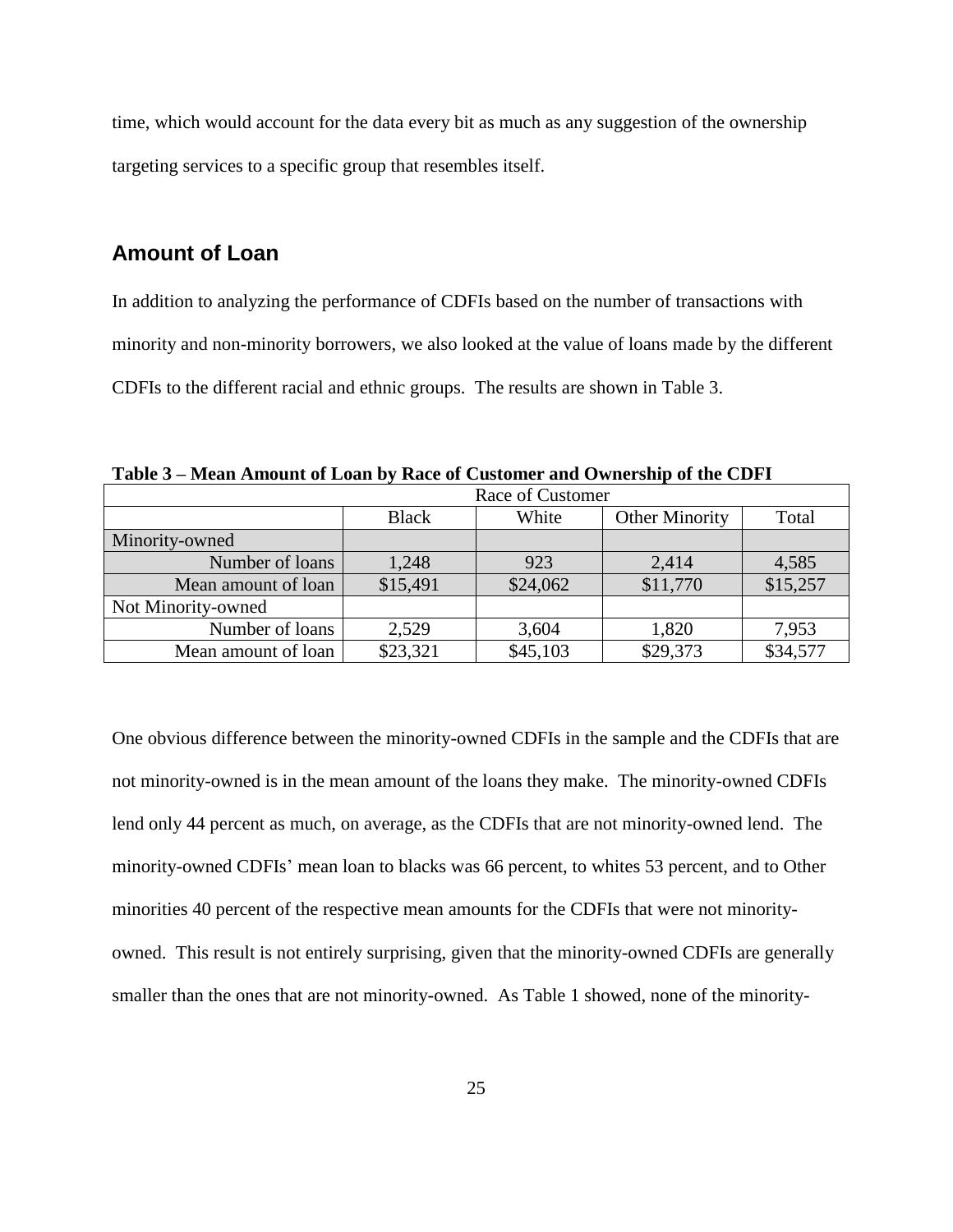owned CDFIs has assets of over \$20 million, while over a quarter of the CDFIs that are not minority-owned do. Having more assets may enable those CDFIs to make larger loans.

The data also show that the minority-owned CDFIs made smaller loans to Other minorities than to blacks, while the CDFIs that were not minority-owned made smaller loans to blacks than to Other minorities. This may reflect the very high percentage of loans to Other minorities made by the smaller minority-owned CDFIs, assuming a correlation between the size of the CDFI and the mean amount of the loans it is able to make.

Interestingly, the data show that both groups of CDFIs made substantially larger loans to whites than to either blacks or Other minorities. The mean loan made by a minority-owned CDFI in the sample to blacks was only 66 percent of the mean amount loaned to whites. The mean loan made by a minority-owned CDFI in the sample to Other minorities was only 49 percent of the mean amount loaned to whites. For the CDFIs that were not minority-owned, the corresponding figures were 52 percent for blacks and 65 percent for Other minorities, respectively. These data may be due to differences among the types of customers doing business with the CDFIs in the sample, the types of loans they seek, regional economic conditions, or a number of other factors that can affect the relationship between lenders and borrowers. As with the lending patterns of older CDFIs, the pattern should be viewed with utmost caution because of the small sample size, which means the data from each institution has the potential for undue influence on the single measure of central tendency.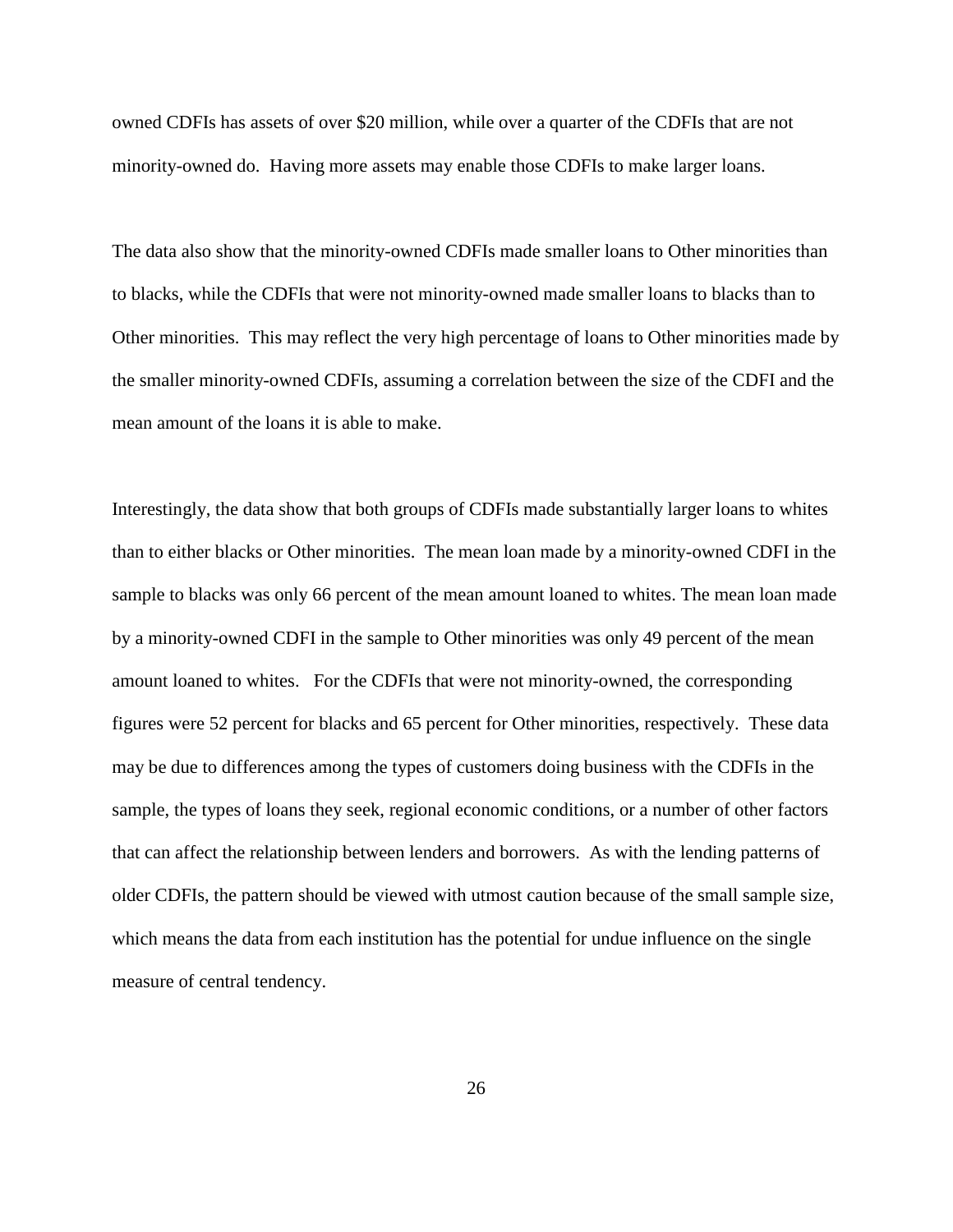# **Data Analysis: Loans in Low-Income and Minority Census Tracts**

For the institution-level analysis sample of 71 CDFIs with data on the census tract in which the loan was made, minority-owned CDFIs had a lower median percentage of loans in low-income census tracts than CDFIs that were not minority-owned. Minority-owned CDFIs also had a higher median percentage of loans in high-minority tracts, ,as shown in Table 4. Women-owned CDFIs had a higher median percentage of their loans in all three categories of census tract than did their counterparts that were not owned by women. Depository CDFIs in the dataset have the highest median percentage of loans in both very-low-income and low-income tracts, but not in high-minority tracts. Both the Big and Startup CDFIs had higher median percentages of loans in all categories of target tract than the Moderate Growth and Other age/size types, although the differences were smaller in the high-minority tracts.

**Table 4 – Median Percent of Transactions in Tract by Type of Tract by CDFI Characteristics**

|                |                       | Median Percent of Transactions in Tracts that are: |        |               |  |  |
|----------------|-----------------------|----------------------------------------------------|--------|---------------|--|--|
|                |                       | Very-low-Income                                    | Low-   | High-Minority |  |  |
|                |                       |                                                    | Income |               |  |  |
| All            |                       | 24%                                                | 57%    | 33%           |  |  |
| Minority-owned | Yes $(30%)$           | 15%                                                | 57%    | 37%           |  |  |
|                | No (70%)              | 26%                                                | 60%    | 25%           |  |  |
| Women-owned    | Yes $(28%)$           | 39%                                                | 64%    | 38%           |  |  |
|                | No (72%)              | 16%                                                | 55%    | 27%           |  |  |
| Type of CDFI   | Loan Fund $(90\%)$    | 18%                                                | 57%    | 33%           |  |  |
|                | Depository (10%)      | 73%                                                | 90%    | 23%           |  |  |
| Age/Size       | $Big(32\%)$           | 28%                                                | 61%    | 39%           |  |  |
|                | Moderate Growth (14%) | 14%                                                | 42%    | 33%           |  |  |
|                | Startup $(11\%)$      | 36%                                                | 82%    | 35%           |  |  |
|                | Other (42%)           | 20%                                                | 42%    | 31%           |  |  |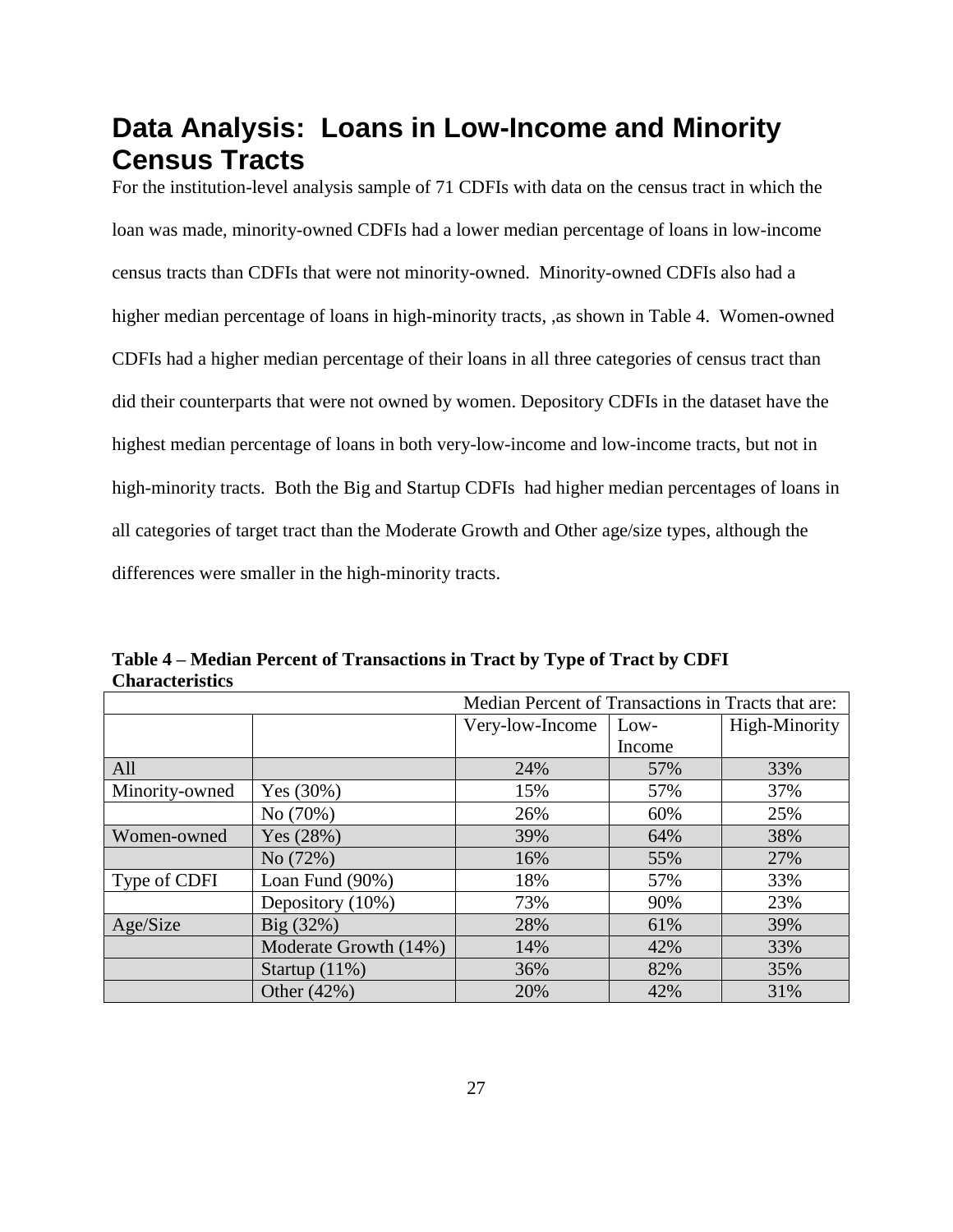## **Institution-Level Analysis: Share of Each Institution's Loans in Target Census Tracts**

For the regression analysis of the percentage of each institution's loans that are in different types of census tracts, the dependant variable is continuous, the percent of transactions in target tracts, and we use ordinary least squares (OLS) regression. For each of the categories shown in Table 4, we then create dummy (indicator) variables, resulting in a dataset composed of 71 observations with six indicator variables as independent variables.

The results of the OLS regression are consistent with the descriptive statistics in Table 4. Table 5 shows the results of the regression. In all three models, the baseline categories for the indicator variables are: not minority-owned, not women-owned, loan fund, and Other size/age. The coefficients, therefore, indicate the increase or decrease in the percentage of an institution's loans that are in the type of census tract compared with the baseline for that indicator variable, all other conditions being held constant. For example, being women-owned increased the percentage of loans in very-low-income census tracts by 17 percent compared with the percent of such loans made by CDFIs that were not owned by women.

**Table 5 – OLS Regression Analysis of CDFI Characteristics and the Percentage of Loans in Target Tracts**

|                 | Very-Low-Income |            | Low-Income  |          | High-Minority |          |
|-----------------|-----------------|------------|-------------|----------|---------------|----------|
|                 | Coefficient     | P > t      | Coefficient | P>t      | Coefficient   | P > t    |
| Minority-owned  | $-0.02$         | 0.687      | $-0.02$     | 0.802    | 0.15          | $0.096*$ |
| Women-owned     | 0.17            | $0.005***$ | 0.13        | $0.081*$ | 0.03          | 0.774    |
| Depository      | 0.35            | $0.000***$ | 0.20        | $0.062*$ | $-0.02$       | 0.857    |
| Big             | 0.08            | 0.189      | 0.07        | 0.354    | 0.12          | 0.427    |
| Moderate Growth | 0.04            | 0.656      | 0.02        | 0.872    | $-0.01$       | 0.918    |
| Startup         | 0.14            | 0.115      | 0.19        | $0.070*$ | 0.11          | 0.214    |
| Constant        | 0.16            | 0.002      | 0.43        | 0.000    | 0.26          | 0.001    |
| R-square        | 0.3164          |            | 0.1426      |          | 0.0662        |          |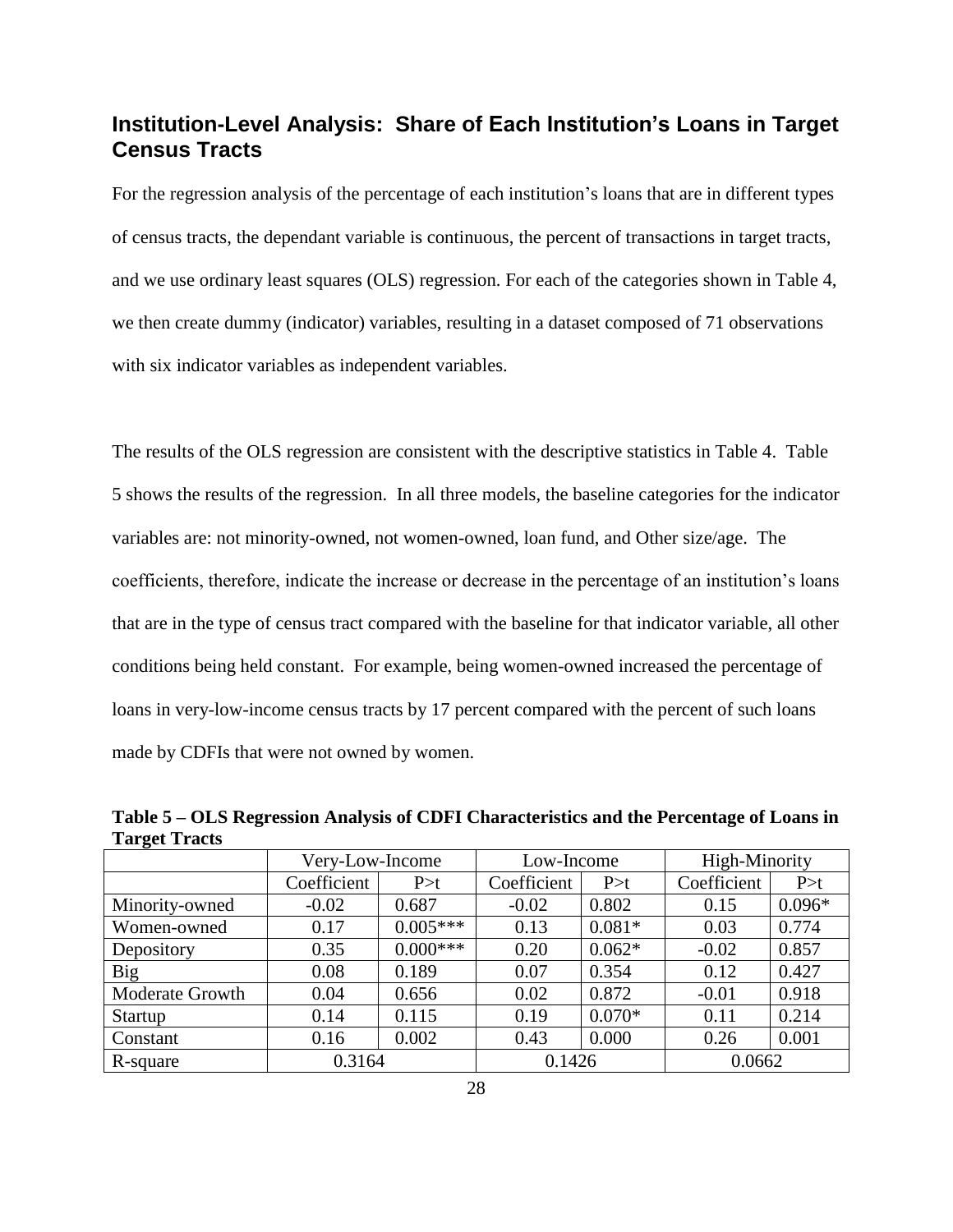\* significant at the 0.10 level \*\*significant at the 0.05 level \*\*\* significant at the 0.01 level

Both women-owned and depository institutions had significantly higher percentages of loans in very-low-income census tracts, 17 and 35 percent higher respectively, than the baseline category institutions for those categories, all other conditions being held constant. The joint significance of the overall model was also significant at the 0.01 level. The findings are consistent with the descriptive analysis in Table 4, which showed that the 20 women-owned CDFIs in the sample had a median of 64 percent of their loans in low-income tracts, compared with a median of 55 percent for CDFIs that were not owned by women. The seven depository CDFIs had a median of 90 percent of their loans in low-income tracts, compared with a median of only 57 percent for the 64 loan funds.

Being women-owned, a depository institution, and in the Startup age/size range all significantly increased the percentage of loans in low-income census tracts compared with the baseline categories. However, the significance is only at the 0.1 level, and the overall joint significance (F-test) and low R-square indicate a relatively poor fit for the model.

Only being minority-owned was significant for the percentage of loans in high-minority census tracts, and only at the 0.1 level. The overall joint significance was not statistically significant and the low R-square indicates a poor fit for the model.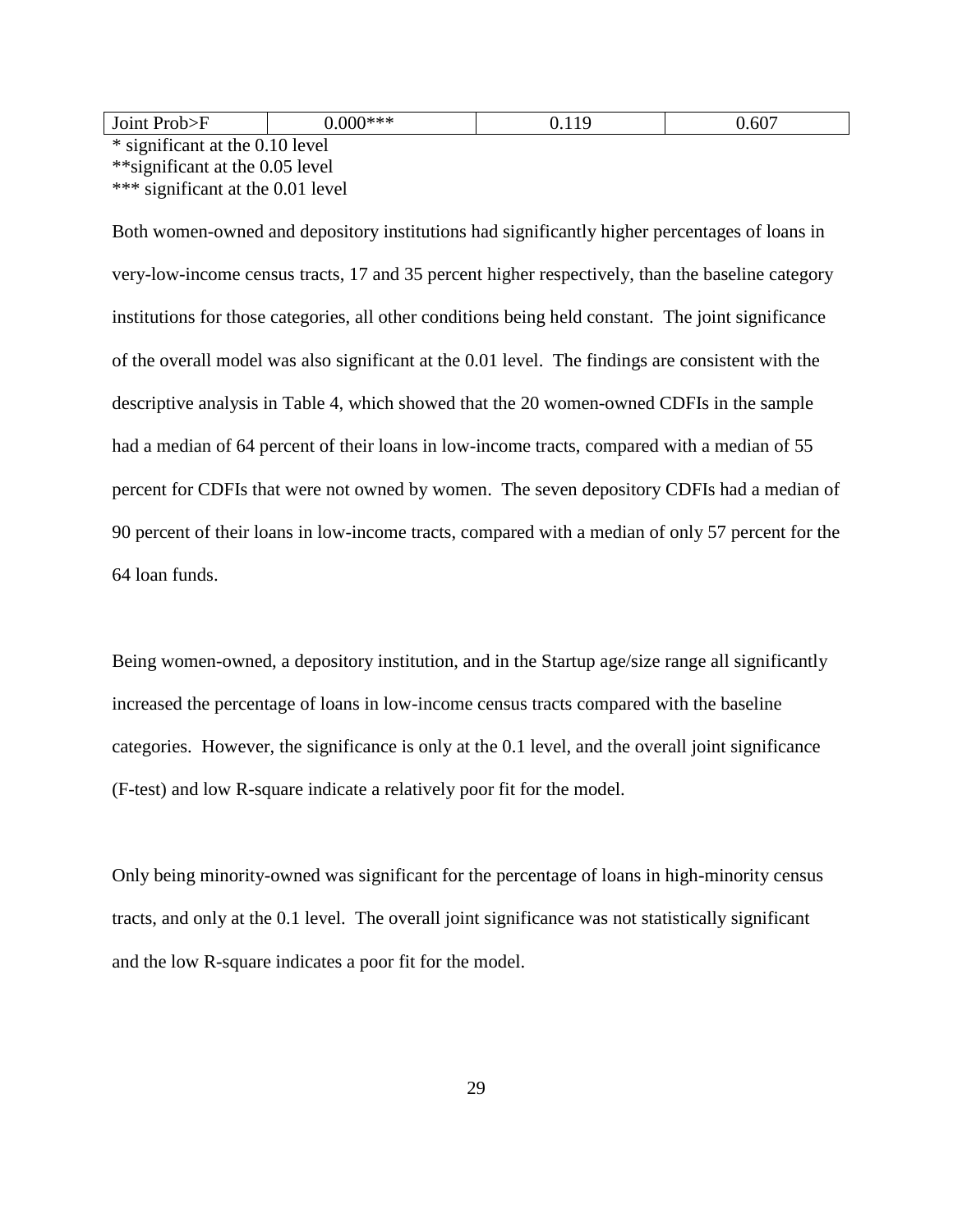Overall, the analysis suggests that women-owned and depository institutions may tend to concentrate their lending in lower-income census tracts, while minority-owned institutions concentrate more in high-minority tracts. The small sample size and very small number of CDFIs in some of the categories, seven depository institutions for example, may contribute to the lack of fit and the apparent high levels of significance for some of the variables.

## **Transaction-Level Analysis: Likelihood That a Loan Will Be in a Low-Income or Minority Census Tract**

We undertook additional analysis at the transaction level to further explore the relationship between CDFI characteristics and lending patterns. For this analysis, we examined the probability that a loan made by CDFIs with different characteristics would be in a specific type of census tract. The dependent variable is dichotomous, whether the loan was in the type of tract or not, and so we used logistic regression. To avoid biasing the results toward institutions with high numbers of transactions, we excluded three outliers, each with more than 4,000 reported transactions.

For independent variables, we used the same attributes of the institution as in the OLS analysis. We added a pair of variables, purpose of loan and year originated, as noted earlier. These additional independent variables in the transaction-level analysis allow us to examine how the different service (loan) types provided by CDFIs vary among very-low income, low-income, and high-minority census tracts.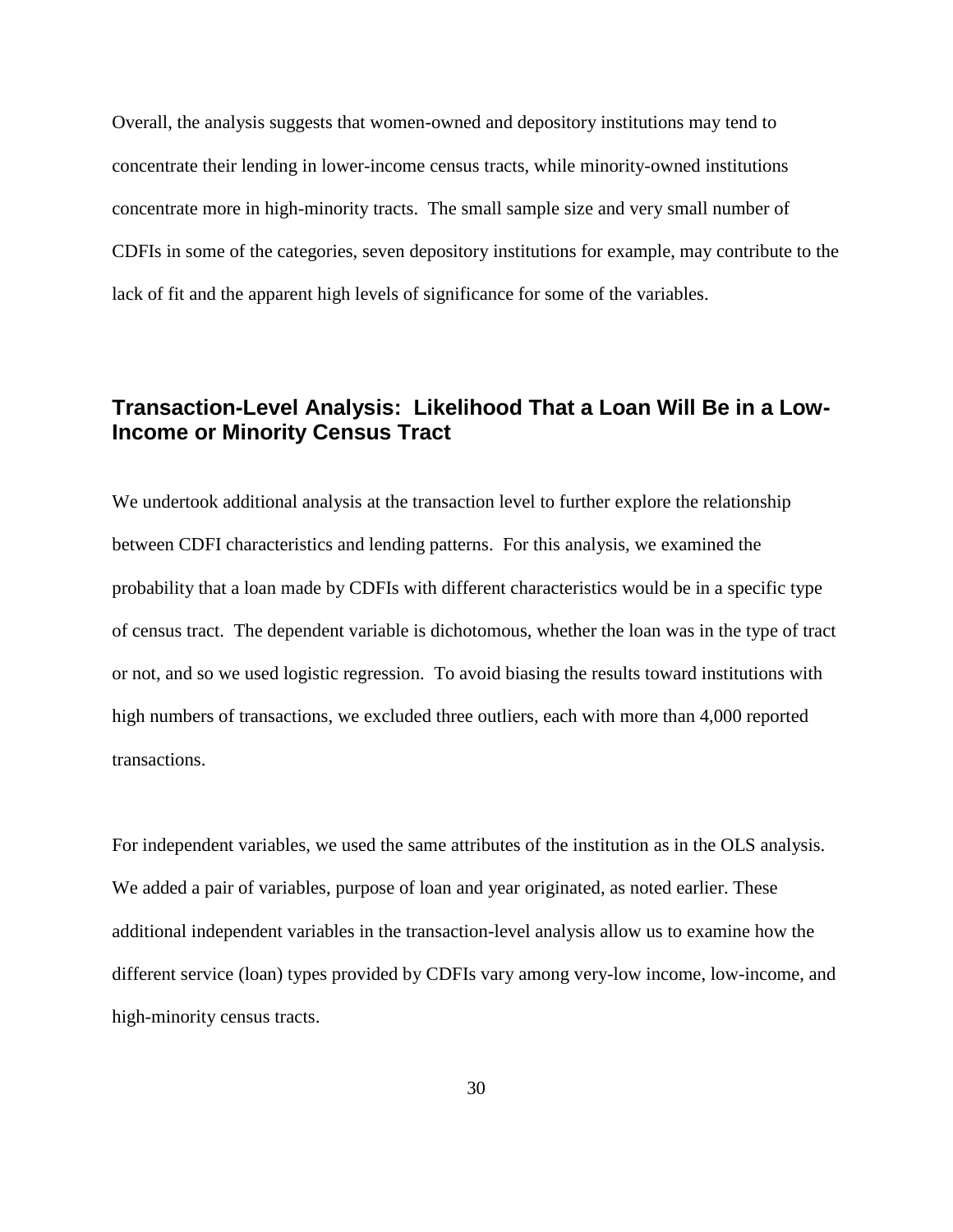Table 6 shows the mean probability that transactions by different types of institutions, for different purposes, or originated in different periods, were made in target census tracts, using the same three census tract categories as in the OLS regression analysis.

|             |                       | Mean Probability of Transaction in a |           |                       |          |
|-------------|-----------------------|--------------------------------------|-----------|-----------------------|----------|
|             |                       |                                      |           | Census Tract that is: |          |
|             |                       | Number                               | Very-Low- | Low-                  | High-    |
|             |                       | of Loans                             | Income    | Income                | Minority |
| All         |                       | 32,905                               | 30%       | 53%                   | 45%      |
| Minority-   | Yes $(20%)$           | 7,507                                | 32%       | 51%                   | 73%      |
| owned       | No (80%)              | 25,352                               | 30%       | 53%                   | 35%      |
| Women-      | Yes $(27%)$           | 9,321                                | 33%       | 54%                   | 43%      |
| owned       | No (71%)              | 23,538                               | 29%       | 52%                   | 46%      |
| Type of     | Loan Fund (93%)       | 25,377                               | 21%       | 47%                   | 45%      |
| <b>CDFI</b> | Depository (7%)       | 7,469                                | 60%       | 73%                   | 45%      |
|             | $Big(27\%)$           | 10,177                               | 26%       | 50%                   | 53%      |
|             | Moderate Growth (12%) | 8,693                                | 36%       | 60%                   | 39%      |
| Age/Size    | Startup $(8\%)$       | 1,253                                | 39%       | 62%                   | 47%      |
|             | Other (53%)           | 12,782                               | 29%       | 50%                   | 42%      |
|             | Business (16%)        | 5,283                                | 19%       | 39%                   | 27%      |
|             | Housing $(44%)$       | 14,528                               | 22%       | 47%                   | 50%      |
| Loan        | Micro-loan (6%)       | 2,084                                | 16%       | 41%                   | 37%      |
| Purpose     | Real Estate (10%)     | 3,330                                | 38%       | 69%                   | 52%      |
|             | Consumer (19%)        | 6,165                                | 62%       | 75%                   | 49%      |
|             | Other $(5%)$          | 1,515                                | 26%       | 51%                   | 42%      |
|             | Before 2000 (14%)     | 4,479                                | 25%       | 52%                   | 56%      |
| Date        | $2000 - 2002(31\%)$   | 10,422                               | 22%       | 45%                   | 41%      |
| Originated  | After 2002 (55%)      | 18,004                               | 36%       | 58%                   | 43%      |

**Table 6 – Mean Probability of Loan Being in a Type of Census Tract by CDFI Characteristic, Loan Purpose, or Date of Origination**

Table 7 shows the results of the logistic regression analysis for the three different categories of target tract. In all three models, the baseline categories for the indicator variables are: not minority-owned, not women-owned, loan fund, Other size/age, consumer or other loan purpose, and originated between 2000 and 2002.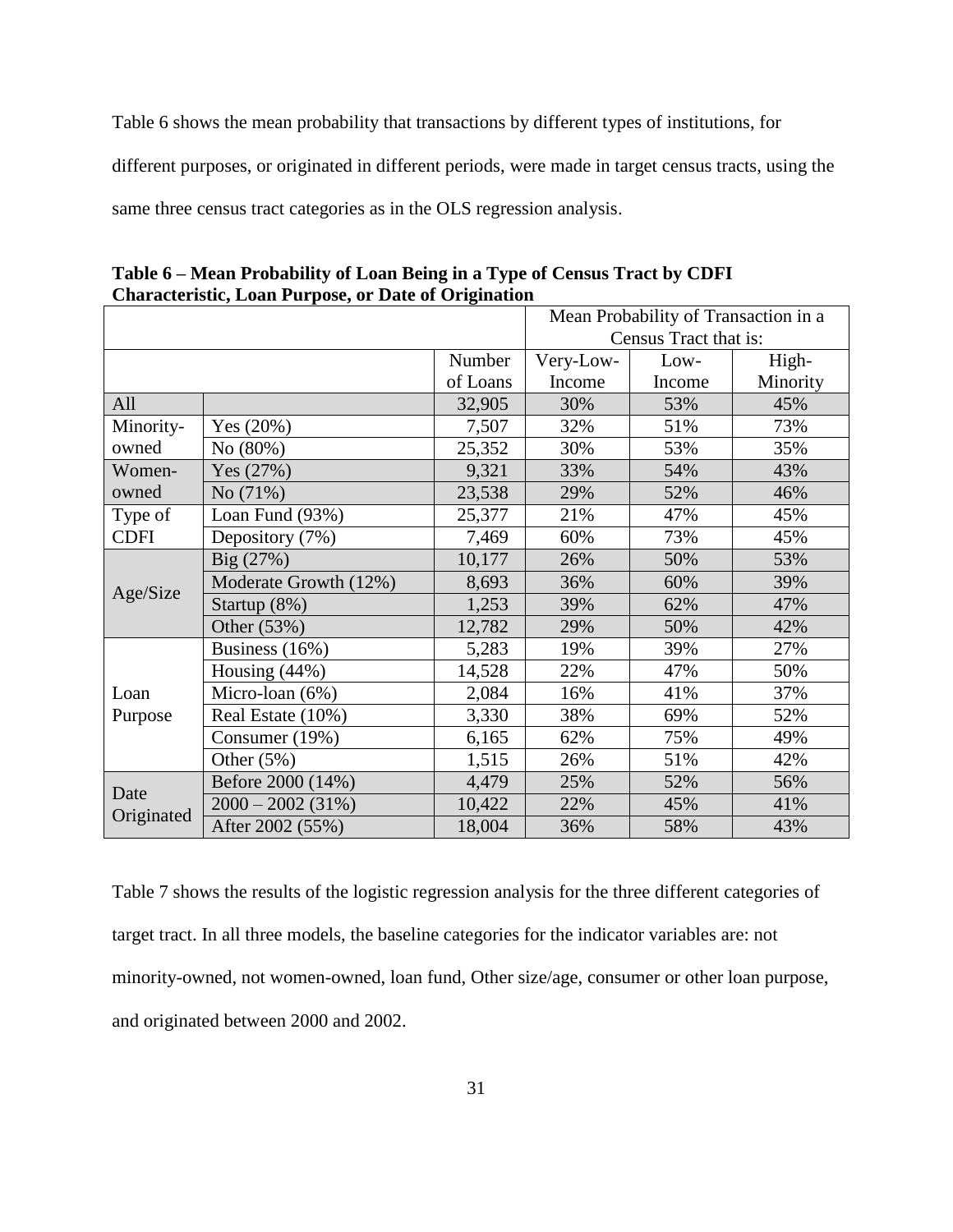| CDFI/           | Type of Tract   |       |           |            |       |           |               |       |           |
|-----------------|-----------------|-------|-----------|------------|-------|-----------|---------------|-------|-----------|
| Loan            | Very-Low-Income |       |           | Low-Income |       |           | High-Minority |       |           |
| Purpose/        | Est.            | Odds  | p         | Est.       | Odds  | p         | Est.          | Odds  | p         |
| Date            |                 | Ratio |           |            | Ratio |           |               | Ratio |           |
| Minority-       | 0.07            | 1.07  | $0.04**$  | $-0.17$    | 0.85  | $0.00**$  | 1.73          | 5.62  | $0.00***$ |
| Controlled      |                 |       |           |            |       |           |               |       |           |
| Women-          | $-0.03$         | 0.97  | 0.35      | $-0.09$    | 0.91  | $0.00***$ | 0.43          | 1.53  | $0.00***$ |
| Controlled      |                 |       |           |            |       |           |               |       |           |
| Depository      | 1.76            | 5.82  | $0.00***$ | 1.08       | 2.94  | $0.00***$ | $-0.28$       | 0.76  | $0.00***$ |
| Big             | 0.50            | 1.65  | $0.00***$ | 0.23       | 1.26  | $0.00***$ | 0.55          | 1.73  | $0.00***$ |
| Mod             | 0.44            | 1.55  | $0.00***$ | 0.45       | 1.57  | $0.00***$ | $-0.69$       | 0.50  | $0.00***$ |
| Growth          |                 |       |           |            |       |           |               |       |           |
| Startup         | 0.67            | 1.96  | $0.00***$ | 0.62       | 1.86  | $0.00***$ | $-0.36$       | 0.70  | $0.00***$ |
| <b>Business</b> | $-0.20$         | 0.82  | $0.00***$ | $-0.43$    | 0.65  | $0.00***$ | $-0.57$       | 0.57  | $0.00***$ |
| Purpose         |                 |       |           |            |       |           |               |       |           |
| Housing         | $-0.28$         | 0.76  | $0.00***$ | $-0.27$    | 0.76  | $0.00***$ | 0.21          | 1.23  | $0.00***$ |
| Loan            |                 |       |           |            |       |           |               |       |           |
| Micro           | $-0.43$         | 0.65  | $0.00***$ | $-0.44$    | 0.64  | $0.00***$ | $-0.00$       | 1.00  | 1.00      |
| Loan            |                 |       |           |            |       |           |               |       |           |
| Real            | 0.68            | 1.97  | $0.00***$ | 0.76       | 2.14  | $0.00***$ | 0.51          | 1.66  | $0.00***$ |
| Estate          |                 |       |           |            |       |           |               |       |           |
| 1999 &          | 0.31            | 1.36  | $0.00***$ | 0.38       | 1.46  | $0.00***$ | 0.36          | 1.43  | $0.00***$ |
| Prior           |                 |       |           |            |       |           |               |       |           |
| Made            | 0.38            | 1.46  | $0.00***$ | 0.34       | 1.40  | $0.00***$ | 0.13          | 1.14  | $0.00***$ |
| After 2002      |                 |       |           |            |       |           |               |       |           |
| Constant        | 0.06            |       | $0.00***$ | $-0.34$    |       | $0.00***$ | $-0.94$       |       | $0.00***$ |
| Pseudo R-       | 0.125           |       | 0.071     |            |       | 0.115     |               |       |           |
| square          |                 |       |           |            |       |           |               |       |           |
| LR              | 4958            |       |           | 3155       |       |           | 4321          |       |           |
| Statistic       |                 |       |           |            |       |           |               |       |           |
| df              | 12              |       |           | 12         |       |           | 12            |       |           |

**Table 7 – Logistic Regression Analysis of CDFI and Loan Characteristics and the Probability of Lending in Target Tracts**

\* significant at the 0.10 level

\*\*significant at the 0.05 level

\*\*\* significant at the 0.01 level

In the first two models, in which target census tract is defined by income, almost all variables were significant, as were the models overall. This, however, is not surprising given the large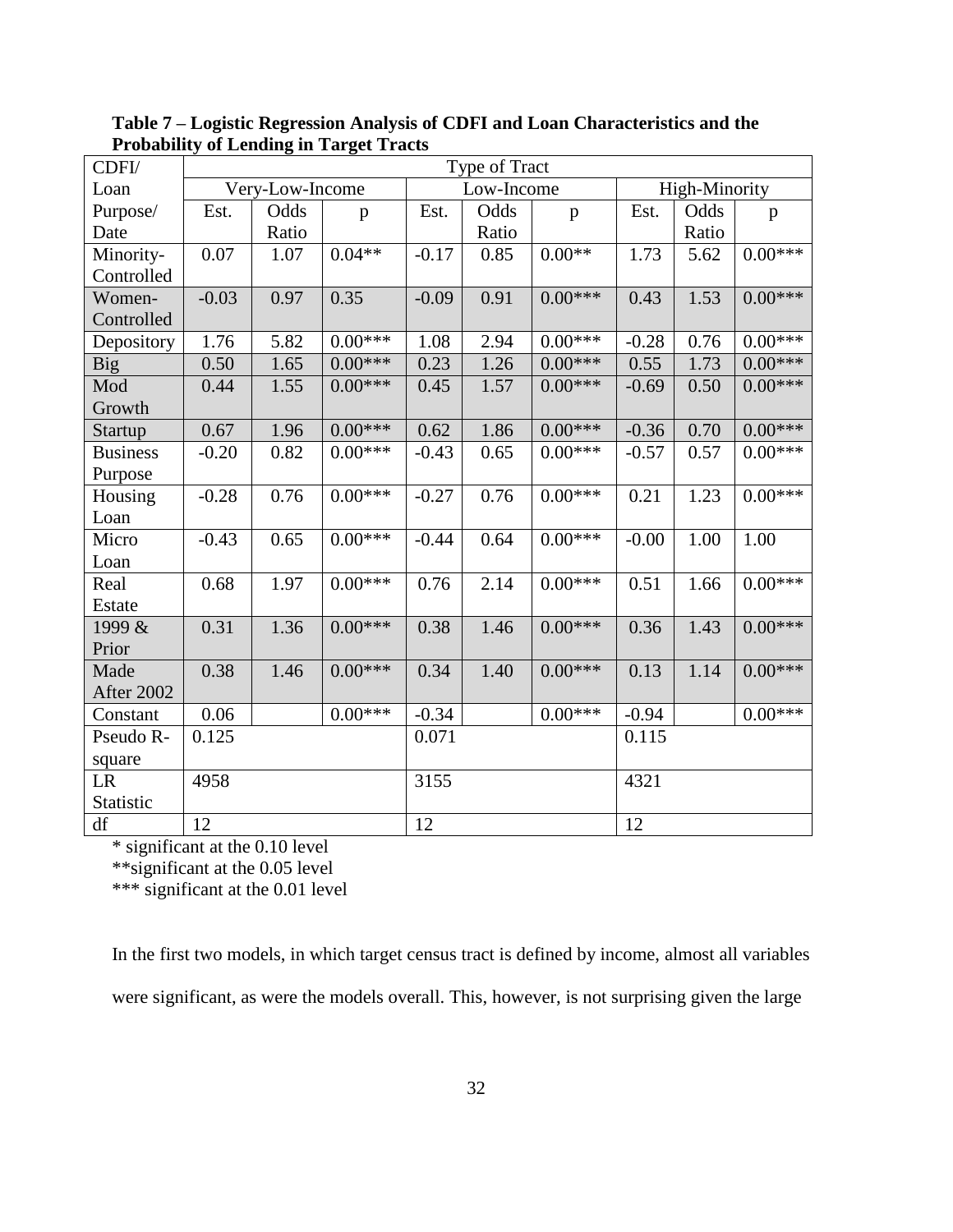number of transactions. The relatively low pseudo R-squares suggest that the models are not a very good fit, although the odds ratios do reveal some suggestive patterns.

Loans for real estate development were more likely than consumer loans in all three types of tracts, while business loans were less likely. Those findings suggest a hierarchy of lending, in which real estate development is most highly ranked, followed by consumer lending, with business loans at the bottom. The reasons for this result may be based in policies promoting real estate development, such as the low-income housing tax credit, or by the dominance of loan funds in the sample, among other possible explanations.

The loans made by the six depository CDFIs in the sample were substantially more likely to be in low or very-low-income census tracts than those made by the loan funds in the sample, but less likely to be in high-minority tracts. A transaction originated by a minority-owned CDFI is slightly less likely to be in a low-income tract, and slightly more likely to be in a very-lowincome tract, than a loan by a non-minority-owned CDFI. As expected, loans by minorityowned CDFIs are much more likely to be in a high-minority tract. Taken together, those findings show that there clearly is a difference between high-minority and low-income tracts. While the high odds ratios for depository institutions, compared with loan funds, may be the result of the very small number of depository institutions in the sample, the fact that one group is lending more often in tracts defined by income, while another group is lending more often in tracts defined by race, suggests strongly that the two types of tracts are not congruent.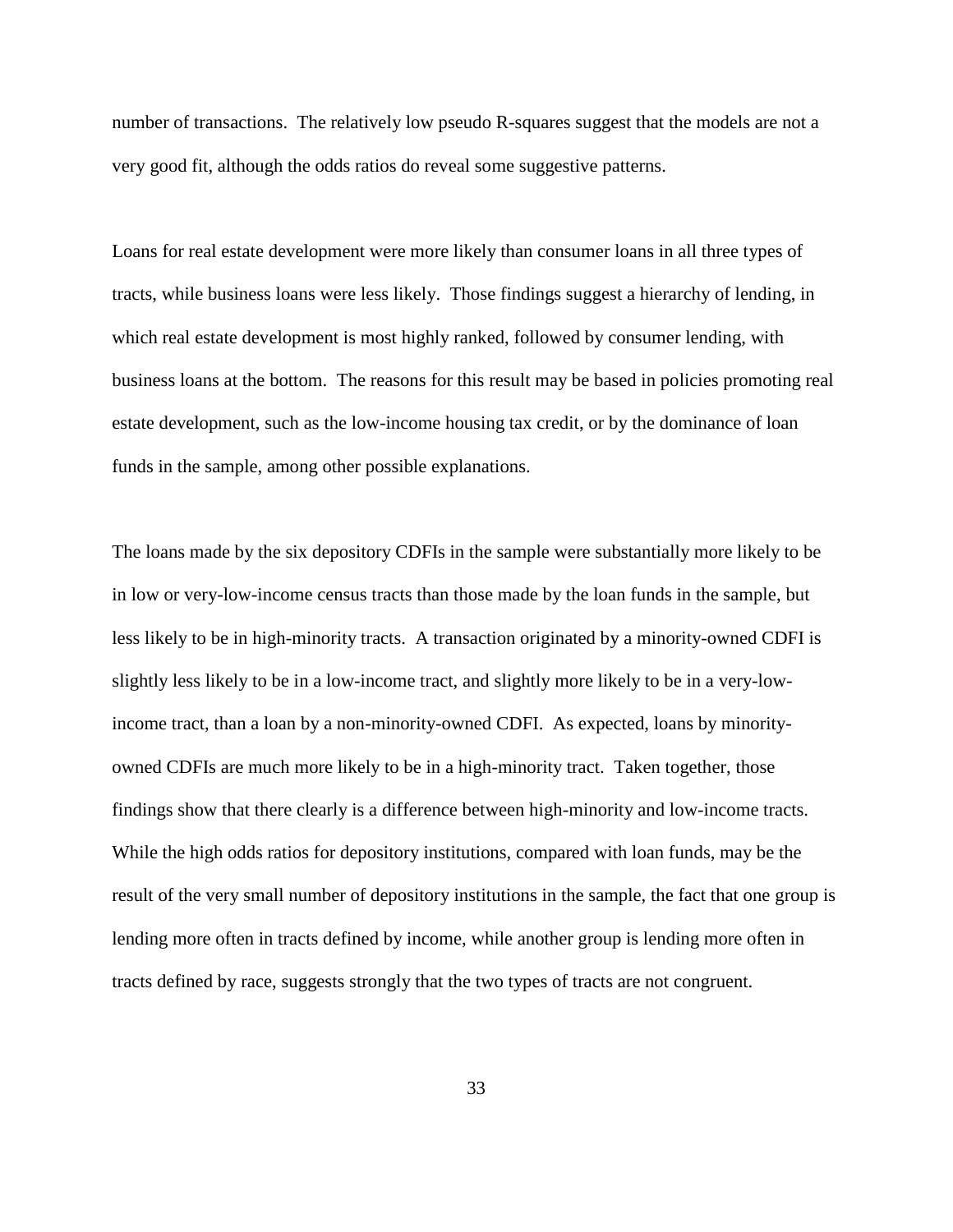Overall, the transaction-level analysis suggests that demographic makeup of CDFI leadership is not a reliable predictor of whether an individual transaction in our sample will occur in a lowerincome tract, but it is a predictor of whether it will occur in a high-minority tract, and in particular, that transactions originated by minority-controlled CDFIs are substantially more likely to be located in high-minority tracts. This is consistent with the transaction-level analysis of the 24 CDFIs, and suggests that the ownership characteristics of CDFIs may affect how they perform with respect to serving minority communities.

### **Key Informant Interviews**

As noted earlier, we selected the CDFIs for our key informant interviews to try to ensure geographic diversity. One of the CDFIs serves part of a large metropolitan area in the northeast, in a geographic area that is more than 25 percent black. Another is headquartered in a metropolitan area in the mid-Atlantic region, also with a population that is more than 25 percent black. The other two, at which we were able to interview only one key informant each, operate in separate metropolitan areas in the southwest. The first is in an area that is majority Hispanic; the other is in an area that is more than 80 percent Hispanic.

At two of the CDFIs, we interviewed both upper-level managers and front-line personnel, while we were able to interview only upper-level managers at the other two CDFIs. At one CDFI in the northeast, we interviewed the executive director, who had over 15 years of experience with the organization, a program director who started out as a loan processor and remediation specialist, and a loan counselor who had eight years of experience with a private-sector bank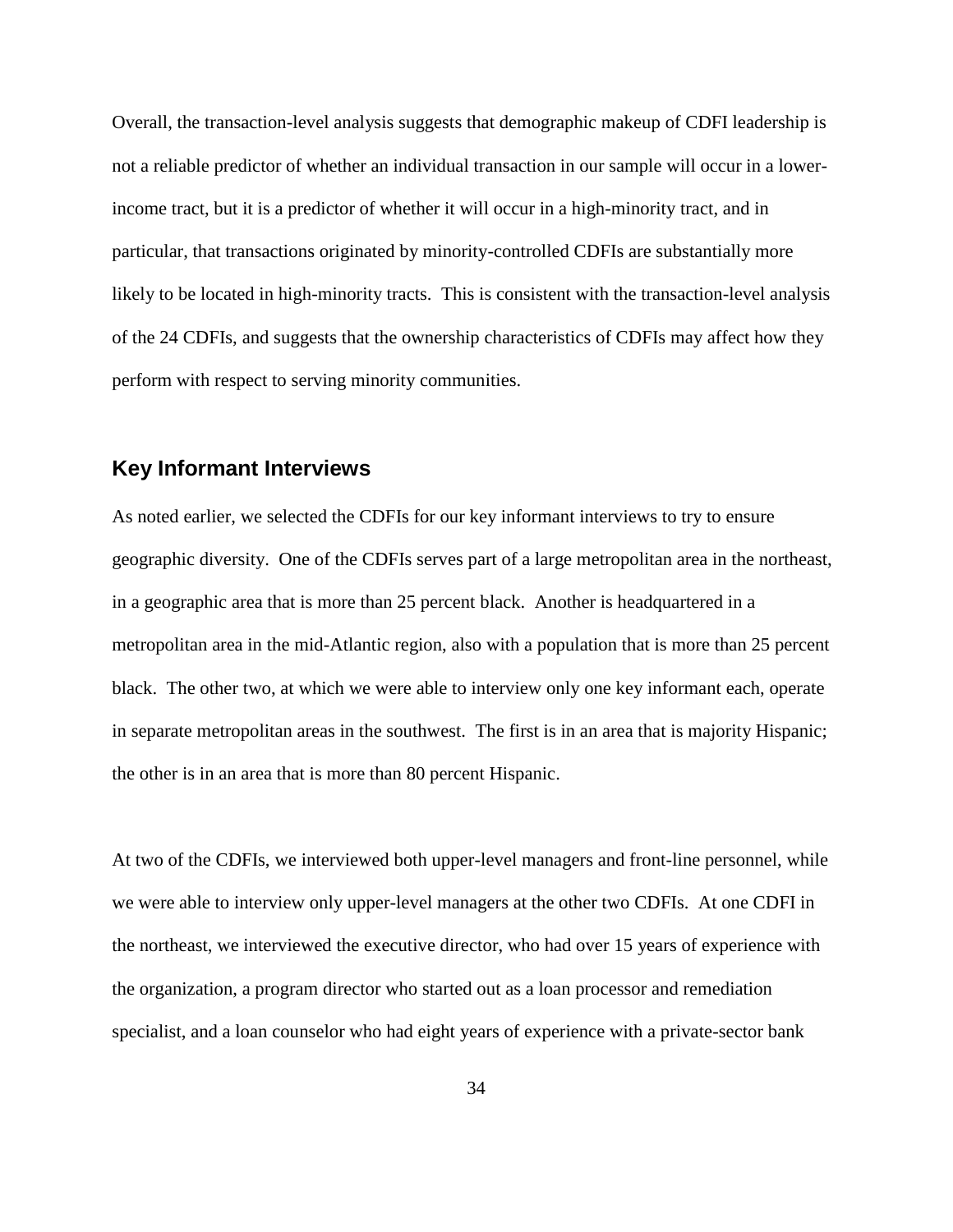before coming to the CDFI. At the other, headquartered in the mid-Atlantic region, we interviewed the Portfolio Manager, who had been with the CDFI for over five years and in his/her current position for over four years, and a loan officer who had been with the company for about six months. The loan officer did have experience with microfinance overseas before coming to work at the CDFI. Those two CDFIs both marketed to underserved communities within their city and/or metropolitan area. At two other CDFIs, both headquartered in the southwest, we were able to interview only an upper-level manager, in one instance the Executive Director and in the other the Chief Financial Officer. The Executive Director has held that position with her/his organization for over eight years. The Chief Financial Officer has over 10 years of experience in management, business development, and finance. Those organizations both work with underserved communities throughout their region or state. All four are currently minority-owned CDFIs.

#### **Targeting of services based on racial/ethnic identity**

While all four CDFIs had a high percentage of transactions with historically underserved minority communities, the key informants did not see the organization's mission as primarily serving a population defined by its racial and/or ethnic identity. The key informant(s) from one of the four sites indicated that the CDFI specifically targeted geographic areas where families with very low incomes reside, based on the extent of need within those areas. Those areas are largely inhabited by people from a historically underserved community, but improving housing conditions for the families, not serving the racial/ethnic group, is the mission of the organization. Another key informant saw the CDFI's mission as helping microentrepreneurs build their businesses, and recognized that, while the demographics of the organization's service area meant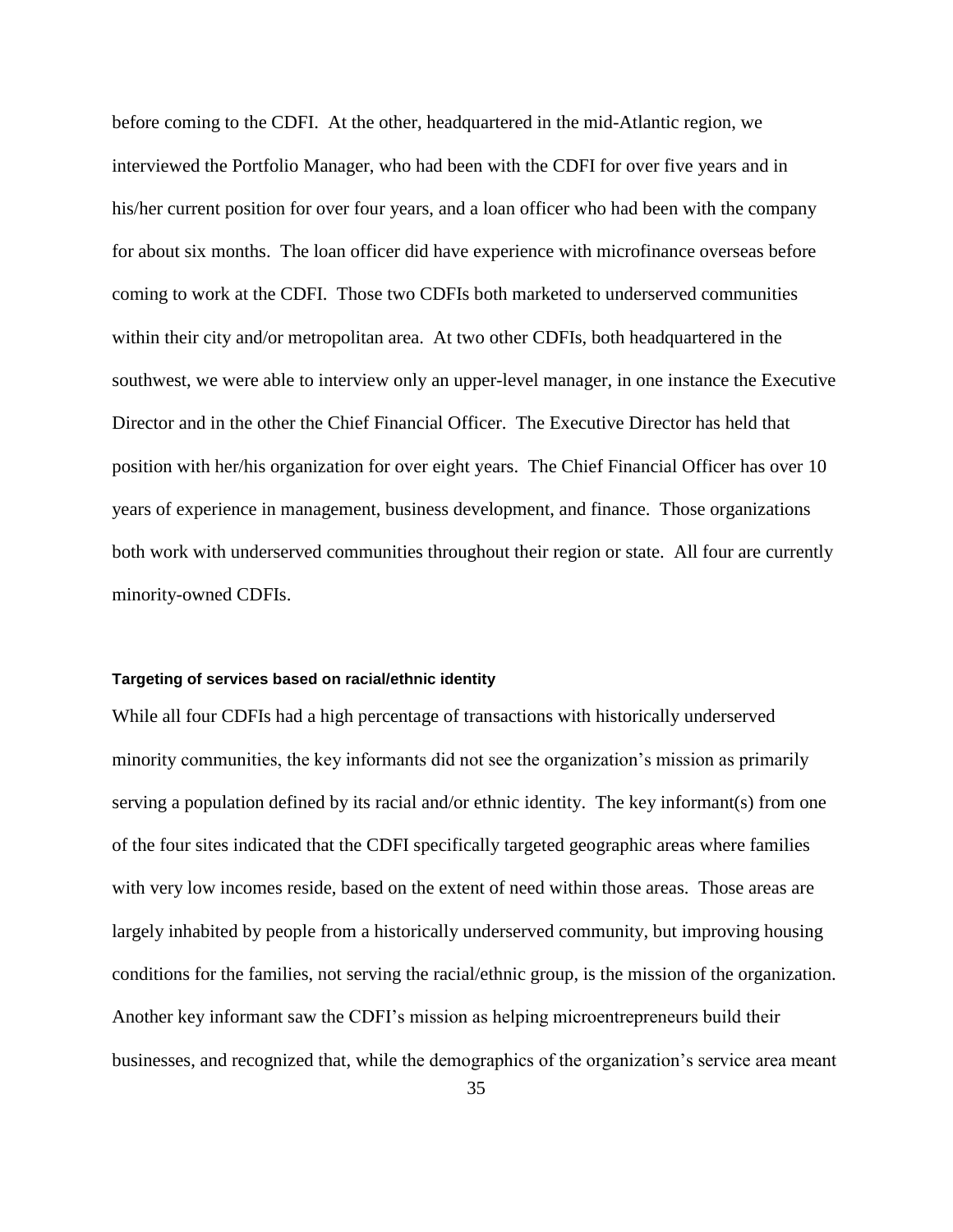that most of the customers would belong to a specific racial/ethnic group, the actual focus was on economic development in the service area. The key informant(s) from another CDFI said that the organization served a predominantly African immigrant customer base, which accounted for the high percentage of transactions with blacks, but the informant(s) defined the target population as the immigrant community, and the organization was actively soliciting business among a growing Hispanic population in its market. The fourth CDFI had worked with seniors in a geographically defined part of the metropolitan area for many years. When it first began operating, the area was mostly white, but the area had transitioned over time to become predominantly minority, and the customers had changed accordingly.

A common theme in the comments is that the key informants do not see their CDFI's focus as defined by race or ethnic identity. They all operate in communities that have significant needs for their services within a racial/ethnic group, which certainly contributes to the high percentage of transactions with those groups, but their statements suggest that the emphasis is more on the service than on helping a specific racial/ethnic group. The experience of the CDFI working in the transitioning geographic area clearly reflects that emphasis. It defines its target market as seniors living in a certain area. The CDFI defining its target community as immigrants, rather than by racial/ethnic identity, also suggests a different definition of the community the organization serves.

The analysis of the geographic distribution of CDFI loans, that is, the share of its resources that a CDFI deploys in low- to moderate-income (LMI) areas or high-minority areas, suggests that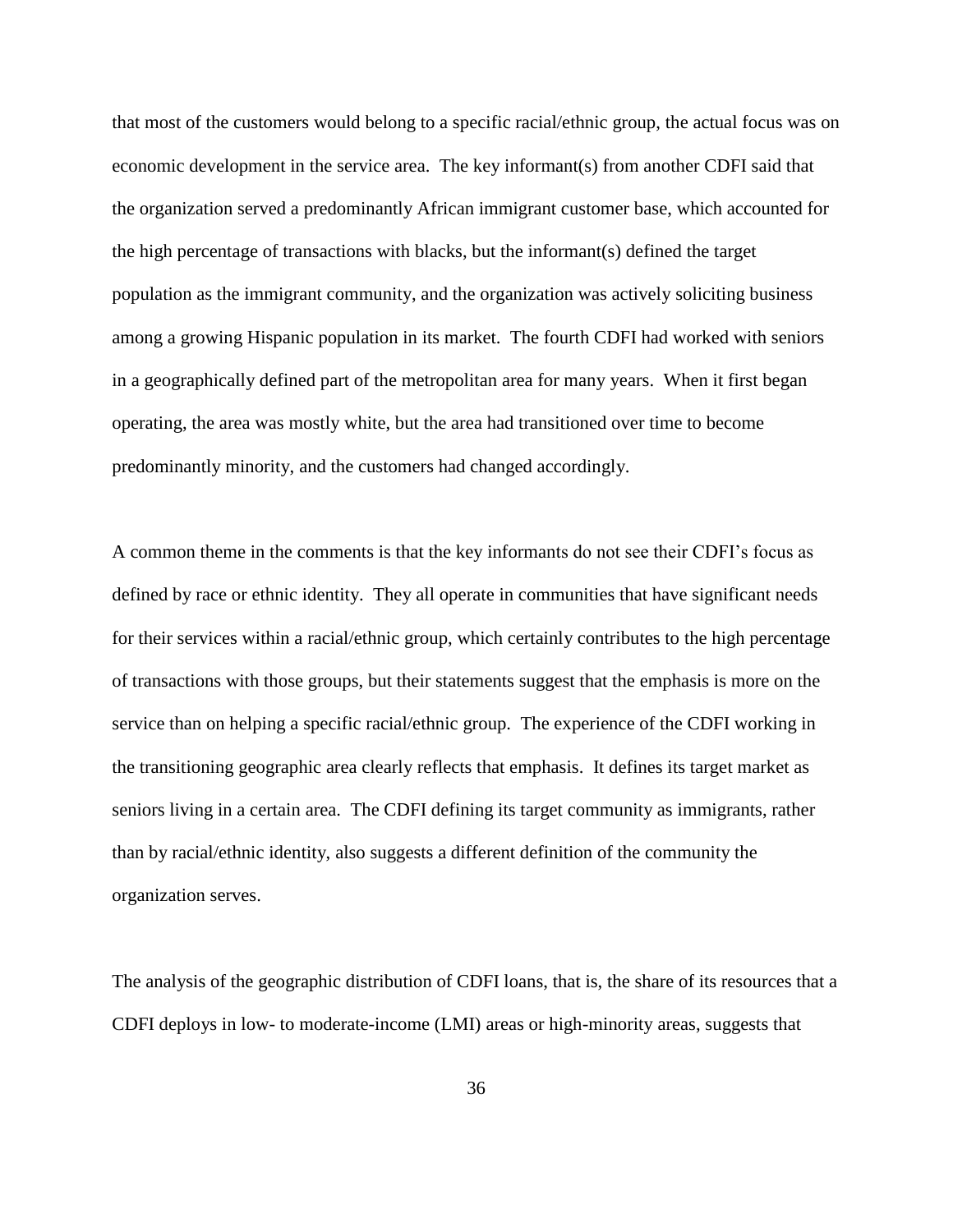minority-owned or minority-controlled CDFIs do indeed target their lending by geography, and that they are particularly likely to make loans in areas in which minorities constitute more than half of the population.

#### **Familiarity with and links to the community**

Key informants from all four CDFIs felt that their organization's success in providing financial services to its target community was helped by their familiarity with the cultural norms of their community. Key informants with the two CDFIs in the southwest both observed that in order to work with their many Hispanic customers who are recent immigrants, it is essential to understand their perspective and how it differs from that of Americans—including that of their Hispanic customers who have lived in the United States for a longer period of time. The key informant(s) from the CDFI targeting immigrants said much the same thing. The customers are not familiar with the American financial or legal system, and part of the service that the CDFI provides is educating the customer, to explain how banking works in the United States and to make sure that the customer has the financial knowledge to succeed in his or her new environment. The key informants from those three CDFIs also noted that having front-line personnel who come from the community plays an important role in building trust and making the customer comfortable doing business with the CDFI. According to the key informant(s) from the CDFI working with seniors, they also have a different perspective than younger customers, and understanding that difference is an important factor in the organization's success.

The key informants' comments suggest the importance of being familiar with the cultural norms of the community and having at least front-line personnel who share a common background with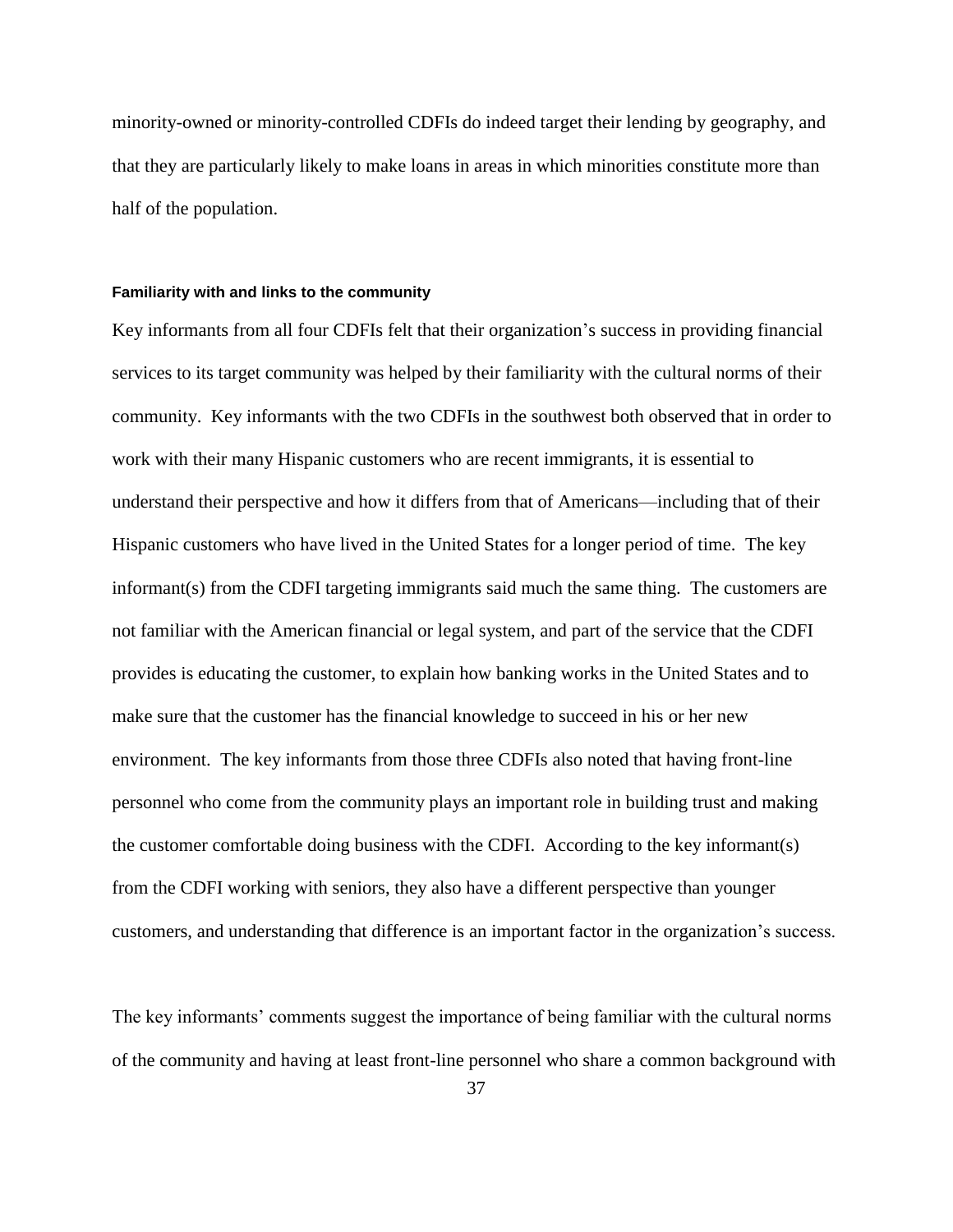the community. Customers seem to be more comfortable doing business with people with whom they share experience, and the CDFIs' approach to marketing its services may resonate more easily with the customers if it is tailored to address the customer's cultural perspective. One key informant suggested that the difference was between being bilingual and bi-cultural. This informant said that in this context being bilingual means being able to converse with CDFI customers in their native language, while being bicultural implies a deeper understanding of the customer's way of thinking.

## **Discussion and Policy Implications**

Limitations in the data make any conclusions of limited generalizability. The quantitative data on the race/ethnicity of borrowers are from a small percentage of reporting CDFIs (24 of 336, representing 7 percent of CDFIs reporting in the ILR system and 16 percent of transactions in the merged ILR/TLR dataset of 96 CDFIs). If the CDFIs included in the sample differ from the ones excluded in any systematic way, the data from the sample may not be representative of the reporting CDFIs or population. Therefore, all conclusions must be read with the understanding that the conclusions apply only to the sample CDFIs.

Overall, minority-owned CDFIs are providing higher levels of service to historically underserved minorities, measured by the percent of transactions. Measured by the mean loan amount, however, the results are less clear, at least as far as the CDFIs in the sample are concerned. The minority-owned CDFIs had an overall mean loan amount that was only 44 percent of the mean loan amount for the CDFIs that were not minority-owned. All of the CDFIs, whether minority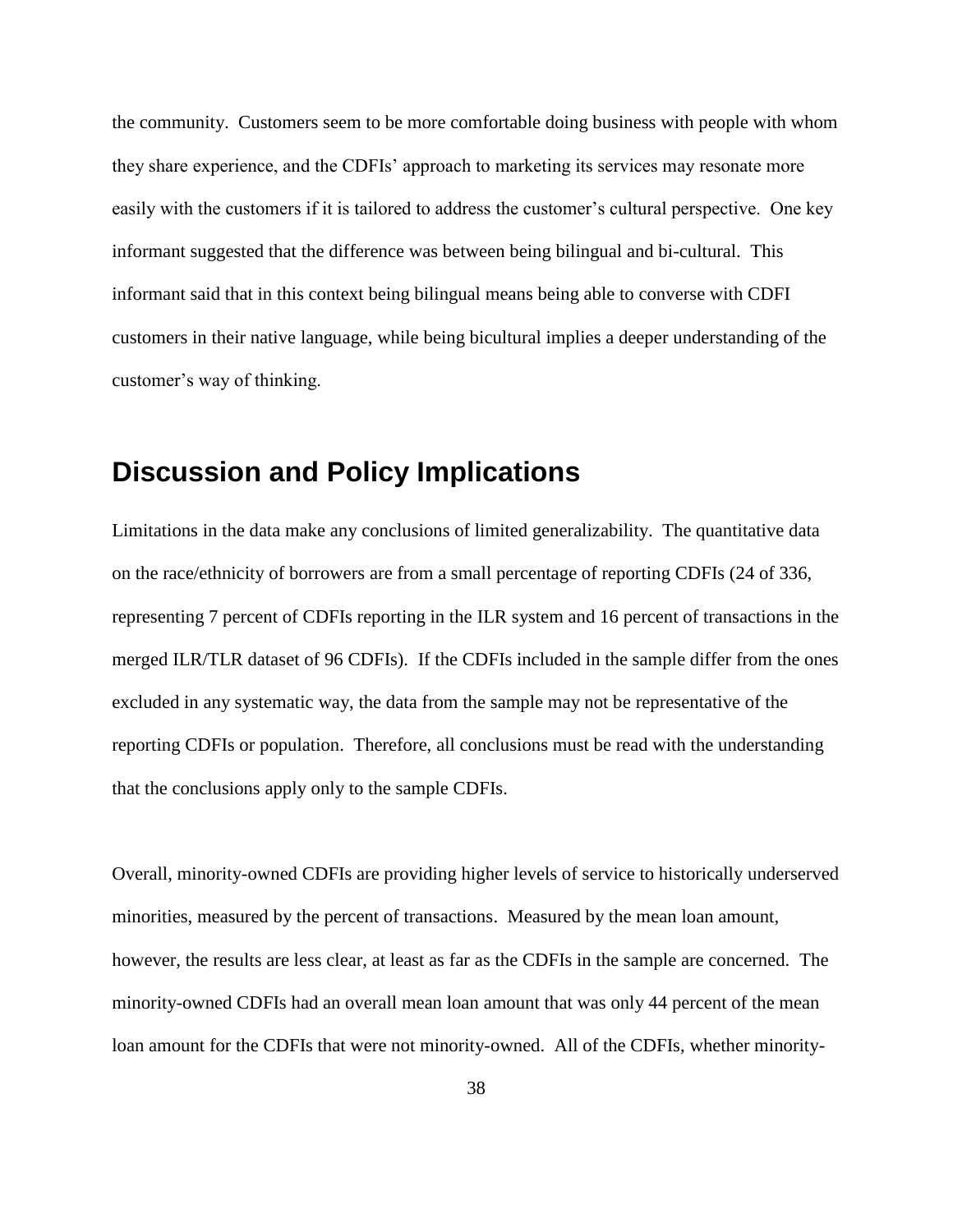owned or not, had a higher mean loan amount for their white customers than for either blacks or Other minorities. Thus, while the minority-owned CDFIs in the sample are providing more loans to minorities, the CDFIs in the sample are providing larger loans to whites. That suggests that the ownership may affect performance in the organization's ability to attract and make loans to minorities, but it may not have an impact on the amount of the loan for which the customer is qualified, at least among these CDFIs.

The key informant interviews offer some tentative explanations for the differences, at least those for the percent of transactions. First, none of the key informants suggested that their organization defined its target market based on racial or ethnic group status. In fact, all defined the market with other terms. One served poor households in specific regions, one served seniors in parts of a metropolitan area, one served immigrants, and one served microentrepreneurs in parts of the southwest. They all emphasized the services they offered, not the identity of the group served.

The key informants did suggest that their CDFIs were located in target-rich environments. For example, key informants from the two CDFIs headquartered in the southwest acknowledged that they served an area with significant numbers of Hispanics who could use their services, and the CDFI headquartered in the northeast worked in a largely minority section of the metropolitan area, and so its clients were mostly minorities. To the extent that the location determines the demographics of the market, ownership may be irrelevant. On the other hand, the owners may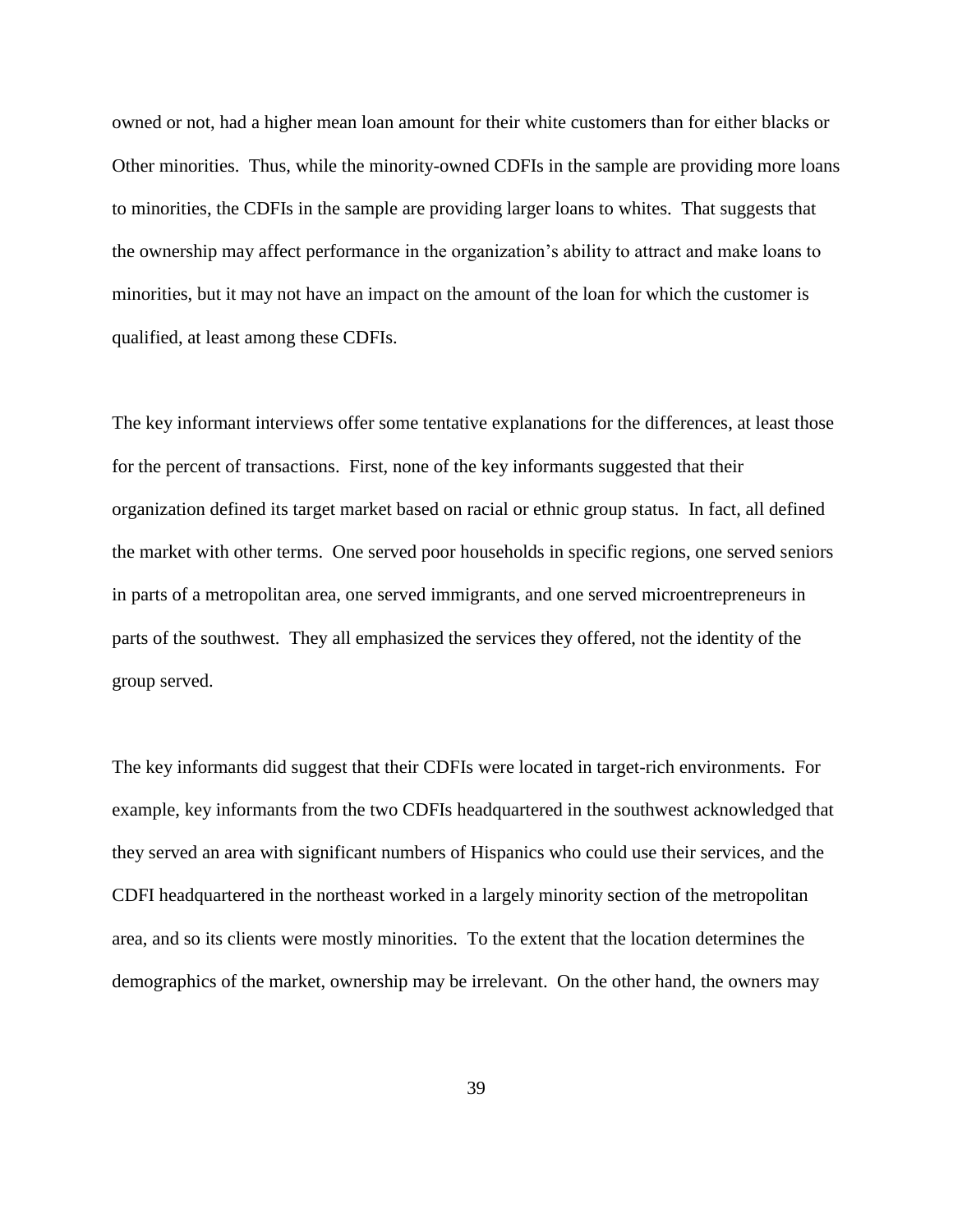select the service area, in which case the choice of location is not independent, and ownership does matter.

One implication seems to be that CDFIs can provide higher levels of service to historically underserved markets by choosing to work target-rich areas, without any specific definition of the market by race or ethnicity. Investors who want to have more of an impact among underserved communities can provide funding to CDFIs working in those environments.

An intriguing result of the analysis of the census tract characteristics of the transactions of minority and non-minority-owned CDFIs is the general observation that factors related to the likelihood of a loan in the sample being in a lower-income tract are often the inverse to those related to the likelihood of a loan being in a high-minority tract. This may suggest that different strategies apply to different markets, and that simply targeting lower-income areas will not necessarily result in lending in high-minority tracts, or vice versa. However our analysis should be taken only as suggestive, and not conclusive.

The key informant interviews also suggest that familiarity with the cultural norms of potential customers is an important component of success. The informants noted that familiarity breeds a higher level of comfort among potential customers, allows the marketing approach to resonate with the customer, and creates a level of trust that might not otherwise exist.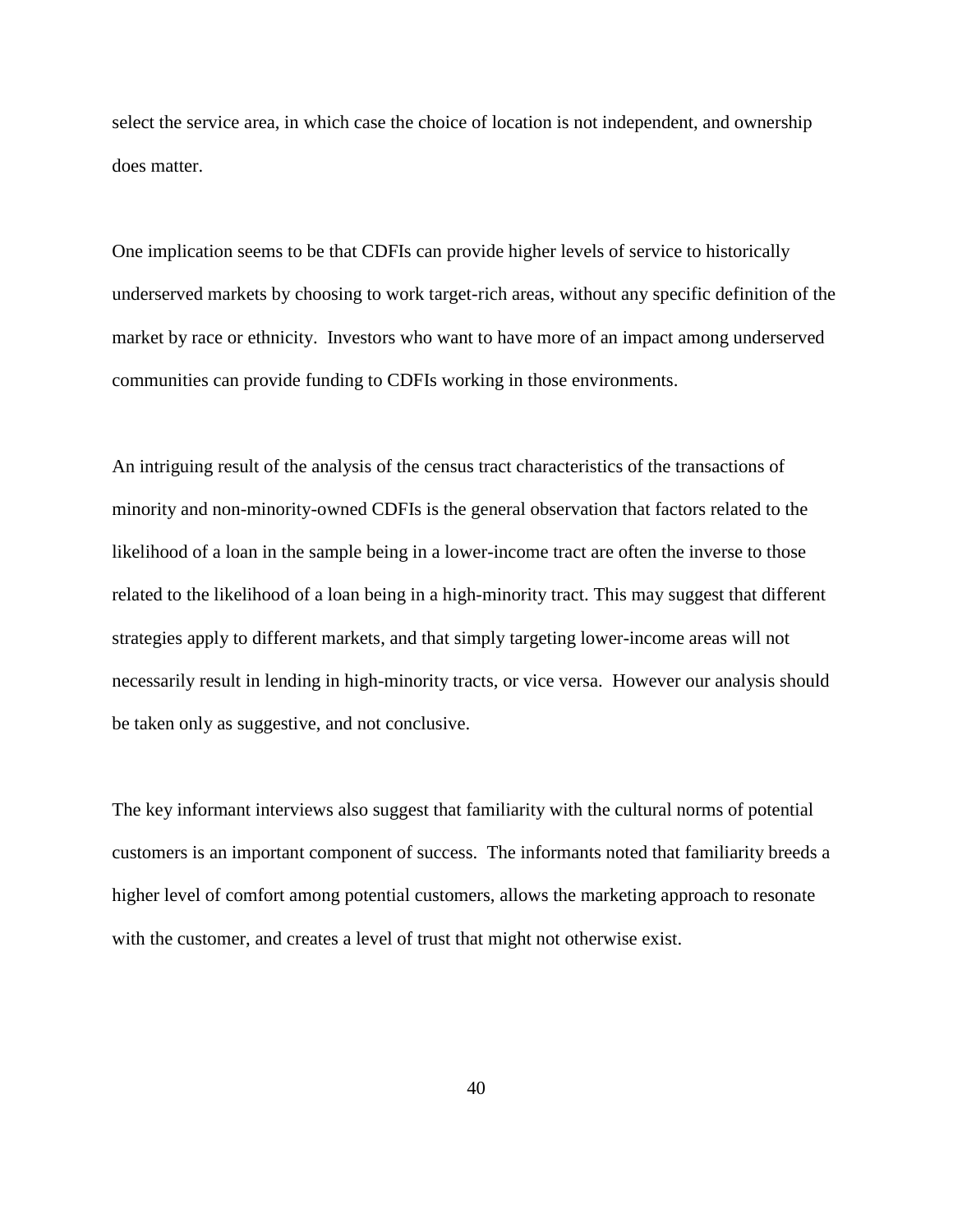Another implication is that CDFIs that want to reach underserved markets may want to find staff who are from those markets, or who are very familiar with the specific culture of the community the CDFI is trying to serve. A CDFI may, for example, hire and train members of the community to provide financial services through the CDFI, or it could fund a center that would provide the training in the schools or other facilities.

As for the differences in the mean loan amounts, the data do not support any definitive explanation. Minority-owned CDFIs appear to be lending more in high-minority areas, but not in low-income areas. It may be that the minority-owned CDFIs in the sample are smaller, and therefore less likely to make large loans for major development. On the other hand, mainstream financial institutions may be skimming the relatively higher-income minorities in lower-income tracts, but not whites, leaving the CDFIs to serve the lower-income minorities and all of the whites, who would have higher average incomes than the remaining minorities.

We have explored different ways to use the data to examine the policy question: If we want to maximize the *share* of capital that goes to target communities or borrowers, what are the best channels for doing so? But because of missing data, super-simplified analysis, and the fact that our dataset does not represent the CDFI population as a whole, our analyses will not support any generalizable conclusions about the industry. As mentioned repeatedly, the datasets are incomplete and not representative. Even the larger dataset used for the analysis of the censustract characteristics of CDFI transactions accounted for less than 70 percent of the ILR reporting institutions, who in turn represent just a fraction of all certified CDFIs.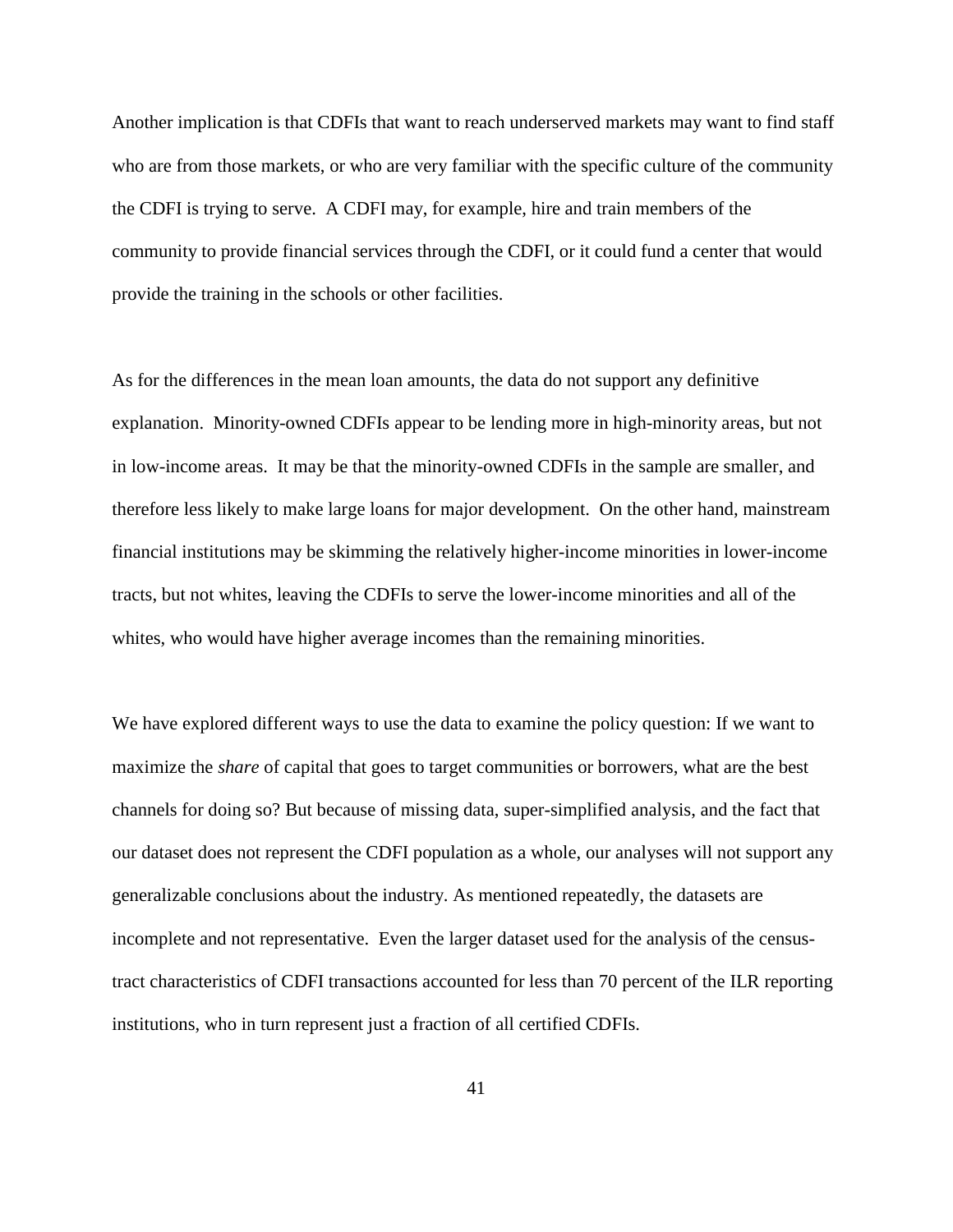Instead, this paper undertakes to demonstrate how loan-level transaction data could be used to evaluate and perhaps improve industry performance. As such, it raises more questions for additional research than it answers, and we outline a few of these below.

In our analysis, we define "performance" in terms of the minority and income profile of the populations and communities served, *as a share of the number of transactions.* This variable might be of interest to a funder as an indicator of the through-put of capital to high-need communities and borrowers. That does not approach the issue of whether *share of transactions* versus *total amount of capital* is paramount. Some CDFIs with a very high share of transactions in target tracts or to target borrowers may be quite small; a larger CDFI might provide substantially more capital to the same target market, even though its own resources are less concentrated there. For example, removing the three largest CDFI's for our transaction-level analysis hardly changes the percentage of loans going to target areas, but removes about a third of the number of transactions made in them.

Moreover, there are a number of factors we did not incorporate into our models. One unobserved variable that would be important to research further relates to the location of the CDFI. How does CDFI location(s) effect the provision of financing to particular types of borrowers or communities?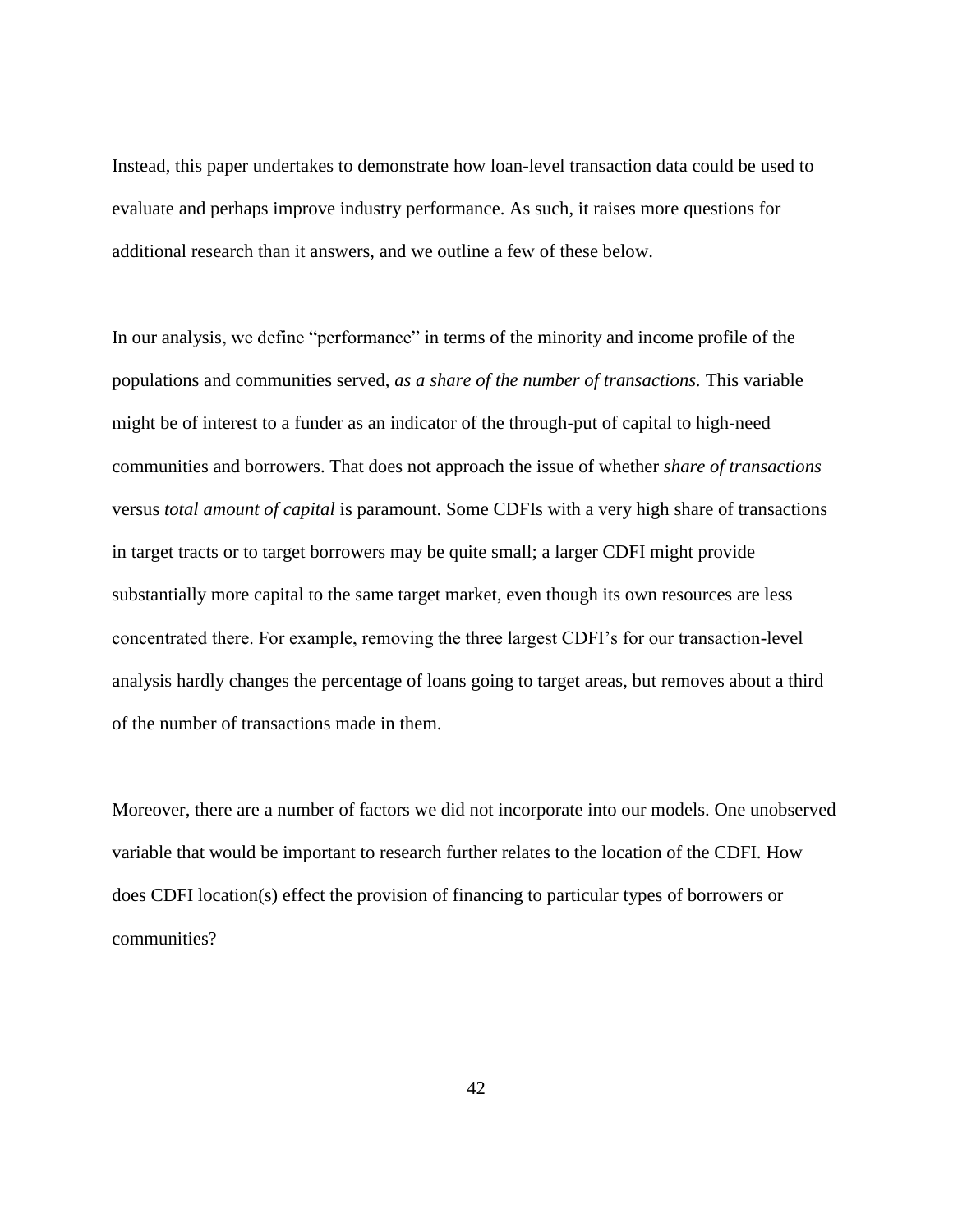With more-comprehensive data, research could be undertaken to better understand the interplay between the levels of service to target communities and the levels of service to disadvantaged individuals and households. For example, do CDFIs active in high-minority areas target higherincome customers? It would be of particular interest to test whether being active in low-income communities leads to more loans to minority households.

It would also be useful to better understand the relationship between scale, sustainability, and share of financing to distressed markets, and where the tensions or complements lie. Ratliff and Moy (2004) suggest that CDFIs' localized and "customized approach has served the institutions" and the customer base well, [but] it has also inhibited growth" (p. 3). Do CDFIs who deliver a higher share of their resources to undercapitalized communities or underserved borrower types have an easier or harder time raising capital? Does higher exposure to underserved markets impair ability to reach scale? Is there an effect on profitability, either a negative one (due perhaps to potential to cross-subsidize or to higher service delivery costs) or a positive one (based on reduced competition within these markets)? And, what is the relationship between CDFI-control demographics and these scale and sustainability factors?

It is essential to study the performance and welfare impacts of CDFIs with respect to distressed communities and underserved borrowers. The CIIS dataset could have provided a unique vehicle to do so, but, unfortunately, much of the necessary data was missing. Our analysis is a first step in exploring the potential of a more complete CIIS dataset to understand and ultimately improve industry performance. It also suggests several additional areas for further research. We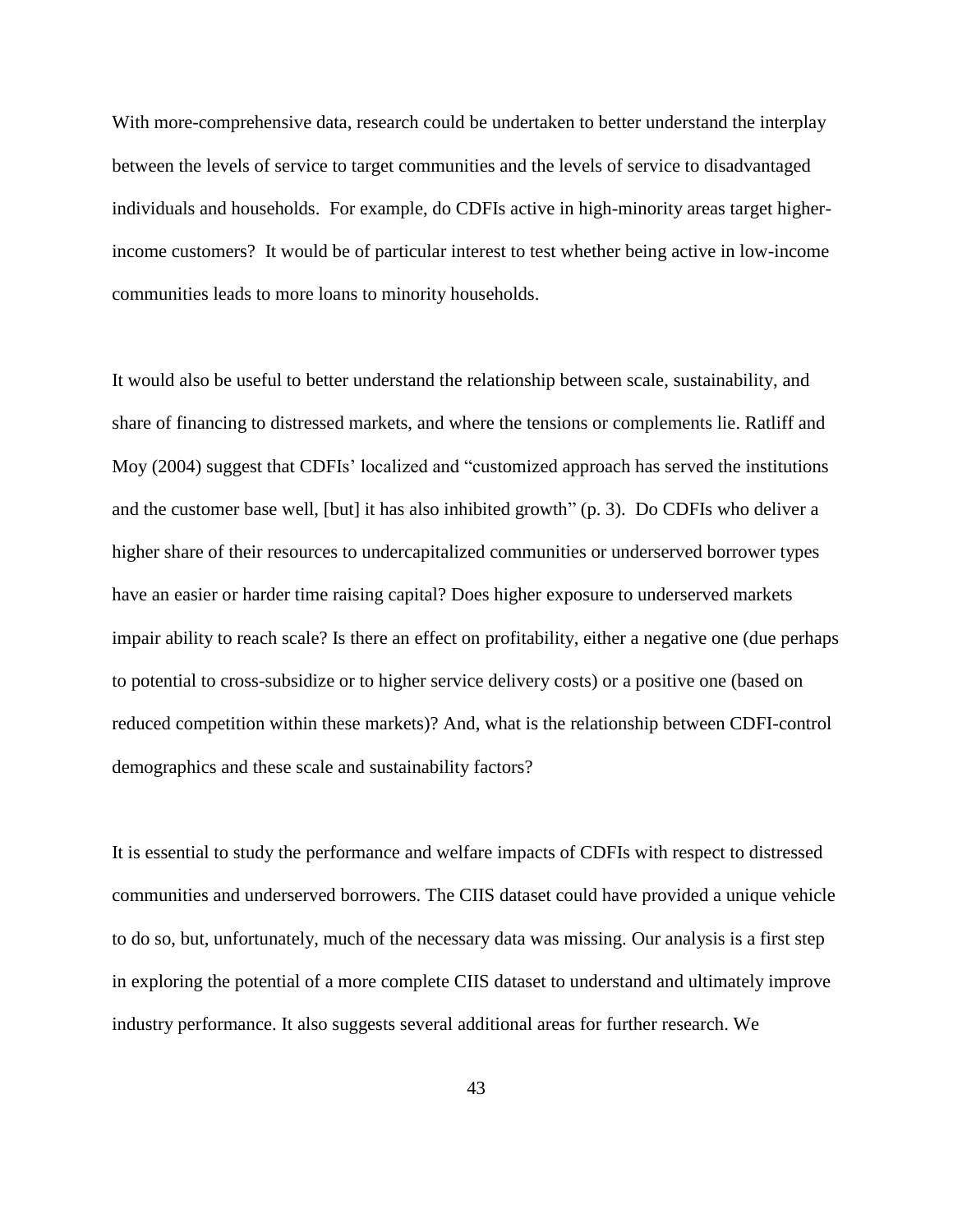encourage the CDFI Fund to continue to invest in development and analysis of comprehensive industry data.

# **Conclusion**

While the findings are of limited generalizability, they do suggest that there are benefits to minority ownership of CDFIs. Even though minority-owned CDFIs may not be lending as much, on average, to minority borrowers as CDFIs that are not minority-owned, they do seem to have significantly more transactions, suggesting that they are more active in minority communities. On the other hand, further research is also needed to examine whether white borrowers are, in fact, receiving loans with a higher mean value than their non-white counterparts, and, if so, why.

The key informant interviews suggest ways that CDFIs can be more effective in reaching minority communities and improve their level of services in historically underserved markets, moving toward the bi-cultural approach. The quantitative data also show that "minority" is much more than a dichotomous category. Clearly, better, more-complete, and more-detailed data are needed to determine whether the character of the ownership of a CDFI determines how well it can serve a given community.

While we have concerns over data quality and lack of representativeness, our objective is to demonstrate a basic approach to using CIIS data to better understand the CDFI industry, rather than to draw definitive conclusions from this exercise. We urge continued development of data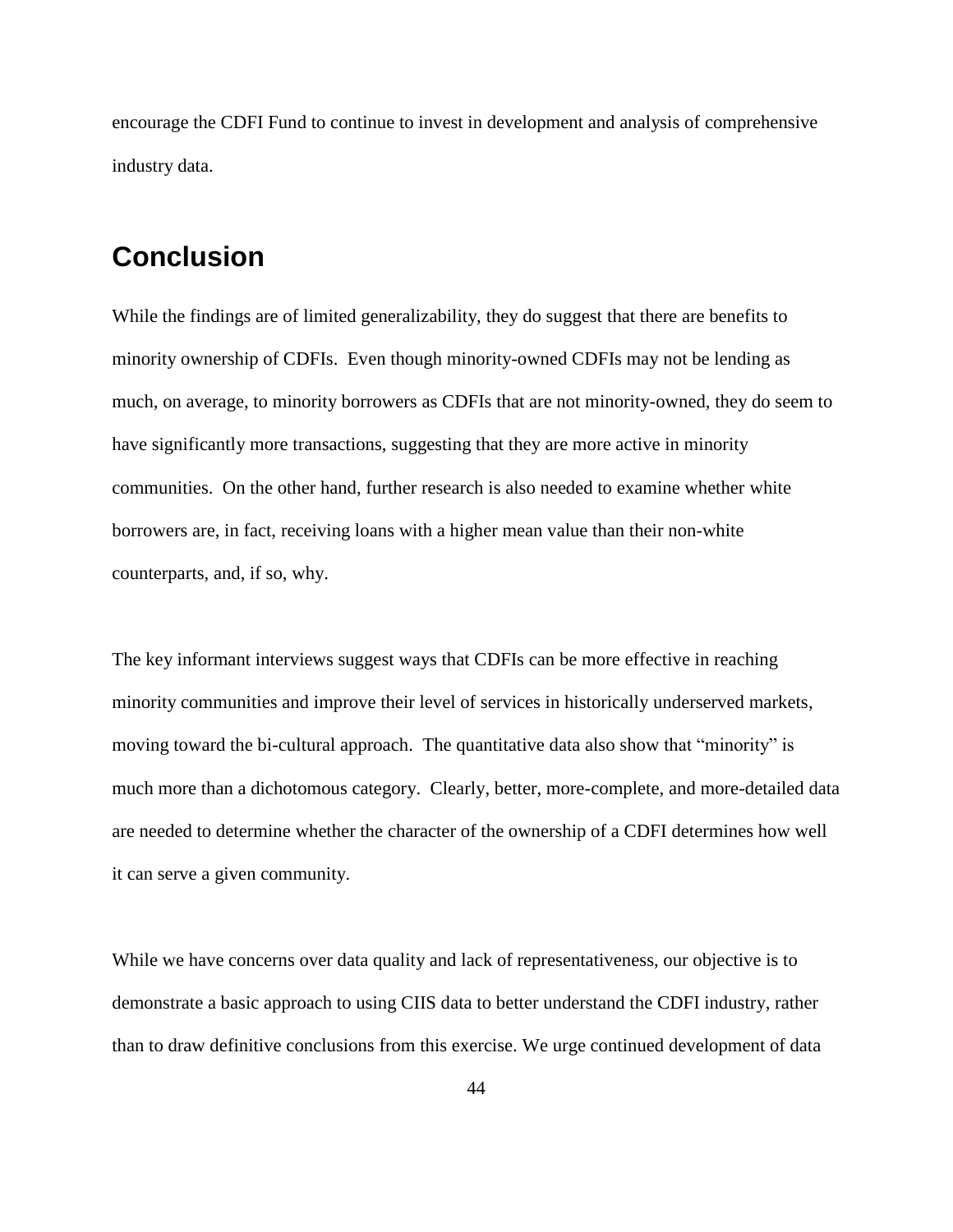so that such analyses can be refined. We hope this analysis can demonstrate the potential power of the CIIS dataset to address important questions that have been raised.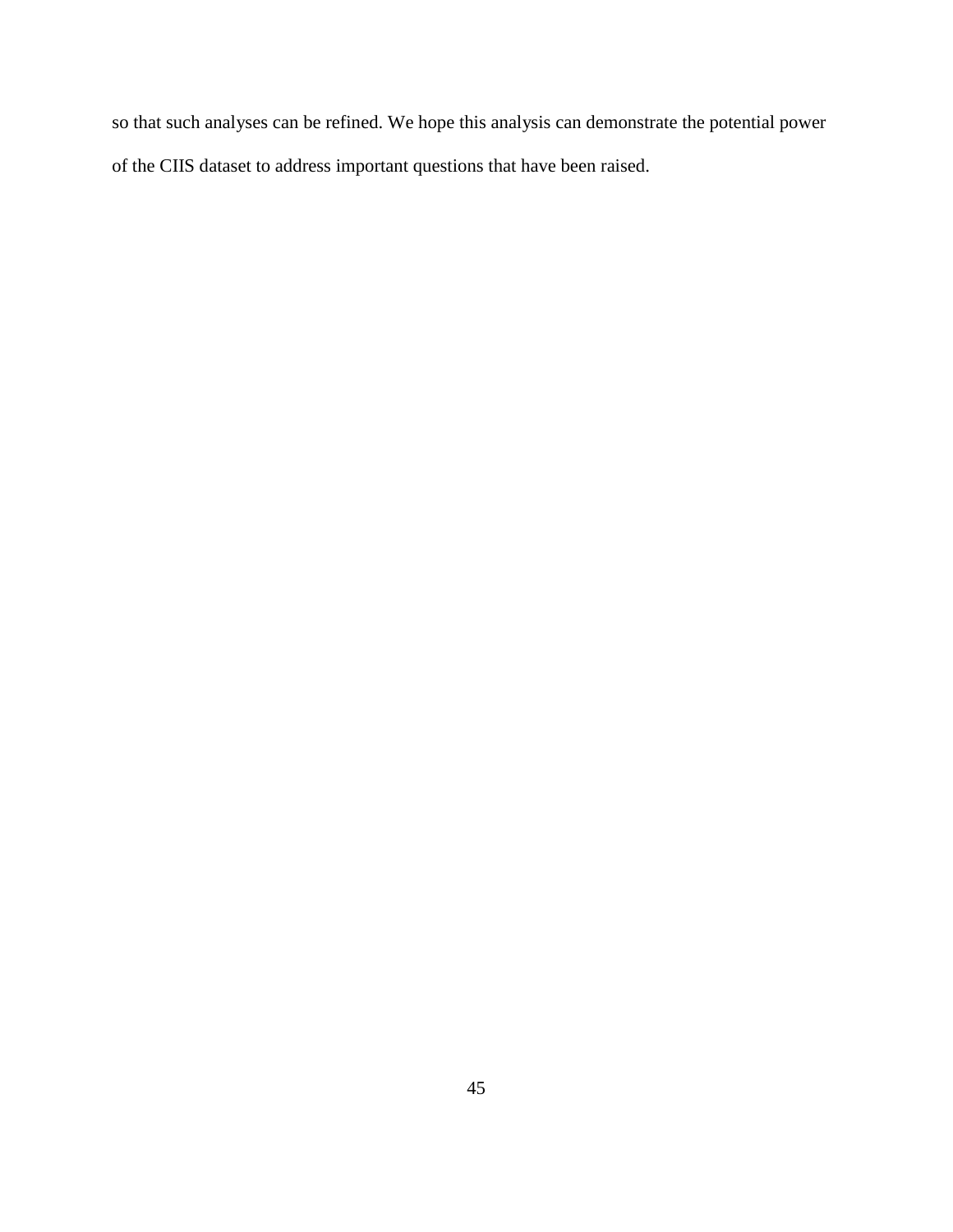# **References**

Barr, Michael. 2005. Credit where it counts: The Community Reinvestment Act and its critics. *New York University Law Review* 80:513-652.

Bershadker, Andrew, Michael Bzdil, James Greer and Supapol Siris. 2007. Three Year Trend Analysis of Community Investment Impact System Institutional Level Report Data, FY 2003- 2005. Community Development Financial Institutions Fund. December 2007.

Bates, T. 2000. Financing the development of urban minority communities: Lessons of history, *Economic Development Quarterly* 14(3):227–241.

Benjamin, L., J. S. Rubin, and S. Zielenbach. 2004. Community development financial institutions: Current issues and future prospects, *Journal of Urban Affairs* 26(2):177–195.

Caskey, John P., and Robinson Hollister. 2001. *Business development financial institutions: Theory, practice, and impact*. Institute for Research on Poverty, Discussion Paper 1240-01.

CDFI Data Project. 2003. *Providing capital, building communities, creating impact*. Washington, DC:Author.

───. 2004. *Providing capital, building communities, creating impact*. Washington, DC:Author.

───. 2005. *Providing capital, building communities, creating impact*. Washington, DC:Author.

CDFI Fund Website. 2008. [http://www.cdfifund.gov/who\\_we\\_are/about\\_us.asp.](http://www.cdfifund.gov/who_we_are/about_us.asp) Accessed July 30, 2008.

Dale, A. 2007. Small firms use credit cards for capital; People denied loans charge expenses like heat and taxes, *Wall Street Journal*. July 24, 2007. p. B4.

Dickstein, Carla. 2006. *Measuring impact in practice: Reflections and recommendations from Coastal Enterprises, Inc.'s experience*. Wiscasset, ME: Coastal Enterprises, Inc.

Fabiani, D. and J. Greer. 2007. Growth, diversity, impact: A snapshot of CDFIs in FY 2003. Washington, DC: Community Development Financial Institutions Fund, U.S. Department of the Treasury.

Financial Literacy and Education Commission. 2006. *Taking ownership of the future: The national strategy for financial literacy.* Washington, DC:Author.

Greer, James. 2006. The benefits of a maturing CDFI industry. Available at [http://www.cdfifund.gov/news/2006/maturingCDFIbenefits.pdf. Accessed July 23,](http://www.cdfifund.gov/news/2006/maturingCDFIbenefits.pdf.%20Accessed%20July%2023) 2008.